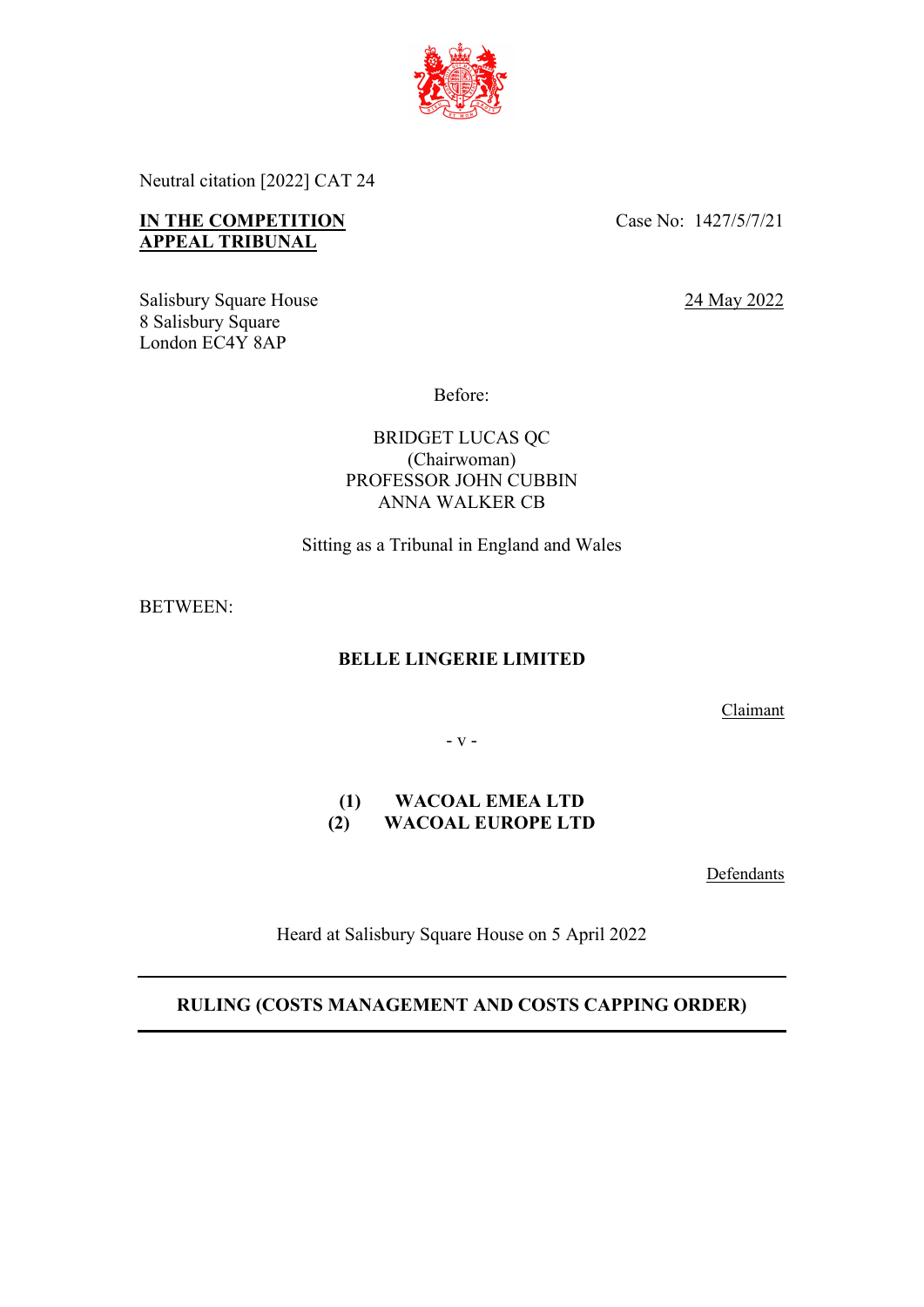# APPEARANCES

Ms Anneli Howard QC and Ms Khatija Hafesji (instructed by Sheppard Co) appeared on behalf of the Claimant.

Mr Matthew O'Regan (instructed by Gateley Plc) appeared on behalf of the Defendants.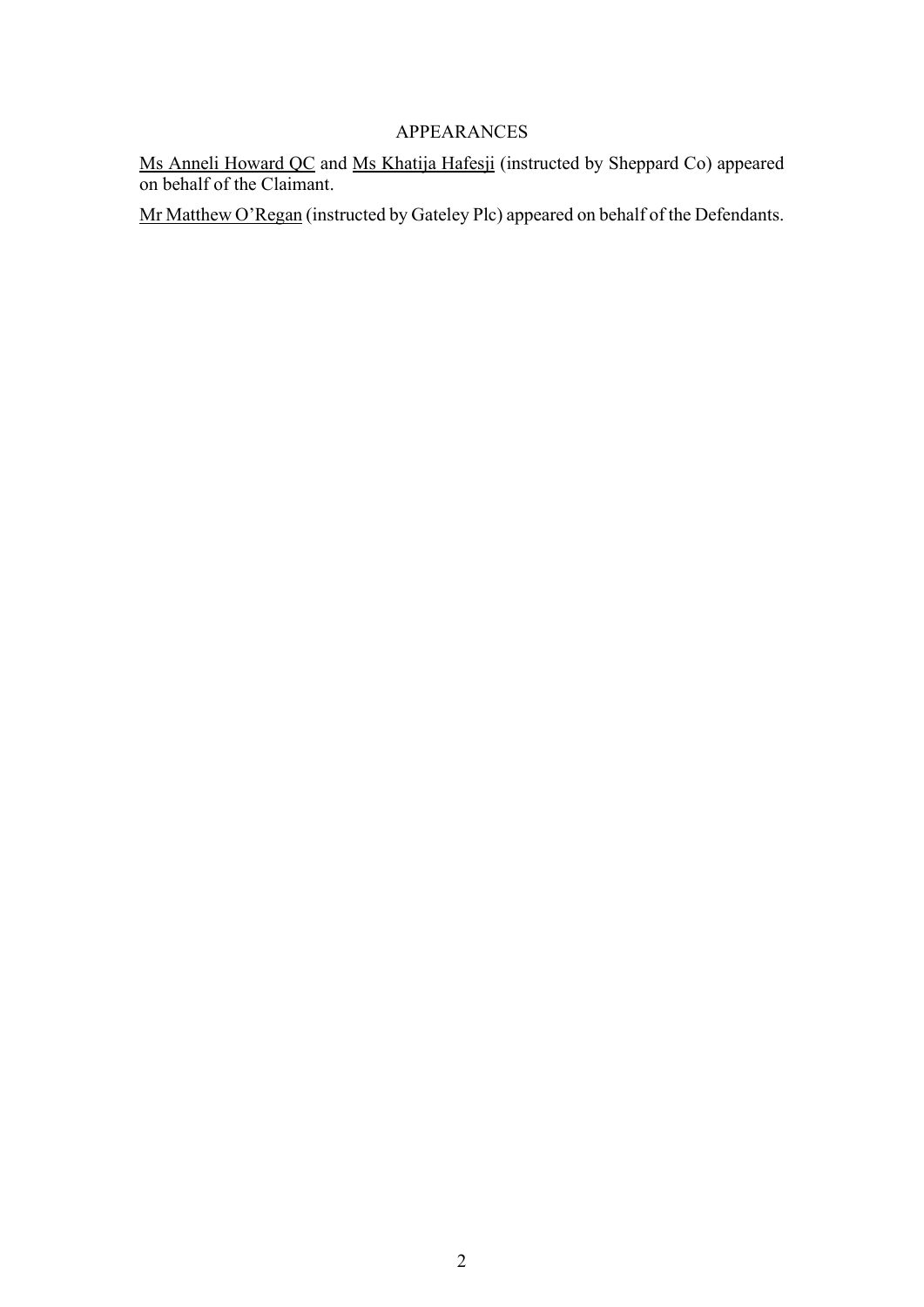#### **A. INTRODUCTION**

- 1. On 17 December 2021, Belle Lingerie ("BL") issued a Claim Form, pursuant to section 47A of the Competition Act 1998 ("CA 1998") for loss and damage alleged to have been caused to BL as a result of what BL maintains were the Defendants' unlawful agreements and/or concerted practices in relation to the supply of lingerie in the UK (the "Claim"). BL operates an online business selling lingerie and swimwear products. It had a long-standing trading relationship with the First Defendant (which is a subsidiary of the Second Defendant) and purchased its lingerie products for resale until the First Defendant ceased all supplies in September 2021. BL alleges that there were a series of resale pricing and online sales policies implemented in a selective and discriminatory fashion by the Defendants which had the object and/or effect of restricting competition pursuant to section 2 of the CA 1998 and, until 31 December 2020, Article 101 of the Treaty on the Functioning of the European Union ("TFEU").
- 2. On the same date, BL applied for an order under Rule 58 of the Competition Appeal Tribunal Rules 2015 (the "Rules") that its claim be subject to the fasttrack procedure ("FTP"), and an order capping the costs that are recoverable by the Defendants from BL in the event that BL is unsuccessful in its Claim (a "CCO"). The Tribunal directed that the Defendants provide their response to the FTP application at the same time as their Defence and further directed that the Defendants provide their response to the CCO application by 28 February 2022.
- 3. The first Case Management Conference took place on 14 March 2022 (the "First CMC"). At the First CMC we dismissed BL's application for the FTP under Rule 58, and we provided the reasons for our decision in our Ruling dated [**TBC**] [2022] CAT [•] (the "FTP Ruling"). The FTP Ruling sets out the background and grounds for the parties' respective claims and defences, and this Ruling should be read in conjunction with the FTP Ruling. Had we granted the application for the FTP, pursuant to Rule 58(2)(b) costs capping would automatically have applied. However, BL's application for a CCO was also made in the alternative pursuant to the Tribunal's case management powers, and in particular Rule 53(2)(m), in the event that its FTP application failed.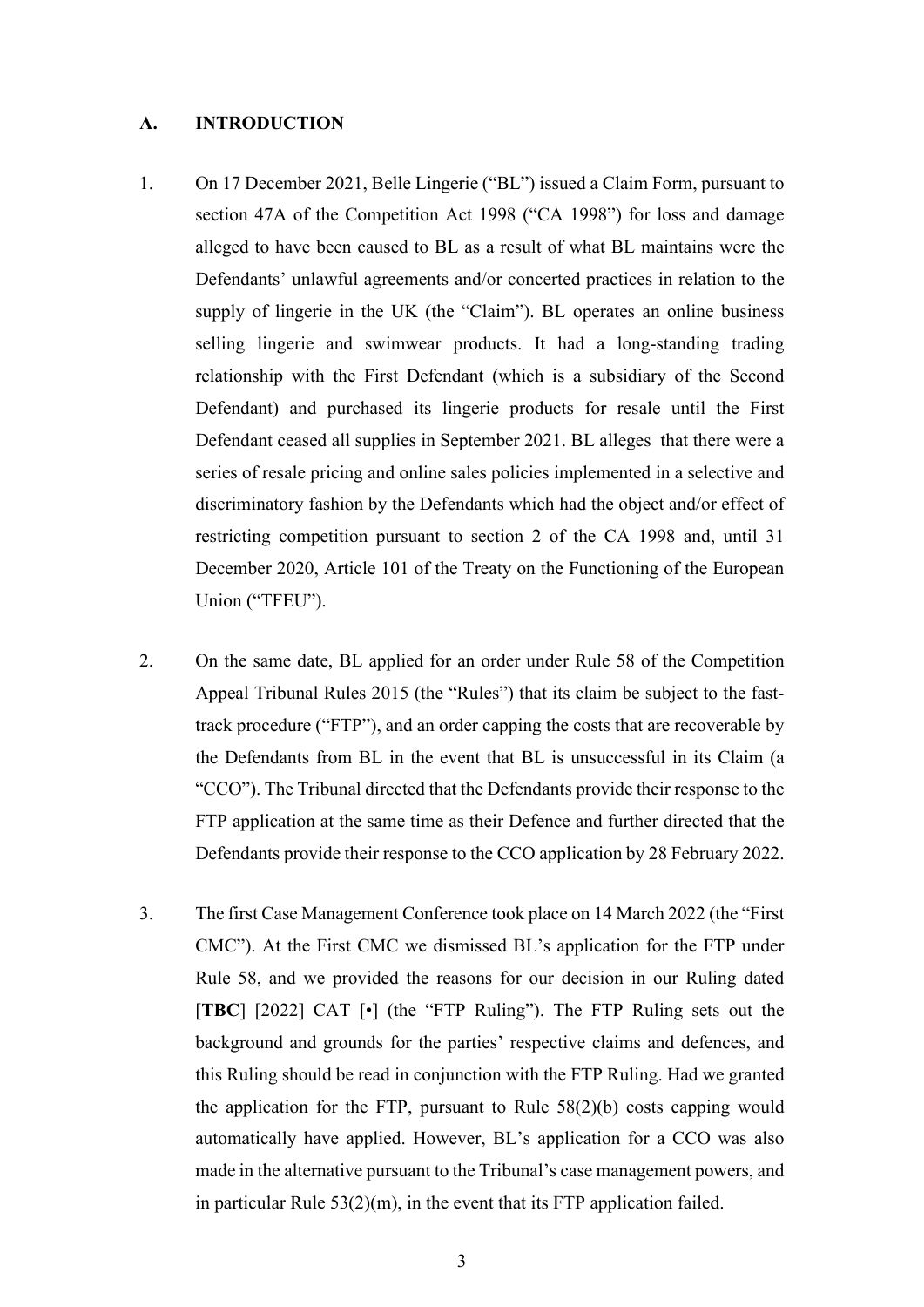- 4. Notwithstanding our decision as to the FTP, we considered that this case should proceed on an urgent basis. At the First CMC we made an order for a split trial with Phase 1 comprising issues of liability, theory of harm and injunctive relief. If required, Phase 2 will deal with issues of causation, quantum and mitigation of loss. We gave directions leading to a trial of Phase 1, which has been listed with a time estimate of five days commencing 15 September 2022. We also made an order that the Claim shall be subject to costs management pursuant to Rule 53(2)(m).
- 5. In light of the fact that BL's estimated costs budget had been prepared and filed before an order for a split trial had been made, on the basis of BL's initial assumption that the trial would deal with both liability and quantum with a three-day estimate, and the fact that the Defendants had not filed a costs budget at all (on the basis that the CCO application was premature), we ordered that there be a costs and case management conference ("CCMC") which was listed for 5 April 2022 at which we would determine how the costs of the proceedings are to be managed, including BL's CCO application. We gave directions for the parties to agree the format of their respective costs estimates for Phase 1, which were not required to be in the Precedent H form prescribed by Practice Direction 3E to the Civil Procedure Rules ("CPR").
- 6. By its CCO application, BL originally sought a "phased asymmetric order". Its proposal was that the first stage would be a "judicially supervised" mediation focusing on establishing the parties' respective "without prejudice" positions on quantum, and ADR. If that mediation process was unsuccessful, then BL proposed that there be a second stage which would be a trial on liability and quantum subject to the FTP. BL proposed that the Defendants' recoverable costs for the First CMC and ADR be capped at £80,000, and that the Defendants' recoverable costs of defending the Claim to trial be capped at £140,000. BL proposed that its own costs for both phases, estimated to be £695,000, would be recoverable in full, subject to detailed assessment in due course. It was suggested by BL that the Defendants' costs should be much lower at approximately £400,000 on the basis that the burden of substantiating liability and quantum would predominantly fall on it and the Defendants' work would be largely responsive.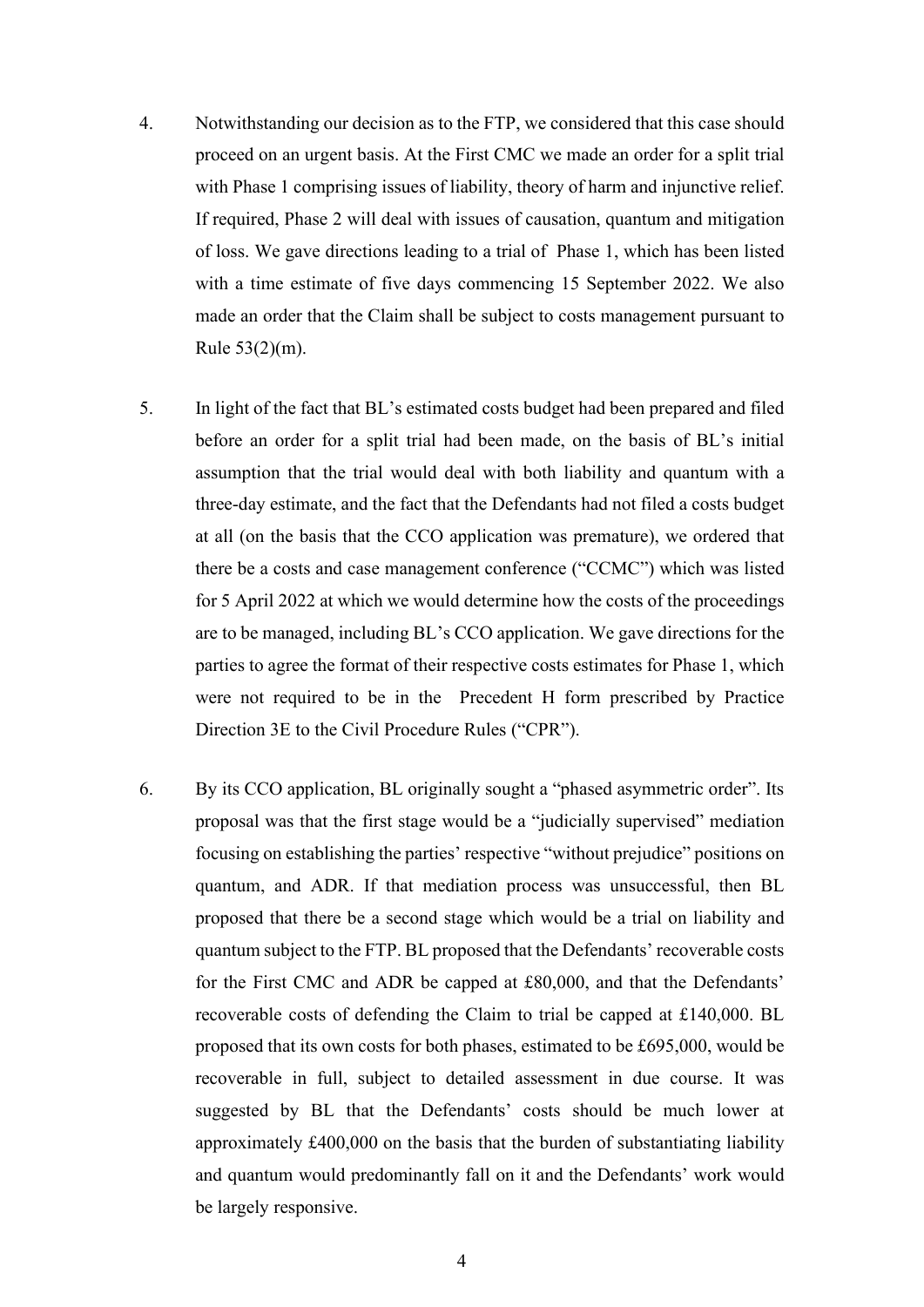- 7. As a result of the directions we gave at the First CMC, the parties filed their costs estimates for Phase 1. The position is that BL now estimates that it will incur total costs, without contingencies, of £783,670. With contingencies, this figure rises to £908,170. The Defendants estimate that they will incur costs of  $£944,239.50$  without contingencies, and  $£1,084,439.50$  if contingencies are included.
- 8. BL filed two witness statements from its solicitor, Susannah Sheppard, dated 7 March and 31 March 2022 (respectively, "Sheppard 1" and "Sheppard 2") in support of its CCO application. According to Sheppard 2, there is "a real risk that the Claimant could not afford to proceed with the litigation unless the Tribunal ensured the litigation was run on a cost effective and proportionate manner and the Claimant, a small family business, secured protection from adverse costs"*.* Sheppard 1 explains that, in December 2021, BL obtained the benefit of ATE insurance provided on a fully deferred and contingent basis in the sum of £250,000, which includes £30,000 to cover its own disbursements and £220,000 to cover adverse costs. Sheppard 2 explains that, on receiving the Defendants' estimated Phase 1 costs budget, BL sought an increase in the level of ATE insurance and has received agreement from Temple Legal Protection Limited ("Temple Legal"), the managing general agents of the insurer, Royal & Sun Alliance, that should the Tribunal cap the Defendants' costs at up to £500,000 they would provide cover to match such costs cap. In their letter dated 31 March 2022, Temple Legal confirmed that should the Tribunal determine the Defendants' costs to be capped at a level of £500,001 or more they would consider an increase in the level of indemnity, but it would involve some delay. Against that background, the costs cap contended for by BL in respect of the Defendants' recoverable costs for Phase 1 is now £450,000 "as that represents the upper end of what the Claimant will be able to afford based on the current facility that has been agreed with the ATE insurer".<sup>1</sup>
- 9. BL submits that a costs cap is necessary over and above any costs budgeting and management procedures because it has no real visibility or control over the Defendants' costs and, in particular, because if a large multi-national, such as

<sup>&</sup>lt;sup>1</sup> Claimant's skeleton argument for the CCMC, paragraph 33.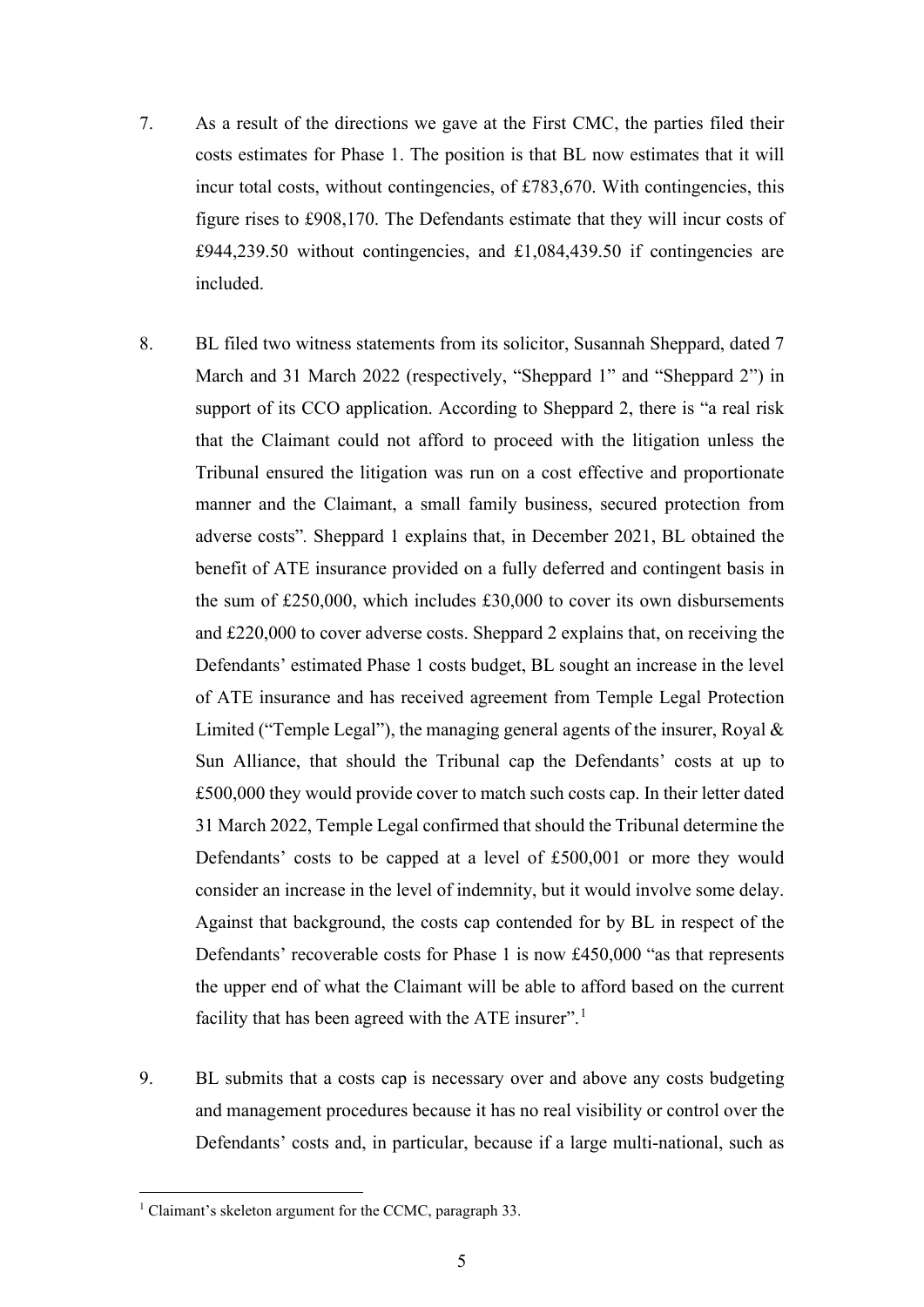the Defendants, is not cost-sensitive or wishes to obtain a tactical advantage against a cost- and time-sensitive claimant, it can increase costs by drawing out timetables, making formal applications, preparing extensive expert evidence, and arguing complex and novel issues where the legal principles are wellestablished. BL maintains that is what the Defendants have done here, and it fears the Defendants will continue to do so. BL says that the essential point is that it should not be shut out of bringing its Claim on the basis that it does not have the means to meet its potential costs liabilities (however limited, reasonable and proportionate those liabilities may be).

### 10. BL submits that:

- (1) The Claim could not continue in the absence of a CCO. BL relies on the evidence of Ms Dutton, its director. Her witness statement dated 7 March 2022 ("Dutton 1") provides information relating to BL's financial position. She says that "[h]igh adverse legal fees could risk the future of our business, and if the future of our business were at risk, we would need to seriously reconsider whether we could continue with this litigation." BL alleges that there is a danger in this case that the parties' combined legal costs could almost reach the value of the Claim.
- (2) The "one way" nature of the costs cap BL seeks is appropriate where its lawyers are working at reduced rates on a deferred and conditional basis and have entered into structured payments in order to enable it to bring this Claim. If its Claim is successful, BL ought to be entitled to recover its costs in full, subject to detailed assessment.
- (3) The Tribunal is entitled to make a CCO even if the Defendants' proposed costs are reasonable and proportionate; and
- (4) There are strong public interest concerns raised by this case: if it is successful, it will serve the wider consumer interest.
- 11. The Defendants submit that the first step is to consider and approve the respective parties' costs budgets. Having done so, the Tribunal can proceed to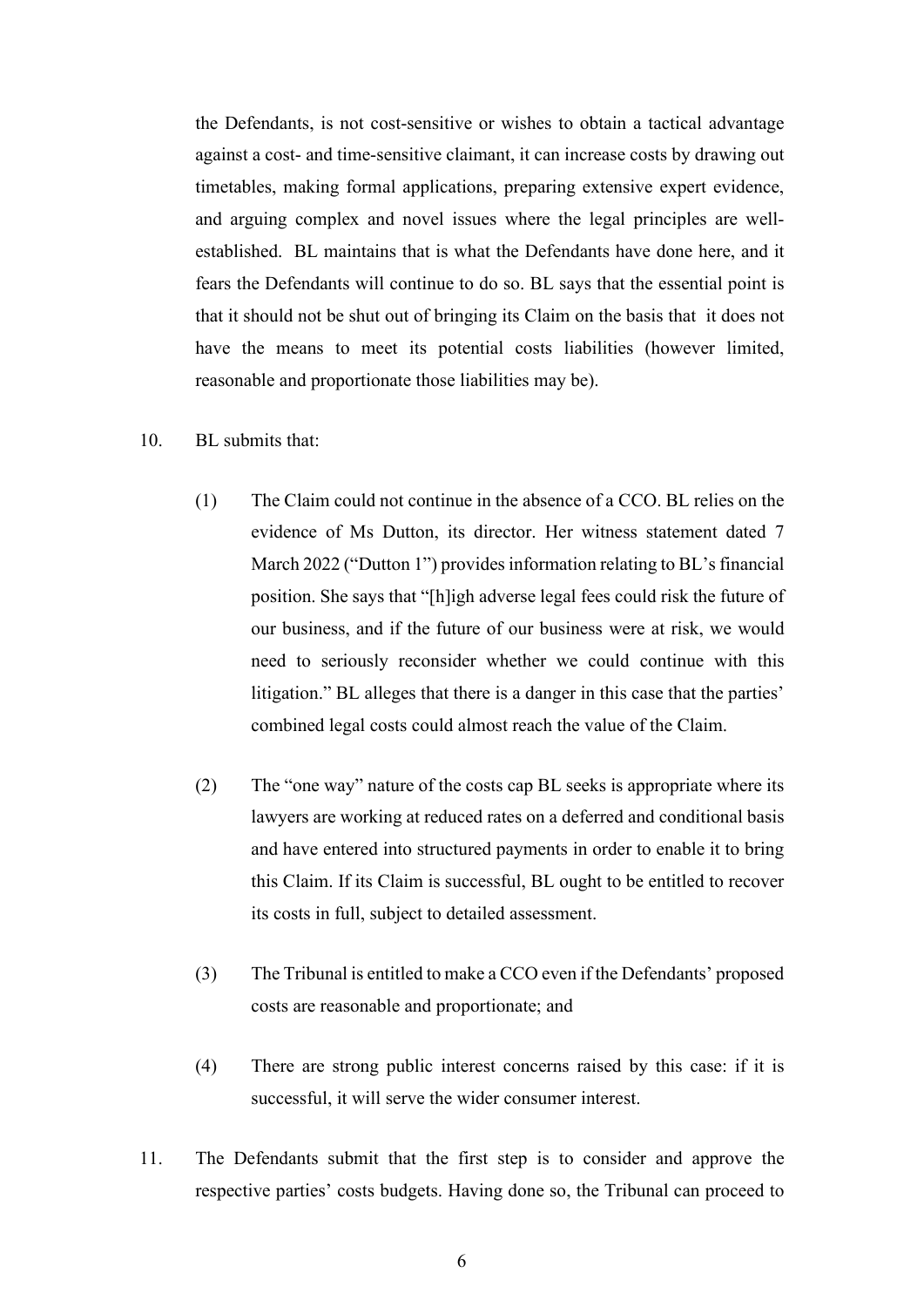consider BL's CCO application which the Defendants submit should be refused. The Defendants submit that: (i) the Tribunal does not have the power to make a CCO under Rule  $53(2)(m)$ ; (ii) if it does have the power to make a CCO, it should apply by analogy CPR r. 3.19 and a CCO should only be made in truly extraordinary and exceptional circumstances and not to remedy problems of access to finance for litigation, or to counteract or minimise any imbalance between the financial position of the parties; (iii) BL's assertion that the Claim is brought in the wider consumer interest is inapt as the Claim is brought in the private interest of BL who seeks damages and an injunction; and (iv) the Tribunal should in any event refuse the CCO application because BL has not advanced a good reason to justify making it and the cap applied for is manifestly too low, unreasonable and unjust.

#### B. **THE RELEVANT LEGAL BACKGROUND: COSTS MANAGEMENT**

12. The Tribunal has a broad discretion when it comes to issues of costs management. Rule 53 provides, so far as is relevant for present purposes, that:

> "(1) The Tribunal may at any time, on the request of a party or of its own initiative, at a case management conference, pre-hearing review or otherwise, give such directions as are provided for in paragraph (2) or such other directions as it thinks fit to secure that the proceedings are dealt with justly and at proportionate cost.

(2) The Tribunal may give directions—

…

(m) for the costs management of proceedings, including for the provision of such schedules of incurred and estimated costs as the Tribunal thinks fit; …"

13. When considering the costs budgets that have been filed, it is necessary to consider what level of costs is reasonable and proportionate. As to reasonableness, in *Kazakhstan Kagazy PLC & Ors v Zhunus* [2015] EWHC 404 (Comm) ("*Kazakhstan Kagazy*") at [13], a case concerned with an interim payment on account of costs, Leggatt J (as he then was) put it this way:

> "In a case such as this where very large amounts of money are at stake, it may be entirely reasonable from the point of view of a party incurring costs to spare no expense that might possibly help to influence the result of the proceedings. It does not follow, however, that such expense should be regarded as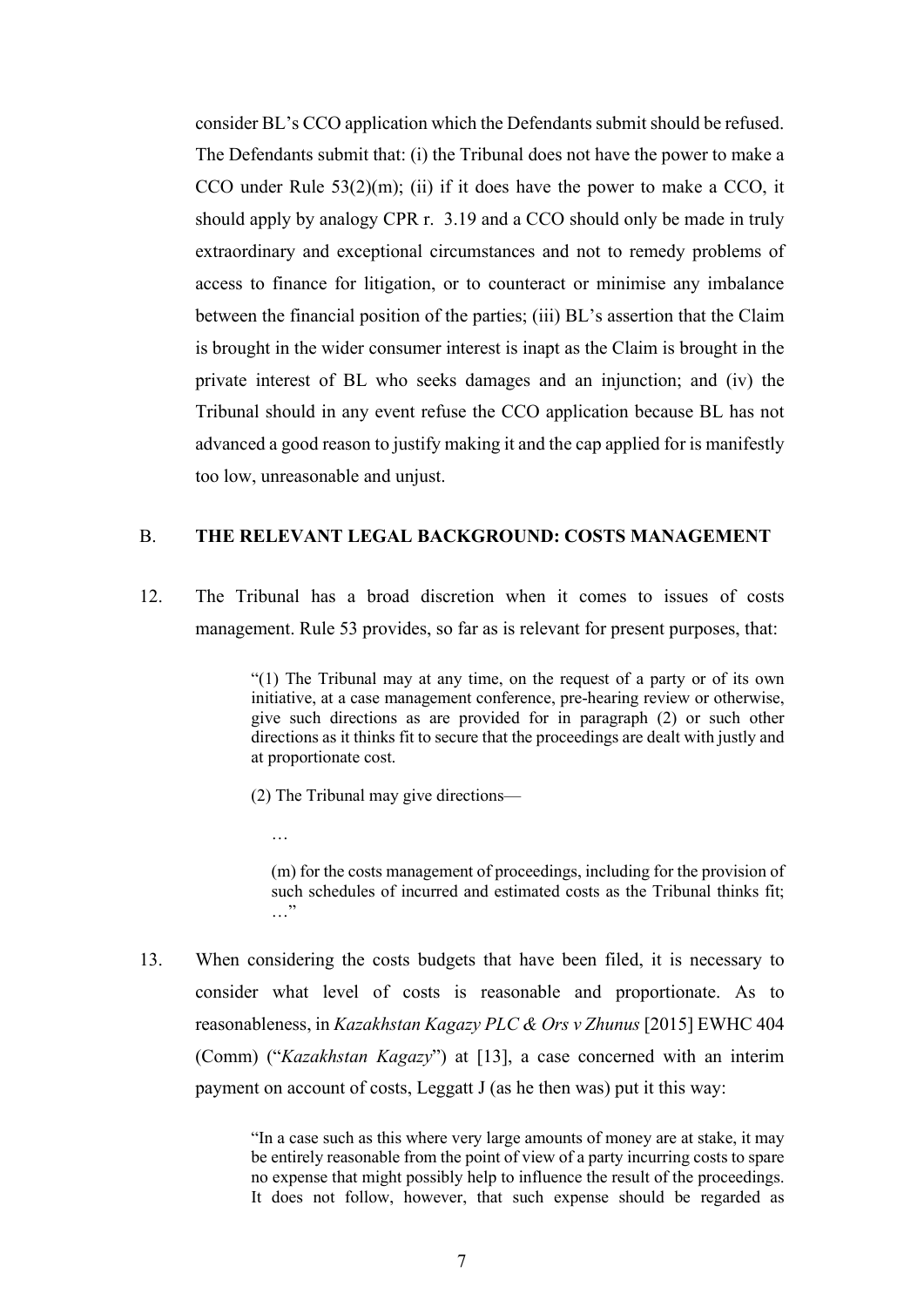reasonably or proportionately incurred or reasonable and proportionate in amount when it comes to determining what costs are recoverable from the other party. What is reasonable and proportionate in that context must be judged objectively. The touchstone is not the amount of costs which it was in a party's best interests to incur but the lowest amount which it could reasonably have been expected to spend in order to have its case conducted and presented proficiently, having regard to all the relevant circumstances. Expenditure over and above this level should be for a party's own account and not recoverable from the other party. This approach is first of all fair. It is fair to distinguish between, on the one hand, costs which are reasonably attributable to the other party's conduct in bringing or contesting the proceeding[s] or otherwise causing costs to be incurred and, on the other hand, costs which are attributable to a party's own choice about how best to advance its interests. There are also good policy reasons for drawing this distinction, which include discouraging waste and seeking to deter the escalation of costs for the overall benefit for litigants."

- 14. Costs management, and in particular the issue of proportionality, was considered in the context of a competition law claim in *Red and White Services Limited v Phil Anslow Limited* [2018] EWHC 1699 (Ch) ("*Red and White Services*"), a decision of Birss J in proceedings brought in the Competition List of the Business and Property Courts in Wales. The case concerned bus services in Cwmbran, Wales, the allocation of bus slots in the bus station and leases granted by a third party to the claimant. A competition law claim was brought, by the Defendant by way of counterclaim, and Part 20 claim against the third party, on both Chapter I and II grounds. The issues involved market definition, issues of dominance, effect issues, questions of abuse and quantum. The case was fixed for a ten-day trial, with two economist experts and seven factual witnesses. The defendant's budget for trial was £288,000 including £103,000 of incurred costs. The claimant's and third party's budgets were each £1.5 million of which the claimant's incurred costs were around  $£100,000$ , and the third party's incurred costs were around £348,000. The defendant submitted that the budgeted costs were disproportionate given that the value of the claim was in the region of £80,000 to £120,000. The claimant and third party argued that the defendant's costs were unrealistically low.
- 15. Birss J referred to two judgments in relation to costs management orders: the judgment of Coulson J (as he then was) in *Willis v MRJ Rundell & Associates Ltd and Grovecourt Ltd* [2013] EWHC 2923 (TCC) ("*Willis*"), and the judgment of Flaux J (as he then was) in *Wright v Rowland* [2016] 5 Costs LO 713 ("*Wright*"). In *Willis*, Coulson J found that the budgets, which had in fact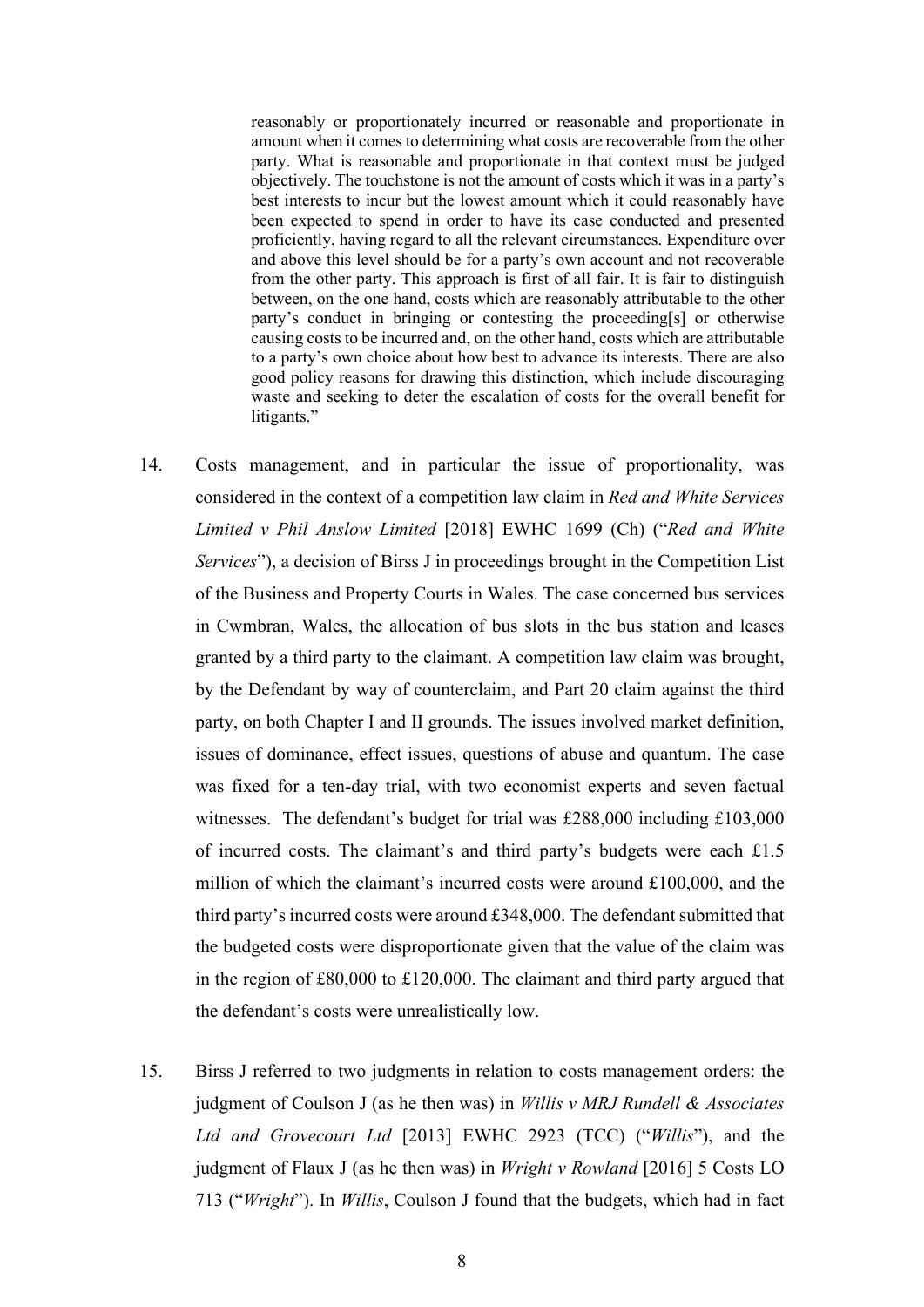been agreed between the parties, were nevertheless disproportionate having regard to the sums at stake in the action. He found that it would cost significantly more to fight the case than the claimant would ever recover. He declined to make a costs management order, with the result that the costs would go to detailed assessment. In *Wright* the court was also faced with a dispute about costs budgets and, in particular, how complex the litigation really was. In that case, Flaux J decided not to take the course taken in *Willis* (to make no costs management order). He decided to manage the items in the costs budget that could be managed and leave some other parts of the budget to be considered at a later stage when the complexity of the claim became clearer.

- 16. Birss J adopted the following approach in *Red and White Services*: first, he considered proportionality at [19]: "it is relevant to compare the financial level of the claim against the costs in the budgets". On the facts of that case, he found that "[t]he claim has a higher value and greater significance than can be seen simply by focussing on the likely quantum of damages". He then turned to consider at [20] the claimant's and third party's characterisation of the case as including issues that were potentially legally novel, noting that modest value cases often raise legally novel issues which may have far-reaching implications. However, he did not consider that this was a good explanation for the very substantial differences between the budgets for the parties: "legal novelty is not a good explanation for high costs". He accepted at [21] that the case may have wider significance for the parties' bus services and the bus industry more widely, although he considered that factor to be "a little overdone". He also accepted at [22] that the claim relating to the third party had significance from the view of business investors in land and property.
- 17. He continued:

"23. Also, of course I accept that infringements of competition law have a public aspect. That is a very serious matter. However, the seriousness of competition law infringements, which they undoubtedly are, cannot be used in and of itself as a form of trump card justification for a very high budget. The significance of approving a budget is that the costs are more likely to be recoverable from the losing party. Thus, a very significant aspect of budgeting is concerned with the other party's cost risk. …

24. Costs budgeting is not directly concerned with how much a party can actually spend to protect their reputation either. Wealthy litigants can spend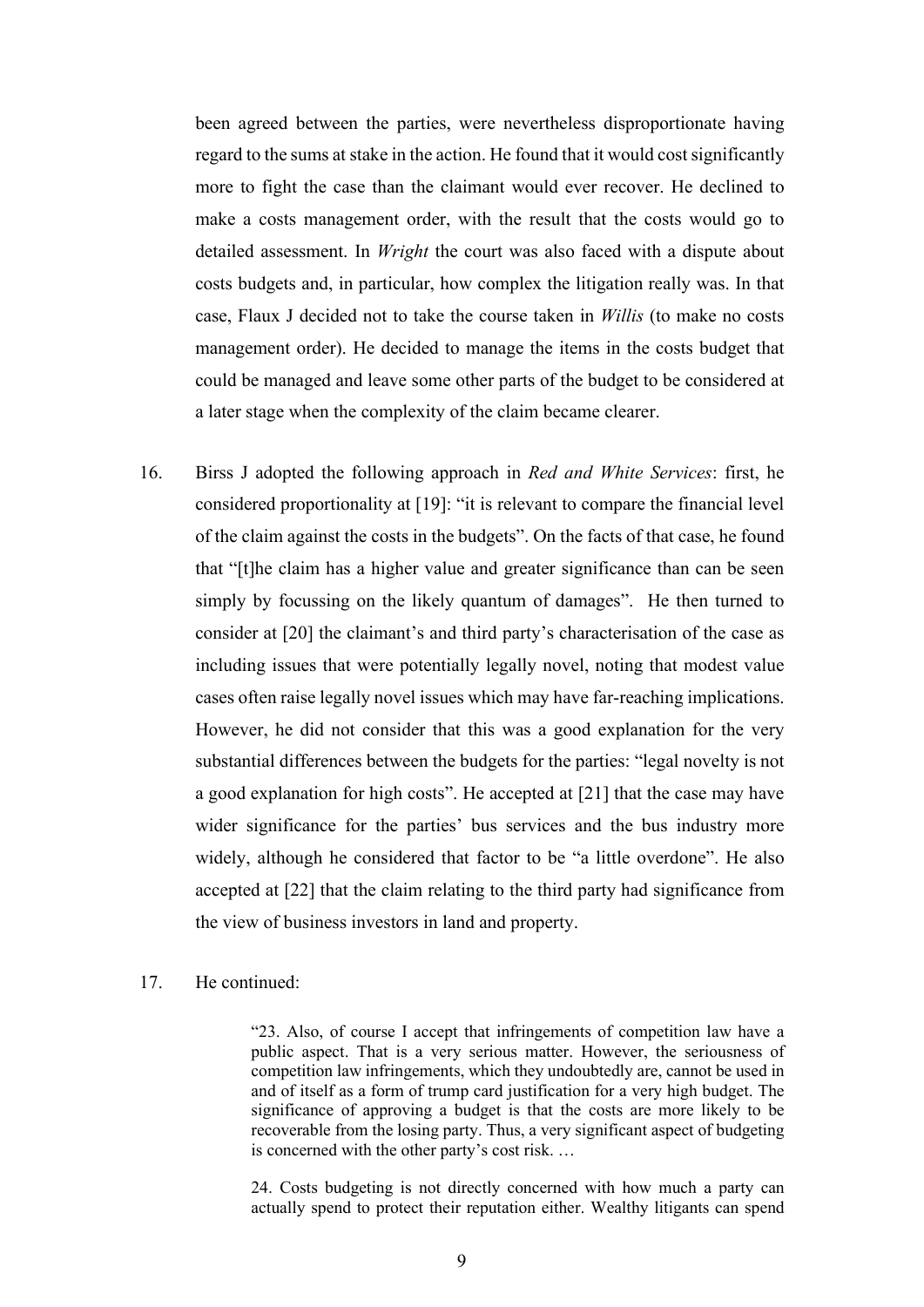what they like but whether they can recover what they spend from the other party is a different matter. The budget is concerned with recoverable costs. In other words it addresses how much a party can spend whereby the other party then has to bear the costs risk that they might have to pay a figure of that order if they lose the action. …"

18. The judge concluded that the claimant's and third party's costs budgets were not just on the high side but disproportionate and at [26] that "[c]osts proportionate to the issues in a claim like this ought to be lower. The question which needs to be grappled with is what to do about that"*.* He continued at [28]:

> "Simply to send this case away on the footing that the costs budgets are disproportionate helps nobody. Also, simply to decline to make a costs management order also helps neither side and, indeed, in some ways could just make the situation worse by prolonging uncertainty. I have considered whether the course I should take is to budget some figures but not others. That would be appropriate if the situation was like the one before Flaux J. The problem there was that the court did not have the information necessary to be able to budget all the detailed figures in the proposed budgets. That is not the problem that the court is faced with here. The problem in this case is about the overall figures, not the detail."

## 19. He concluded at [29] that

"[i]t seems to me that if the court can come up with an overall figure which is appropriate, then that is the course that the court should take. In doing that I must bear in mind what is at stake, both in terms of the quantum but also, and very importantly, the other wider issues that particularly the claimant and the third party have emphasised".

Having then considered various items in the budgets, he noted at [31] that "[i]nevitably … the court cannot do anything other than take quite an approximate approach to estimating a proper overall level for the future costs of one party". He concluded that the appropriate overall figure for the claimant's or the third party's costs should be £800,000.

20. We were also referred to the decision of Roth J in *Socrates Training Limited v The Law Society of England and Wales* [2016] CAT 10 ("*Socrates*"). That case was allocated to the FTP and cost capping was therefore compulsory: the issue was what the level of cap would be. However, the starting point was to consider the costs budgets, which had been filed, and assess whether they were reasonable and proportionate. As to that, Roth J noted that he would expect the defendant's budget in that case to be significantly higher than the claimant's and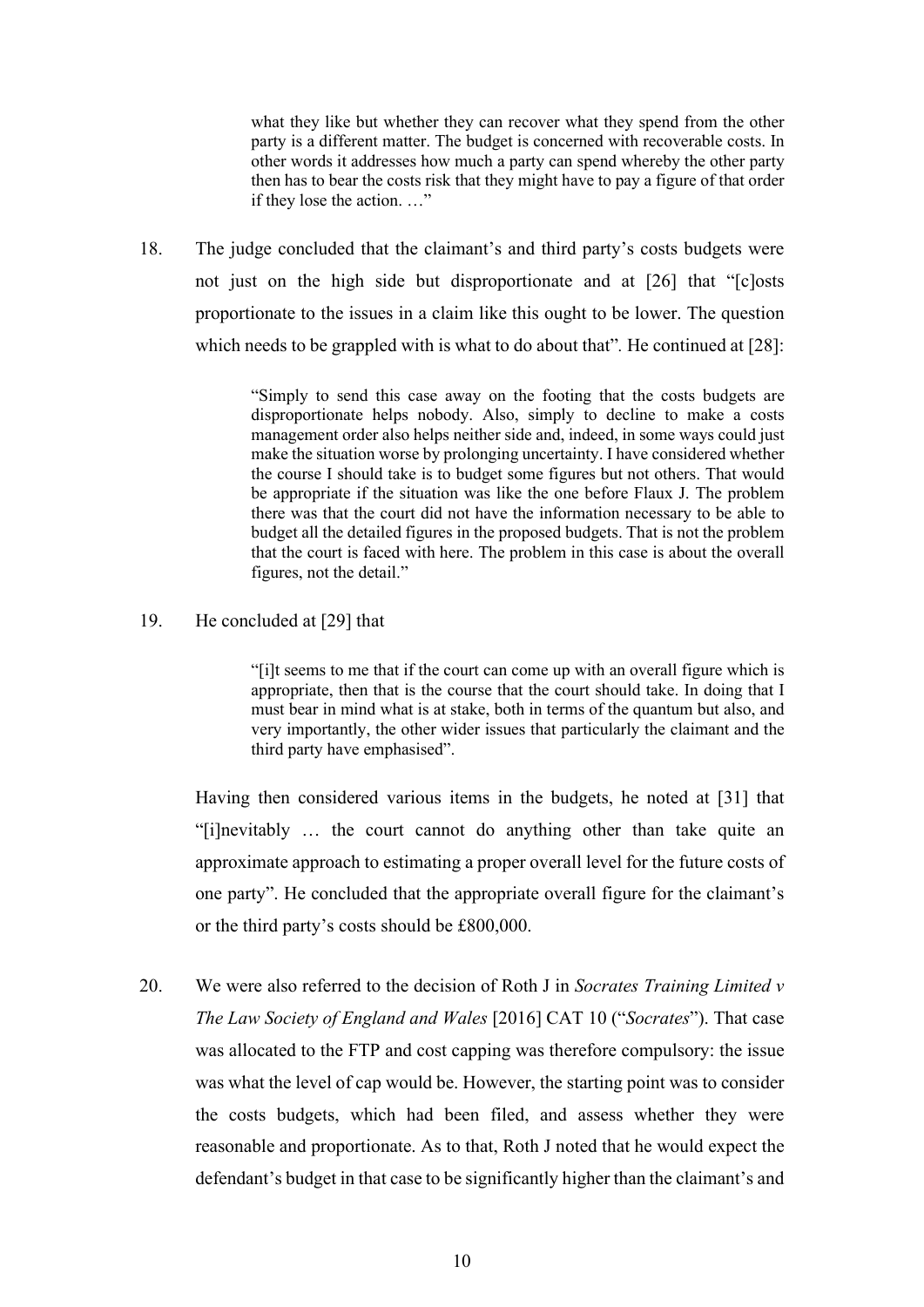the reasons why that was the case (at [6]). He referred at [9] to CPR rule 44.3, and in particular r. 44.3(2)(a) which provides that the High Court will only allow costs that are proportionate to the matters in issue, and may disallow or reduce costs even if they were reasonably incurred. At [10] he stated: "It is important to ensure that costs are at a level that is not disproportionate to what is involved in the case, which includes not only the monetary value of the claim but also has regard to the significance for the parties of the issues raised". At [11], he observed that the decision of the defendant to instruct London solicitors could not be criticised as unreasonable, but that did not mean it was entitled to place the resulting costs burden on the claimant. He referred at [12] to the judgment of Leggatt J in *Kazakhstan Kagazy* and concluded that he was satisfied that, considered on a standard basis of assessment, the defendant's costs would be reduced to well below £0.5m (from the £637,000 appearing in their costs budget). He considered the appropriate costs cap to be £350,000.

## **C. THE RELEVANT LEGAL BACKGROUND: CCO**

#### **(1) Jurisdiction**

- 21. The Defendants submit that the Tribunal simply does not have the power to make a CCO under Rule  $53(2)(m)$ . That is not a point that was made in their original response to the CCO. The Defendants originally expressly accepted that, pursuant to Rule  $53(2)(m)$ , the Tribunal had the power to set the maximum costs that a party would be entitled to recover at a level below its reasonable and necessarily incurred proportionate costs: the issue was whether or not the Tribunal should do so in this case.
- 22. The Defendants now suggest that the Tribunal has no such power because Rule 58(2)(b) contains a mandatory costs-capping provision for cases allocated to the FTP, and no other Rule contains any provision for costs-capping – as opposed to costs management. The Defendants suggest that costs capping is an exception to the general principle that a successful party is entitled to recover its reasonable and proportionate costs, on the standard basis of assessment. Accordingly, it is said, specific provision has been made for CCOs in CPR r. 3.19, s. 88 of the Criminal Justice and Courts Act 2015 ("CJCA") (in the context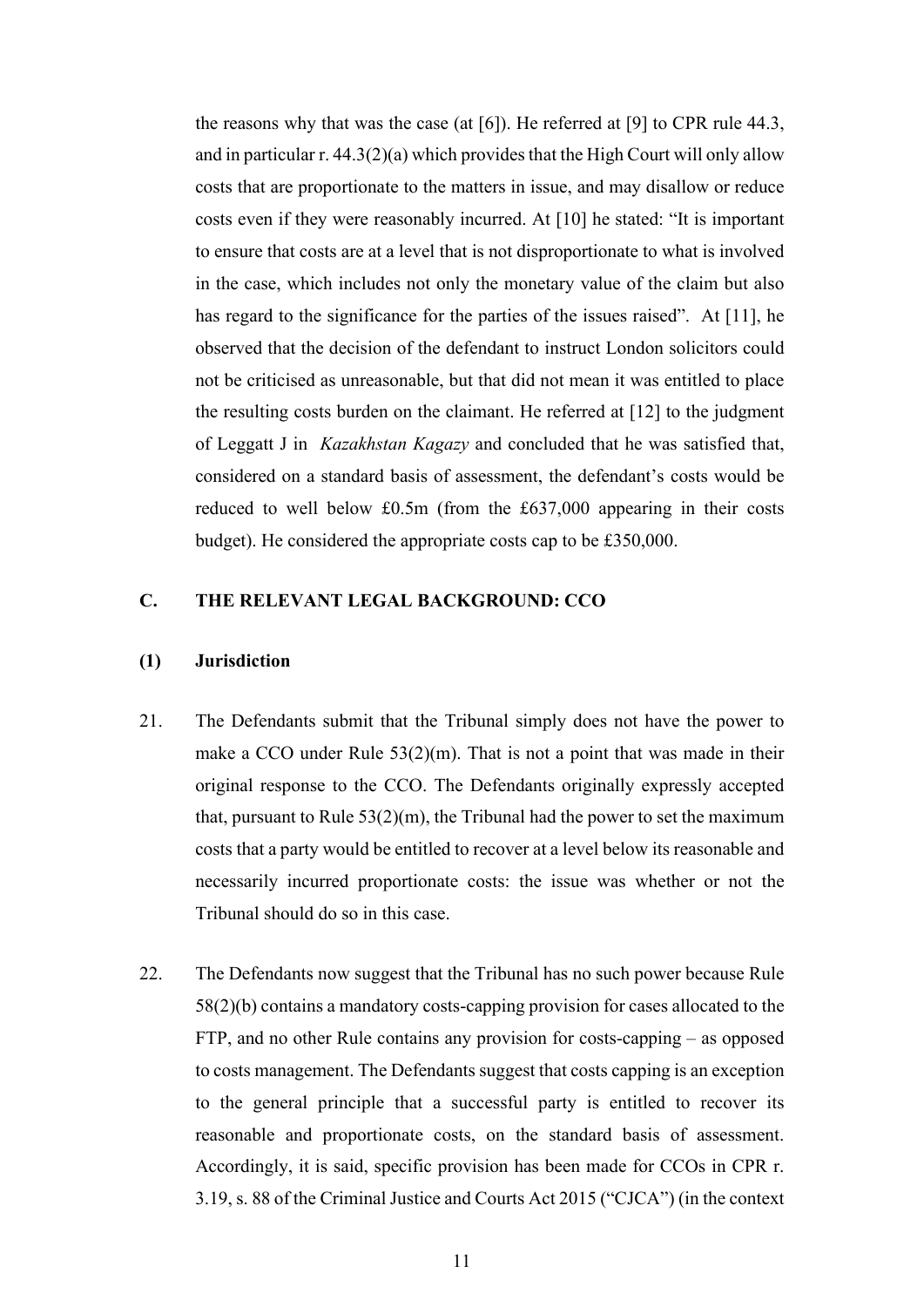of certain judicial review claims) and Rule 58(2)(b) in respect of proceedings allocated to the FTP by the Tribunal. The Defendants argue that these are all exceptions to the general principle and that, had Parliament intended to give the Tribunal a costs-capping power (as distinct from general powers of costs management under Rule 53(2)(m)), it would have done so.

23. The CPR provide for cost-capping at r. 3.19, so far as is relevant for present purposes:

*"*(1) For the purposes of this Section—

(a) 'costs capping order' means an order limiting the amount of future costs (including disbursements) which a party may recover pursuant to an order for costs subsequently made;

…

(4) A costs capping order may be in respect of  $-$ 

(a) the whole litigation; or

(b) any issues which are ordered to be tried separately.

(5) The court may at any stage of proceedings make a costs capping order against all or any of the parties, if –

(a) it is in the interests of justice to do so;

(b) there is a substantial risk that without such an order costs will be disproportionately incurred; and

(c) it is not satisfied that the risk in subparagraph (b) can be adequately controlled by –

(i) case management directions or orders made under this Part; and

(ii) detailed assessment of costs.

(6) In considering whether to exercise its discretion under this rule, the court will consider all the circumstances of the case, including –

(a) whether there is a substantial imbalance between the financial position of the parties;

(b) whether the costs of determining the amount of the cap are likely to be proportionate to the overall costs of the litigation;

(c) the stage which the proceedings have reached; and

(d) the costs which have been incurred to date and the future costs.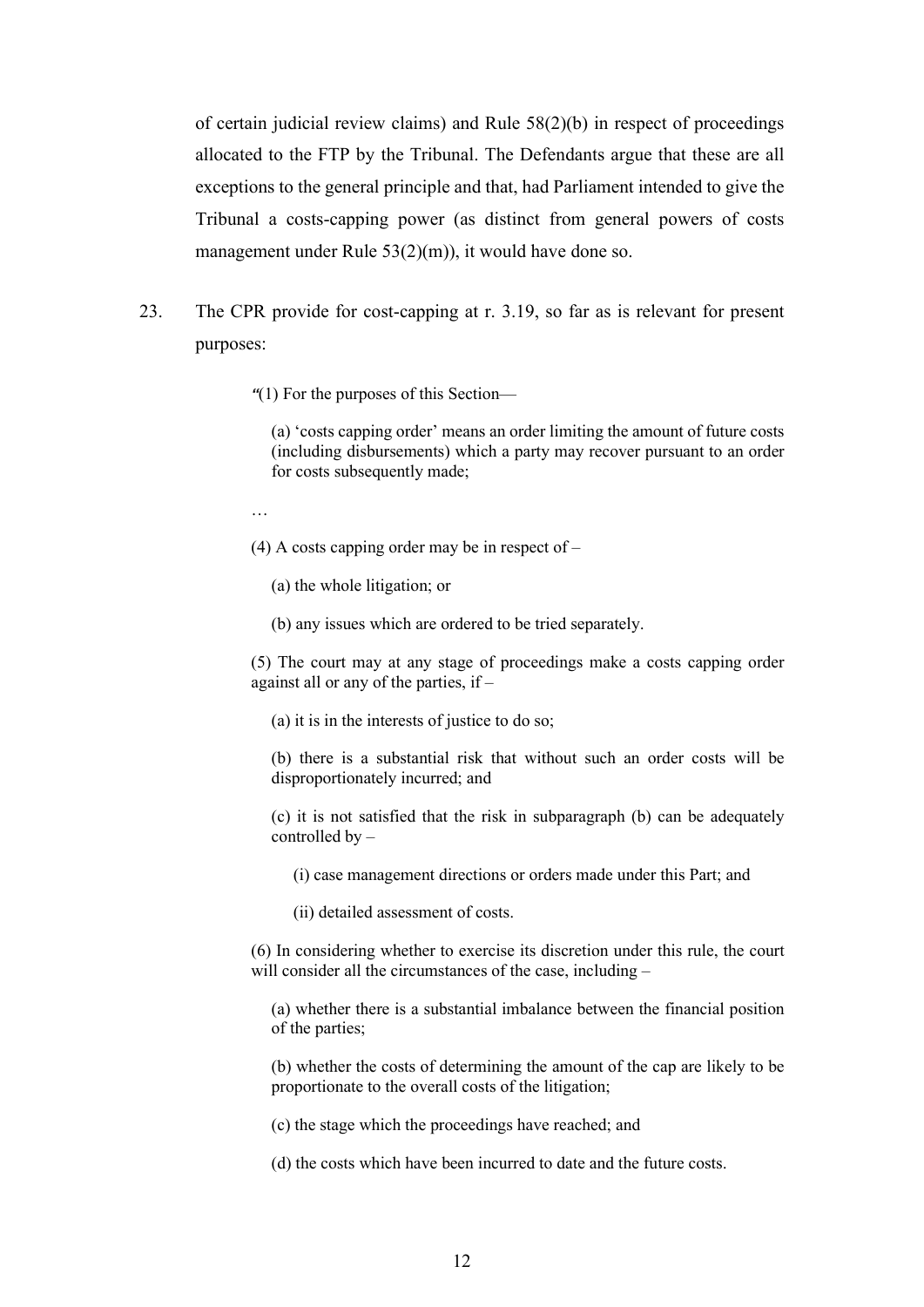(7) A costs capping order, once made, will limit the costs recoverable by the party subject to the order unless a party successfully applies to vary the order. No such variation will be made unless –

(a) there has been a material and substantial change of circumstances since the date when the order was made; or

(b) there is some other compelling reason why a variation should be made."

24. We do not accept the Defendants' submission. We consider that the Tribunal is entitled to manage the costs of the proceedings before it and, if it considers it is necessary, to impose a CCO in order to do so. Nothing in Rule 53(2) or anywhere else in the Rules suggests it is not entitled to do so. Further, and in any event, the Tribunal has a wide discretion under Rule 53(1) to give such directions as it thinks fit to secure that the proceedings before it are dealt with justly and at proportionate cost. If it thinks fit to make a CCO in order to secure that result, then the Tribunal is entitled to do so. Mr O'Regan for the Defendants suggests that the court's ability to make a CCO under CPR r. 3.19 is an exception, but that rule makes clear it applies to all civil litigation to which the CPR apply except for judicial review proceedings where s. 88 CJCA or protective costs order apply. The fact that there is a separate costs capping regime addressing the particular issues and requirements that arise in relation to judicial review cases does not mean that costs capping does not apply in other forms of proceedings, including in this Tribunal. On its proper construction, what Rule 58(2)(b) makes clear is that, where the FTP is ordered, the Tribunal must determine the level at which the amount of recoverable costs is to be capped: whether or not to do so is no longer a matter of discretion. It does not provide that the FTP is the only situation in which a CCO may be made, nor does it limit the Tribunal's otherwise broad discretion under Rule 53.

## **(2) Discretion**

25. As regards whether we should make a CCO, the parties have tailored their submissions to the requirements of CPR r. 3.19. We consider that CPR r. 3.19 reflects the factors that the Tribunal should have regard to when considering whether or not to make a CCO. The Tribunal may, therefore, make a CCO against all or any of the parties if three factors are satisfied: (a) it is in the interests of justice to do so; (b) there is a substantial risk that without such an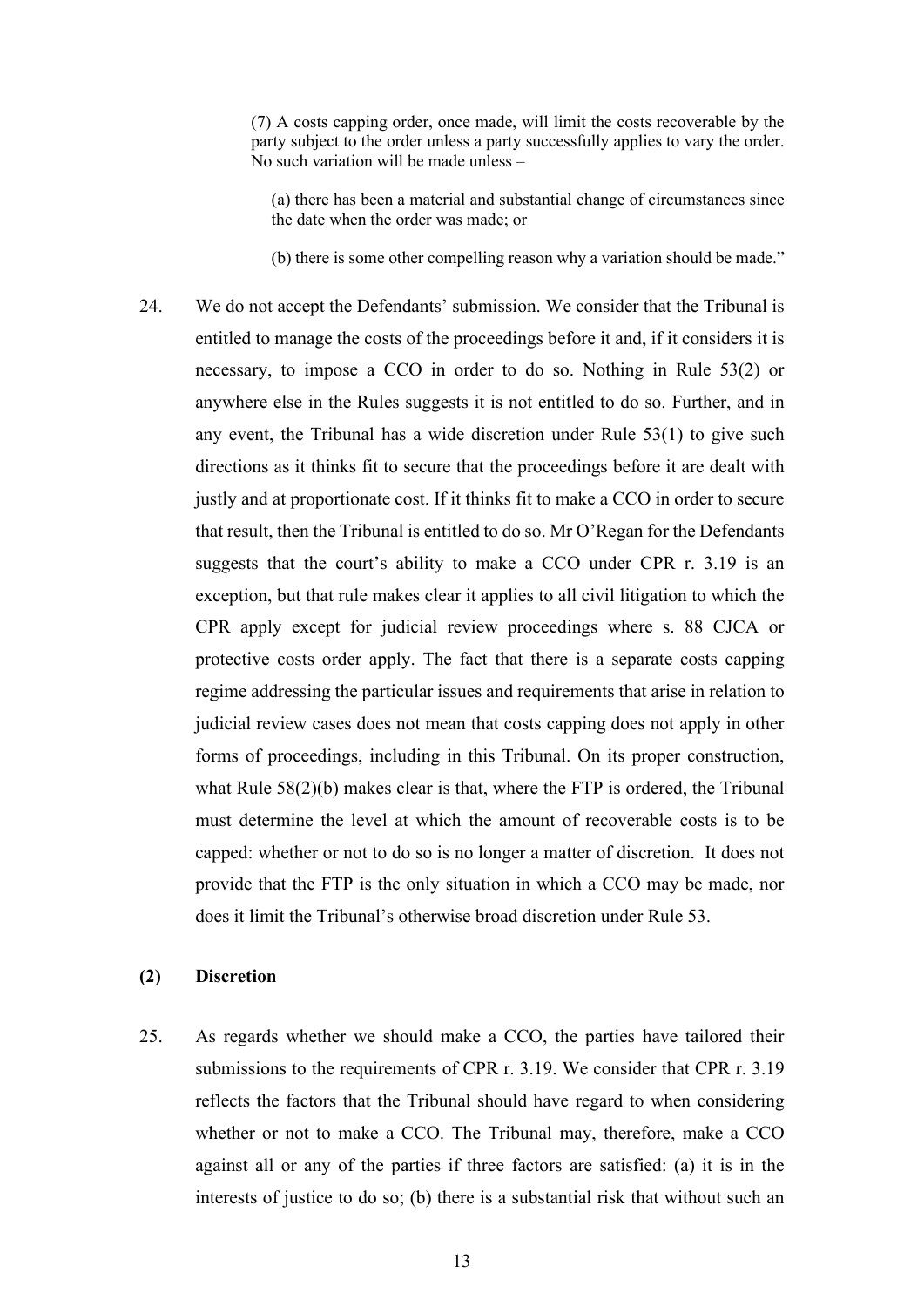order costs will be disproportionately incurred; and (c) the Tribunal is not satisfied that that risk can be adequately controlled by (i) case management directions or orders; and (ii) detailed assessment of costs. These requirements are cumulative, and an applicant for a CCO is required to establish each of them before the Tribunal may exercise its discretion.

- 26. When considering whether to exercise its discretion to make a CCO, the Tribunal will consider all the circumstances of the case, including those set out in CPR r. 3.19(6), of which (a) whether there is a substantial imbalance between the financial position of the parties; and (d) the costs which have been incurred to date and the future costs are the most relevant in the present case.
- 27. We also note that paragraph 1.1 of Practice Direction 3F provides that: "[t]he Court will make a costs capping order only in exceptional circumstances."
- 28. We were referred to two cases in which a costs cap had been ordered by the Tribunal: both being cases which were allocated to the FTP and therefore a costs cap was mandatory. In *Socrates*, Roth J referred to the FTP and the policy behind it at [3]: "[i]t is a procedure particularly designed to help small and medium sized enterprises … to obtain access to justice in an appropriate case". In *Meigh v Prinknash Abbey Trustees Registered* [2019] CAT 14 ("*Meigh*") at [2], Roth J said that:

"[t]he reason there is cost capping is that this procedure was introduced to enable competition claims, which can notoriously become extremely expensive, to be accessible to smaller businesses and traders, who would be deterred either from bringing claims that may be reasonable, or from effectively contesting a claim, if faced with potentially very high fees."

29. Ms Howard QC for BL submitted that these statements reflected the policy behind the costs capping regime. That is not right. Roth J's statements concern the policy behind why, in the context of the FTP, costs capping is mandatory. They are not intended to read more broadly as a policy reason why the Tribunal should exercise its discretion in favour of a costs cap. As regards the level of costs cap, in *Socrates*, Roth J stated at [14] that even having considered what the likely reduction would be on a standard assessment of the defendant's costs to reflect what would be reasonable and proportionate: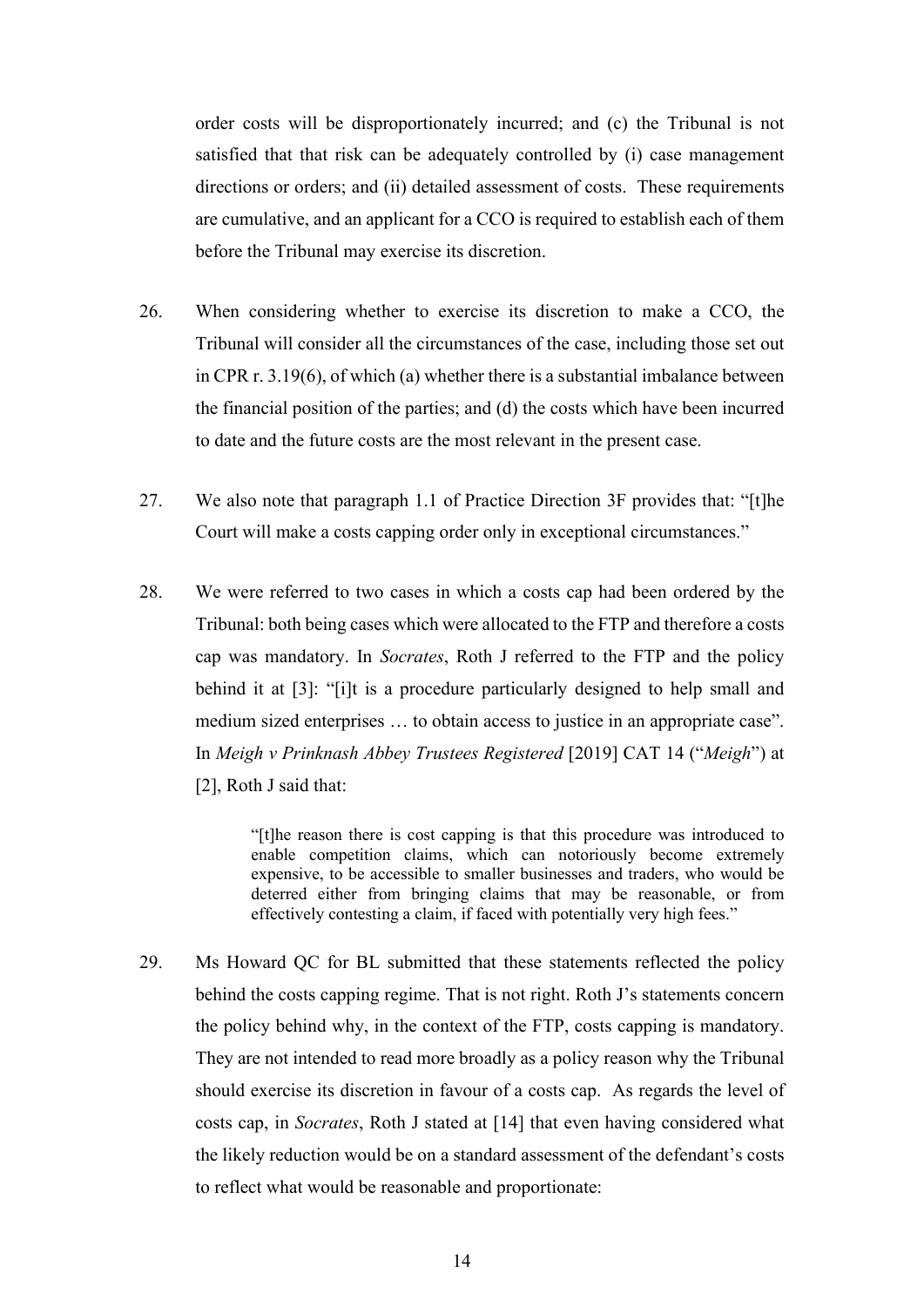"… that is still an enormous potential liability to face a small company if it is to bring a case which cannot be dismissed as fanciful. In my view, the measure of cost capping under the FTP is not to be approached as a form of *ex ante* standard assessment. In particular, where parties are of very disparate means, it is important that those costs strike a fair balance between enabling access to justice for the claimant and providing a measure of protection to the defendant not only from unmeritorious claims but also from the burden of having to defend a claim which it is assumed for this purpose proves to be unfounded. That may mean that in some cases the amount is not the sum required to achieve justice only for the receiving party, but a limited contribution to that party's costs."

Roth J imposed a costs cap of £350,000. His decision in *Meigh* was to similar effect (see [3] to [7]).

- 30. In *Black v Arriva North East Limited* [2014] EWCA Civ 1115 ("*Black*"), Christopher Clarke LJ considered an application for a CCO pursuant to CPR r. 3.19 in the context of an appeal in relation to the Appellant's discrimination claim which was brought as one of two test cases. The appeal raised questions of some importance to disabled people and to public transport providers. The Appellant had taken out ATE insurance for £50,000. The Appellant submitted that this was an exceptional case in which a CCO should be made capping the Respondent's costs at £50,000 (and given that this level of costs had already been incurred, there would be no recovery for any future costs of the appeal). The Respondent estimated that it would incur further costs in the appeal of around £95,000 plus VAT.
- 31. Christopher Clarke LJ considered the requirements of CPR r. 3.19(5). He accepted that the Appellant was of limited financial resources, whereas the Respondent was a major public transport provider with extensive financial resources; and the Appellant would not be able to pursue the appeal if there was a risk that she would have inadequate ATE insurance in place. It was submitted that the exceptional nature of the case arose because of two factors: (i) the need for an order if the case was to continue, and (ii) the importance of the case to a wider group.
- 32. As to the submission that, in the absence of a CCO the appeal would founder, Christopher Clarke LJ accepted that this was relevant when considering the interests of justice. He stated at [11] that: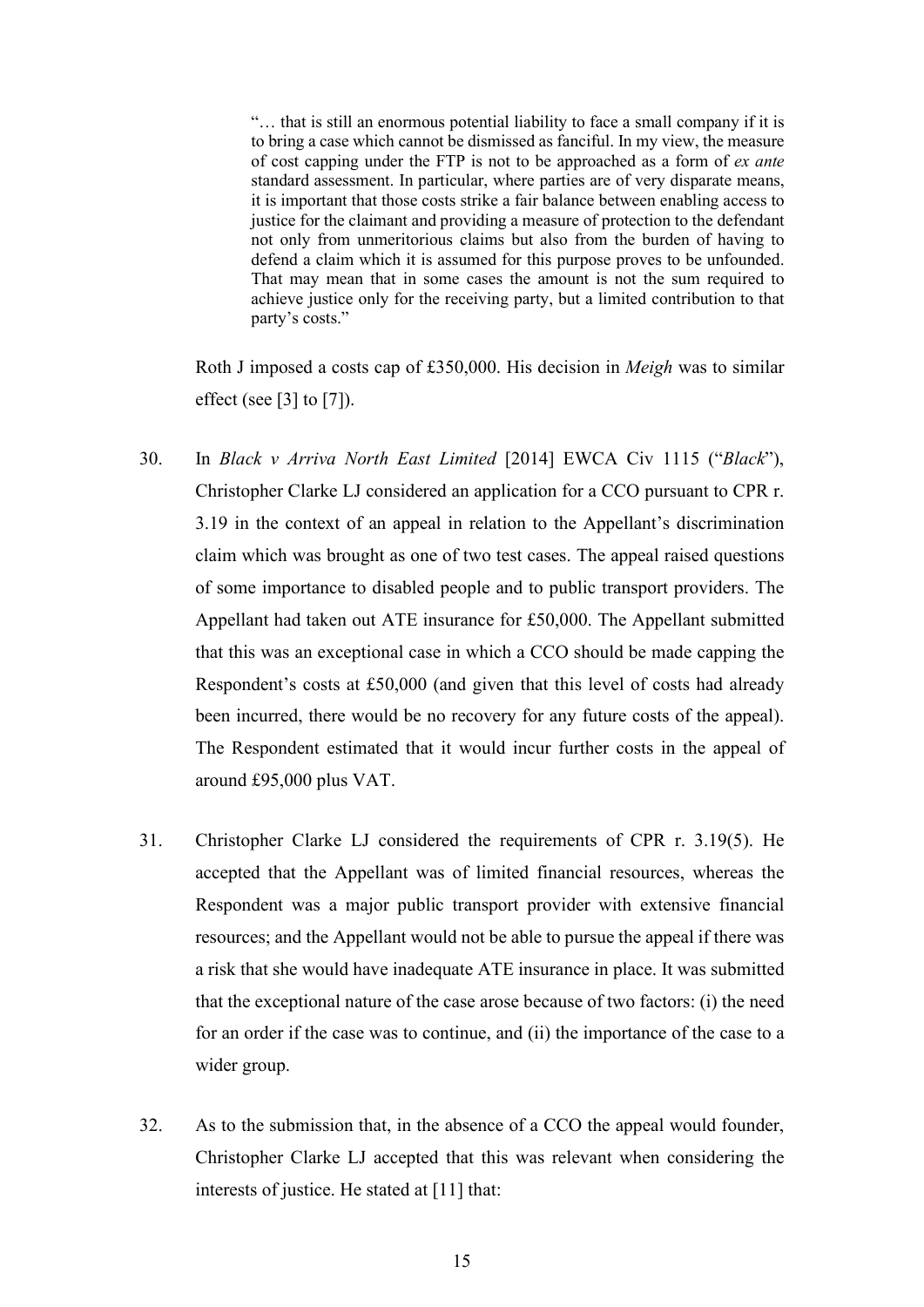"The fact that, in the absence of a costs capping order, the appeal will founder is relevant when considering the interests of justice, although there are considerations which point the other way. First, it does not seem to me to be the function of costs capping orders to remedy the problems of access to finance for litigation. If, for instance, the Respondent's anticipated costs were agreed to be proportionate, it would not be possible to exercise any jurisdiction to make a costs capping order simply because without it the appeal would not continue to be financially viable".

- 33. Considering the requirements of CPR r. 3.19(5), he concluded (at [14] and [16]) that he was not satisfied on the evidence before him that there was a substantial risk that without a CCO, costs would be disproportionately incurred, or that (if he was wrong) any risk of disproportionate costs could not be adequately controlled by either case management directions or a detailed assessment of costs (at  $[18]$ ).
- 34. As regards whether it was in the interests of justice to make a CCO, Christopher Clarke LJ stated at [21]:

"… Of course, it is desirable from the Appellant's point of view that her case should be heard. There are public interest considerations as well, but it does not follow that it is in the interests of justice that it should be heard on terms that the Respondent can recover no more than £50,000 even though it may have reasonably incurred more in successfully resisting what may be something of a test claim."

- 35. He acknowledged the fact that there was a substantial imbalance between the financial position of the parties but, taking all the factors together, he was not persuaded that the interests of justice required a CCO to be made. In any event, he was not satisfied that the conditions provided for by CPR r.3.19(5)(b) and (c) were met.
- 36. Public interest considerations are not, therefore, to be taken as being necessarily the same as the interests of justice. The interests of justice must take into account whether or not it is appropriate that the receiving party will recover less than he may reasonably (and we would add, proportionately) have incurred.
- 37. In *Tidal Energy Ltd v Bank of Scotland PLC* [2014] EWCA Civ 847 ("*Tidal Energy*"), Arden LJ (as she then was) considered an application for a costs capping order under CPR r. 3.19 in relation to an appeal brought by the Appellant (a start-up company in the wave energy industry) against the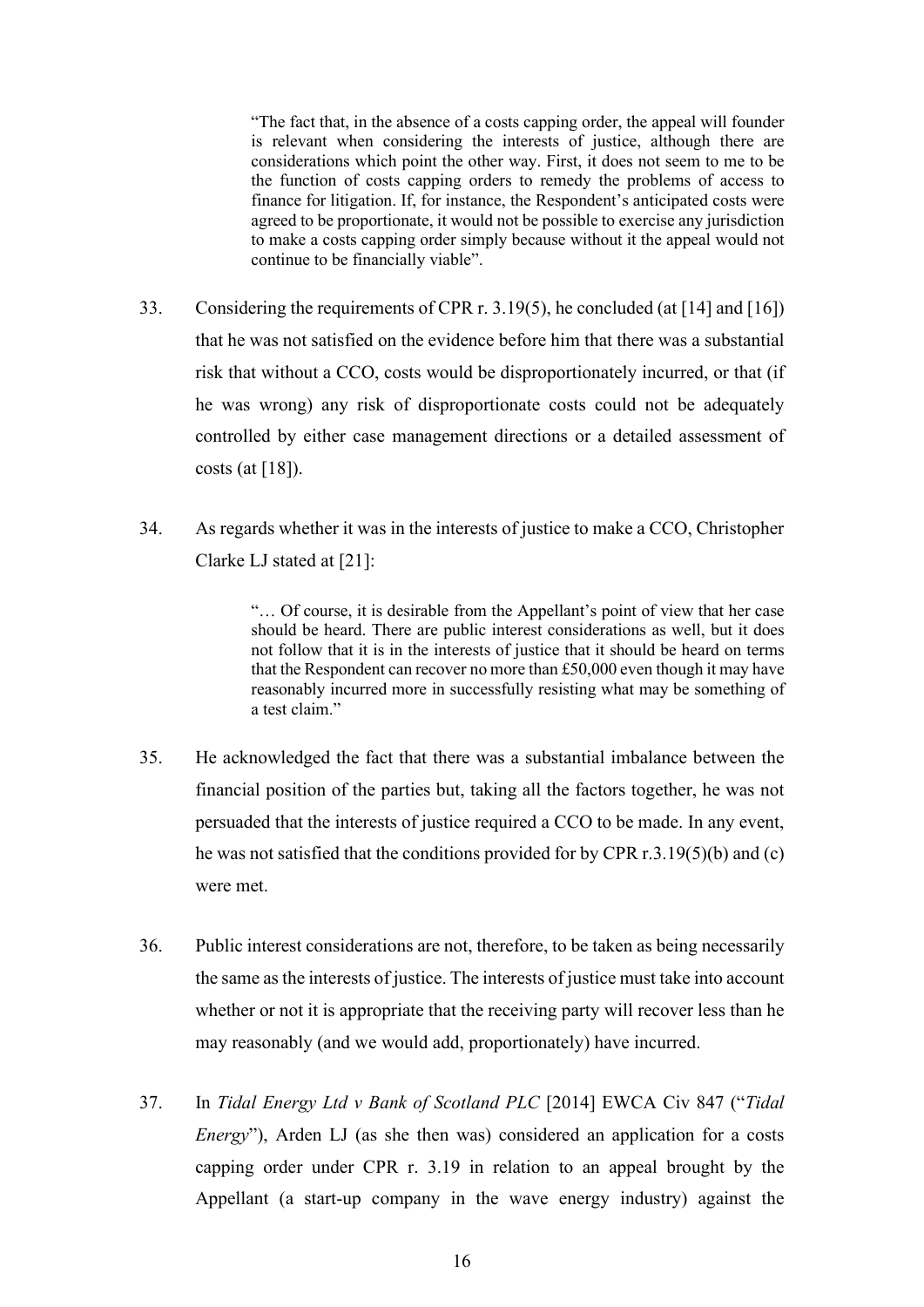Respondent (a very substantial bank) over a payment of £217,781 which was paid into the wrong account, and which could not be returned. The principal objection in that case was that the bank proposed to be represented by both leading and junior Counsel. As regards the interpretation of CPR r. 3.19:

"7. My starting point is that this provision is a precondition to the exercise of the discretion which is conferred on the court under that rule, because a discretion is only triggered if (a), (b) and (c) are satisfied. I am not concerned with (a) and (b) at this point, only with (c). What is necessary is that if the court is not satisfied that the risk in subparagraph (b) can be adequately controlled by (then this the material part) "detailed assessment of costs".

8. That is the material element of the provision because there is nothing to suggest that if the services of leading counsel turn out to be a luxury, which is unnecessary for the proper hearing of the appeal and which ought not to be laid at the door of the appellant, if the appellant loses the appeal, then it is not disputed but that the court would be able to strip that element of the costs out of the recoverable costs assuming an order for payment of costs is made against the unsuccessful party. …

9. Mr Guy Adams, who appears on this application for Tidal Energy, submits that the true interpretation of subparagraph  $(5)$  is that the risk referred to in  $5(c)$ is the substantial risk that without a costs cap costs will be disproportionately incurred and that therefore the only type of exercise within  $(c)(i)$  or  $(c)(ii)$  that can constitute adequate control is a mechanism for preventing the costs being incurred in the first place. That would lead to the proposition that a costs cap would prevent leading counsel being instructed, if taken literally, but as I understand it Mr Adam simply means that the cost cap would make it certain at the outset that Tidal Energy would not have to bear the costs referable owing to the instruction of leading counsel.

10. In my judgment that interpretation of the rule, however desirable for the reasons Mr Adams pressed on me, is simply not tenable as a matter of interpretation. Paragraph (c) uses advertise words "the risk in subparagraph (b) can be adequately controlled". In my judgment, it is clear that a mechanism may constitute adequate control if it neutralises or satisfactorily manages the risk. It may not be possible to eliminate a risk but only to manage it. But, to my mind, that must be the interpretation of the rule because otherwise a detailed assessment of costs could never or scarcely ever be a mechanism of control within 5(c). Moreover, as I see it that would reflect a policy decision which the drafter of 3.19 may reasonably have taken, namely that the court should not be troubled by satellite litigation, constituted by cost cap litigation if the long-standing system of assessing costs would provide an adequate mechanism. That is the view that I came to without studying a *Eweida v British Airways Plc* [2009] EWCA Civ 1025. That was a decision about a protective costs order under CPR 44. The critical wording of CPR 44.18 paragraph  $5(c)(ii)$  set out at in paragraph 31 of the judgment of Lloyd LJ is precisely the same as that in CPR 3.19(5). I note that Lloyd LJ, with whom Moses LJ and the Vice-President, Maurice Kay LJ, also agreed considered that the appellant in that case could not satisfy CPR 44.18(5)(c)(ii) because the costs judge would provide the protection to which the appellant is entitled in respect of excessive costs. In that case the question of rates arose. As I say I have reached that conclusion entirely independently of *Eweida*. That is because risk can be managed either in advance or after the event or, as I put it in argument,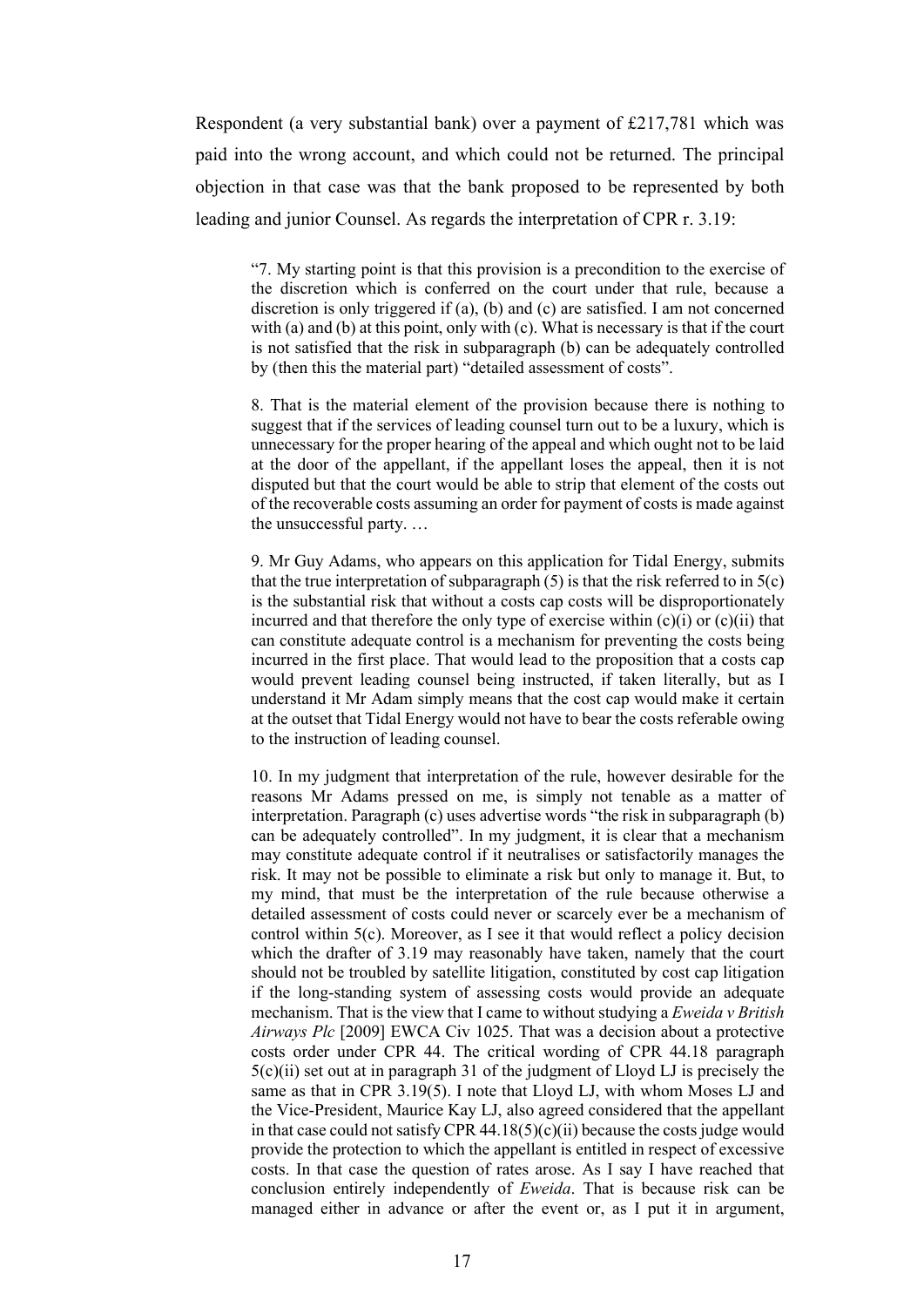apologising for using Latin the mechanism in 5(c)(i) is an *ex-ante* mechanism and that in 5(c)(ii) *a posteriori* mechanism after the event to limit costs.

11. In those circumstances, while accepting that the courts must interpret the provisions of the CPR with a view to giving effect to the obvious policy of trying to control costs and to ensure, in accordance with the amended overriding objective, that cases are dealt with justly and at proportionate cost. Even accepting that, I am not satisfied that this is a case in which this court can make a costs cap order under CPR 3.19.

…

13. I would add this. The decision that I have made does not mean that in another case a party may not be able to lead evidence from, let us say, a costs drafter that the cost judge could not adequately distinguish between costs reasonably incurred and costs unreasonably incurred, for instance, of very extensive and detailed litigation on a technical matter. In those situations then of course, looking at the case on its specific facts, the court may reach the view that  $5(c)(ii)$  is not a bar to making a costs cap order. However, I am clear that on the way this application has been presented that is not this case. Therefore I dismiss the application."

- 38. For the purposes of CPR r. 3.19(5)(c), therefore, the issue is not whether case management directions or orders and detailed assessment of costs eliminate the risk of disproportionate costs being incurred, but whether or not the Court is satisfied that such mechanisms neutralise or satisfactorily manage the risk.
- 39. Both of these cases pre-dated costs budgeting. In *PGI Group Limited v Thomas and others* [2022] EWCA Civ 233 (*"PGI"*), Coulson LJ considered an application for permission to appeal the refusal of Cavanagh J to grant a CCO. The claimants were 31 Malawian women employed by a Malawian company, Lujeri to work in tea or nut plantations in Malawi. They alleged that they were raped, sexually assaulted, harassed and discriminated against by male employees of Lujeri. The defendant (and applicant for a CCO) was the parent company of Lujeri. Cavanagh J dismissed the application for a CCO which would limit the claimants' future costs to £150,000, and at a subsequent hearing fixed the claimants' costs budget in the sum of £848,140 (as against the figure of £1.5m originally suggested in their costs budget). The defendant's justification for the figure of £150,000 was that this was the figure it suggested would be the likely costs of pursuing the claim in Malawi.
- 40. At the time of the application, the claimants' incurred costs were £1.6m. Taken together with the budgeted future costs of £848,140, this gave a total of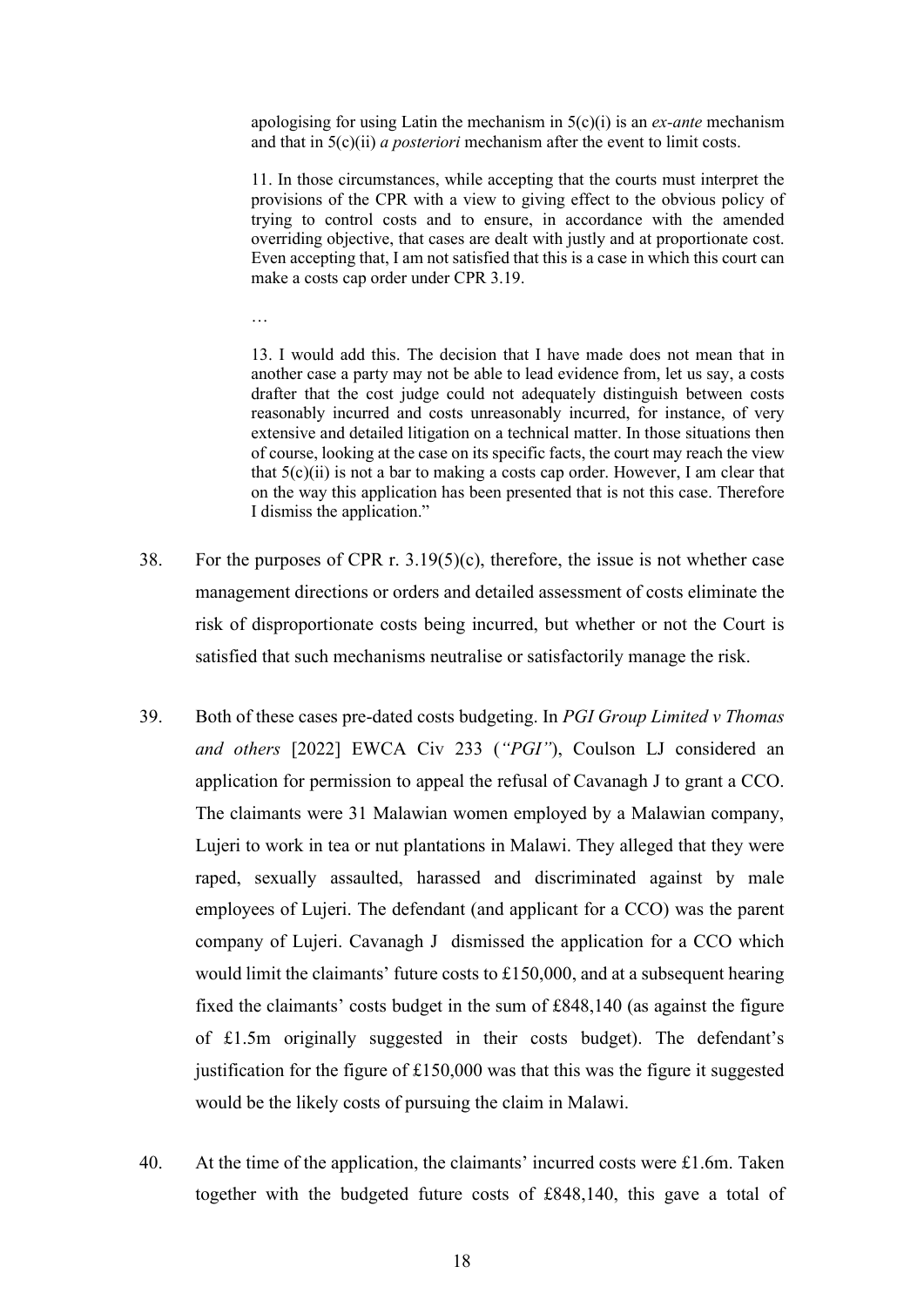approximately £2.5m up to trial. The defendants' incurred costs were £750,000, and its future costs budgeted at £1.75m: a total of around £2.5m.

41. Coulson LJ considered the CCO regime and stated at [6]:

"CCOs are very rare. CPR PD 3F at 1.1 makes plain that they will only be made "in exceptional circumstances". The costs budgeting regime, introduced after costs capping as part of the Jackson reforms, is widely regarded as a more scientific way of achieving the same goal. However it is not right to say that the CCO regime is moribund. It was retained in the CPR, following the introduction of costs budgeting, at the express request of certain regular litigants, including Pension and Trust Funds, who said in their response to the CPRC that they liked the certainty that CCOs can bring, saying that they proved a useful tool in cases with a finite amount of money. The available evidence appears to demonstrate that, despite that, CCOs are rarely sought or made (and that is certainly my experience) but the available statistics are not entirely reliable. Consistent with this, the response to the CPRC concerning Pension and Trust Funds explained that the majority of cases were agreed without the need for a cost capping order, but with the knowledge that the court had the power to make one."

42. Having referred to the fact that there are very few authorities on CPR r. 3.19, he stated at [8]:

> "The White Book suggests that *Tidal Energy Limited v Bank of Scotland PLC* [2014] EWCA Civ 847 is authority for the proposition that cost capping orders may only arise where there was evidence that the costs judge could not adequately distinguish between costs reasonably incurred and costs unreasonably incurred in a complex case. However, that was simply an example taken by Arden LJ (sitting alone) to explain how  $r \cdot 3.19(5)(c)$  might work. *Tidal* was actually a case in which it was argued that costs could not be controlled by the detailed assessment of costs at the end of the case, so that the costs of leading counsel should be prohibited before they were ever incurred. Arden LJ rejected that proposition. In *Black v Arriva North East Limited* [2014] EWCA Civ 1115 the underlying issue concerned the funding of the litigation, and the application for a CCO was dismissed. Both cases pre-dated costs budgeting."

43. He went on to consider at [10] the various provisions that deal with proportionality of costs in the CPR, and in particular CPR r. 44.3(2) and the importance of proportionality in the assessment of costs: "[t]he rule means that, even if an element of costs is both reasonable and necessary, it may still be reduced or even disallowed altogether on assessment if it is found to be disproportionate in amount". He highlighted various findings in the Judge's judgment on the CCO application, including that the defendant estimated that the likely maximum damages would be around £10,000 per claimant; that the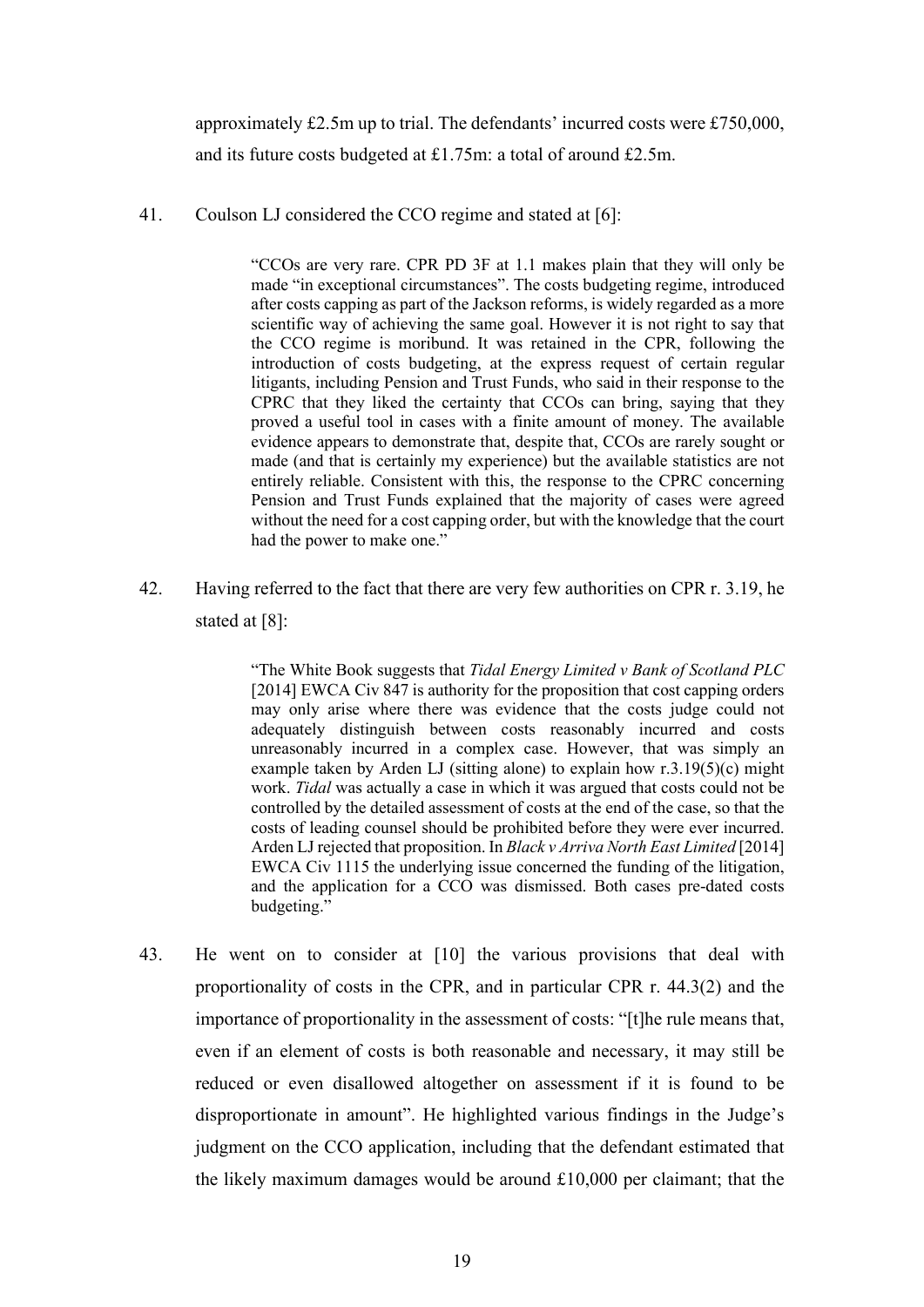claims were about more than money; that the claims were arguable, and that if a CCO were made in the sum of £150,000 that would be likely to stifle the claim.

## 44. He noted that:

"27. In the ordinary case, of course, it would be unusual if the future costs, to be capped by way of a CCO, were fixed at far less than the reasonable minimum amount necessary to pursue a valid claim through to trial. Translating that to the facts of this case, if £850,000 is the right figure for future costs identified by the judge, a reduction of that sum by more than four fifths to arrive at a CCO of £150,000 would be an extraordinary result.

28. However, just as the judge did, I accept that there may be cases in which the reasonable and necessary costs required to enable the claimant to fight the case through to trial were disproportionate, and would therefore justify a CCO in a lesser amount. Indeed, that is more than just a theoretical possibility (which is how the judge wrongly described it): that principle is enshrined in  $r.44.3(2)(a)$ , which provides for such a result in terms (even though it is concerned primarily with assessment after the event, not limiting the incurring of such costs in the first place by way of a CCO). So in principle, a costs budget or a CCO could be set at a sum that was less than the reasonable and necessary costs to be incurred, because that sum might still be disproportionate. What matters is that the judge concluded that, on the facts, this was not such a case. For the reasons that I have already given, I agree."

45. As regards costs already incurred, which must be taken into account pursuant to CPR r. 3.19(6)(d) when the Court is deciding whether to exercise its discretion, he noted at [38] that:

> "… the problem in principle with costs incurred to date is that, whilst a court is required to take them into account when making a CCO, there is nothing that the court can really do about them at the time of the application. They have been incurred so, in general terms, they cannot be retrospectively reduced, save on assessment at the end of the case. It is the same for cost budgeting: the court has to take into account the amount of the incurred costs, but the practical difficulties that this can pose for the budgeting exercise are stark."

#### **D. THE PARTIES' RESPECTIVE COSTS BUDGETS**

#### **(1) The Costs Budgets**

46. The starting point is to consider the parties' respective costs budgets and whether or not the costs reflected in them were reasonable and proportionate prior to considering whether or not to impose a CCO. The parties filed their respective costs budgets on 25 March 2022 (followed by updated versions filed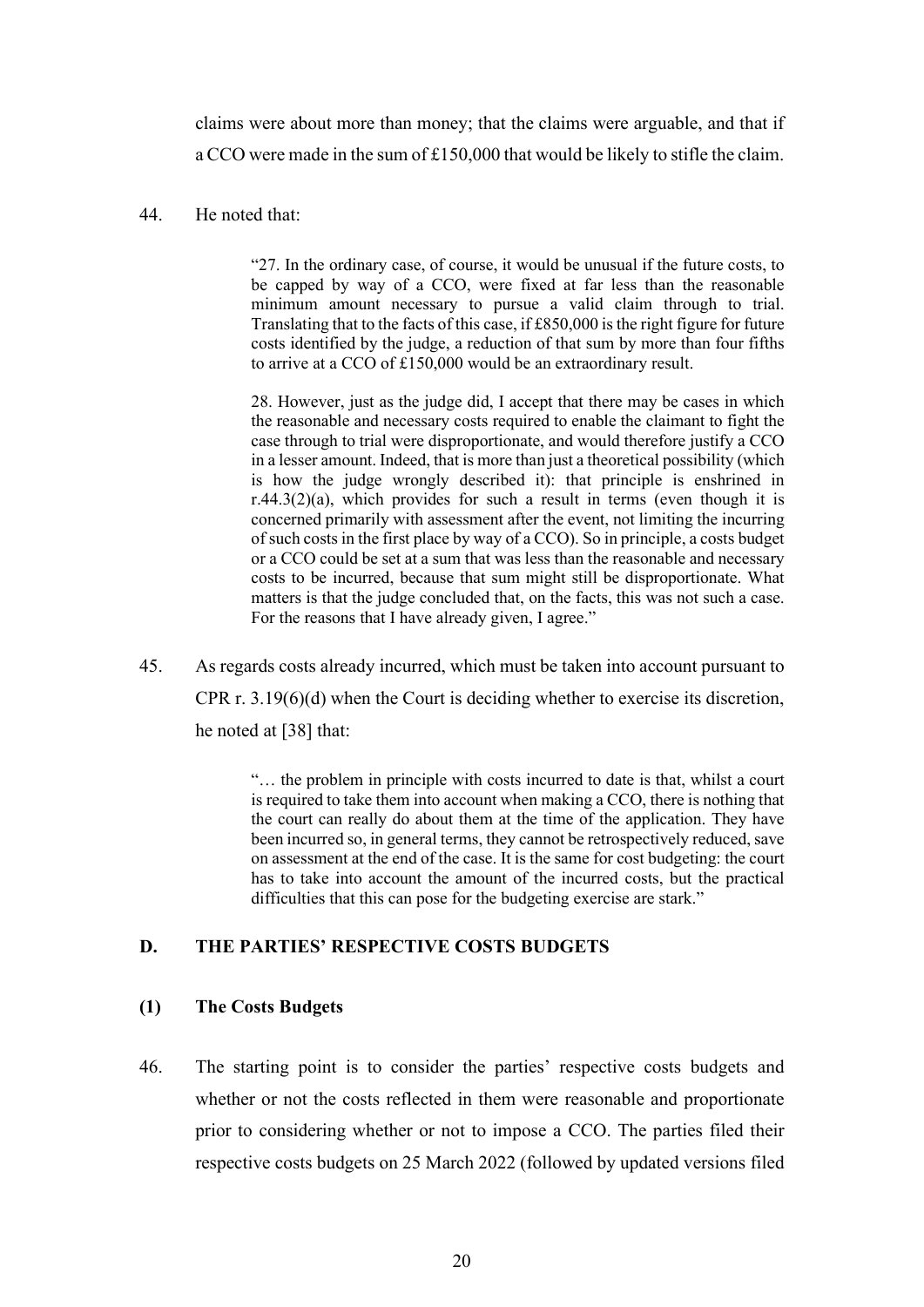on 28 March 2022). These budgets were not in the form of Precedent H, but are stated to be estimates and were in a summary form.

- 47. To recap, BL's total costs budget (including incurred costs) is £783,670 without contingencies, and £908,170 with contingencies. The Defendants' total figure is £944,239.50 without contingencies, and £1,084,439.50 with contingencies. The contingencies relate to a threatened security for costs application (which has not eventuated), a possible request for further information and/or specific disclosure (neither of which has been made), ADR (which we have informed by the Defendants is unlikely before liability has been established) and the pre-trial review ("PTR").
- 48. The areas of the Defendants' costs budget specifically disputed by BL are as follows:
	- (1) The Defendants' economic expert. The Defendants estimate that the expert's fee for the preparation of their expert report will be £175,000 (not including attendance at trial). BL's estimate is £27,500 (including the portion of the expert's fee already incurred). The Defendants also estimate that the fee for their expert's attendance at trial will be £45,000, whereas BL's estimate for its expert to attend is £2,500;
	- (2) The Defendants' industry expert. The Defendants estimate that the expert's fee for the preparation of the expert report will be £25,000. BL's estimate is £5,000. In addition, the Defendants estimate that the fee for the expert's attendance at trial will be £10,000, whereas BL's estimate for its expert to attend is £1,000.
	- (3) The costs of attendance at trial. The Defendants' solicitors' costs for attendance at trial are estimated to be £50,000. This contrasts with BL's figure of £25,000. The Defendants' estimate for the five day trial is £165,000 (including the experts' fees and solicitors' costs) as opposed to BL's which is £81,000.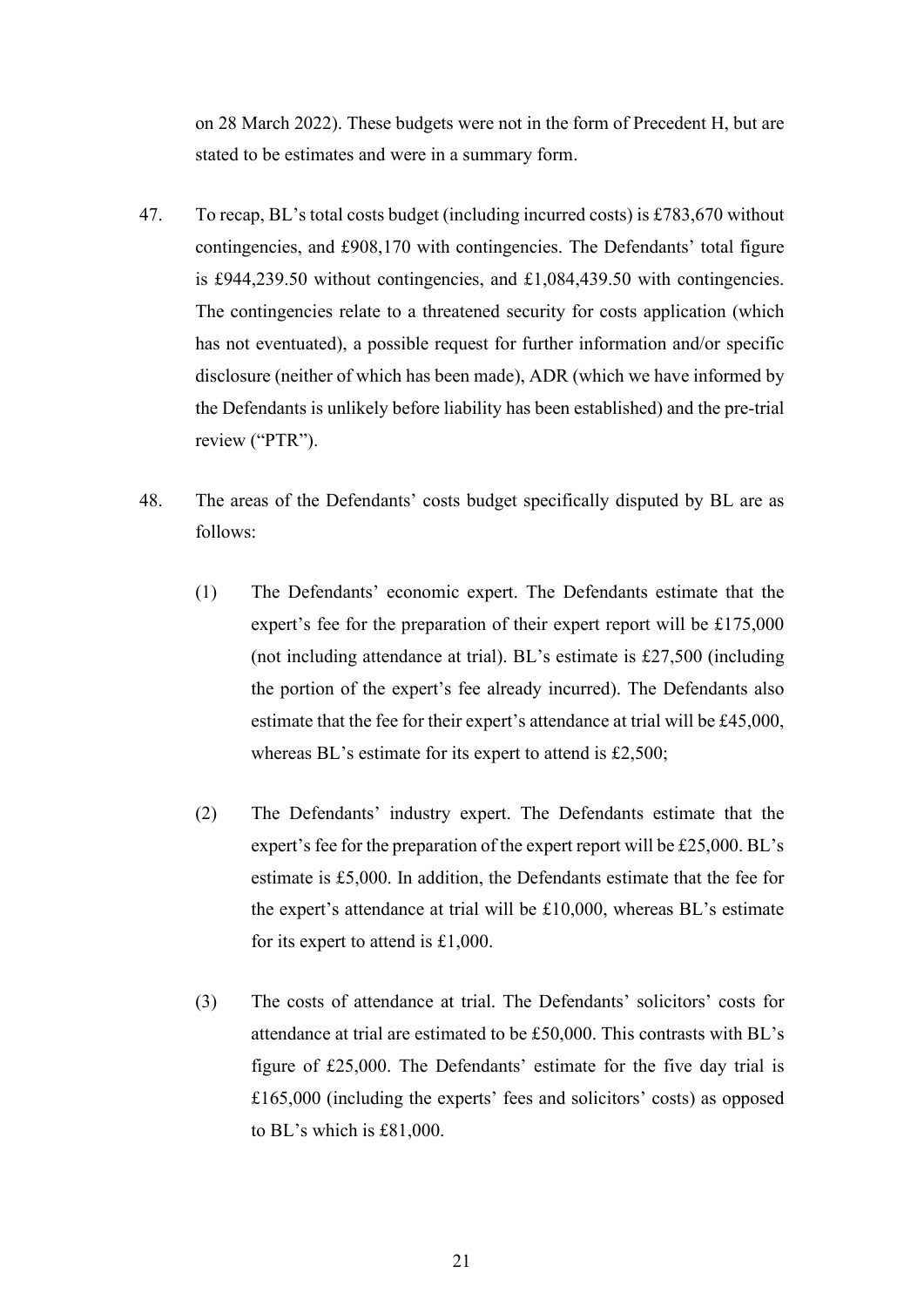- 49. Before turning to these items, it is first relevant to consider proportionality, and to compare the financial level of the claim against the costs in the budgets. In the event that it is successful, BL seeks damages of around £1.5m in respect of its past losses. It also claims in addition future losses, the amount of which will depend on whether or not the Tribunal orders a mandatory injunction requiring the Defendants to restore the supplies of their products to BL (and if so, on what terms). If the Tribunal grants an injunction, then the future losses are said by BL to be in the region of £1.8m, giving a total claim of £3.5m. If the Tribunal does not order an injunction then the total damages claim increases to £7.7m exclusive of interest and costs. As we have indicated in the FTP Ruling, whilst the Tribunal is used to determining claims significantly greater in value than this, it cannot be described as an insignificant claim. On any analysis, neither side is proposing to incur costs that exceed the financial value of the claim which is, at its lowest, £3.5m.
- 50. Both sides suggest that there is more to this dispute than it simply being a money claim. BL maintains that there is a wider public interest aspect to these proceedings, but does not seek to suggest that that necessarily affects the costs budgets *per se*. BL maintains it is a relevant factor to be taken into account as to whether or not a CCO should be granted. From the Defendants' perspective, the alleged infringements are very serious and they are entitled to seek to defend them, but again, they do not suggest that affects the costs budgets. Neither side relies on these factors to justify a material difference in estimated expenditure: save for the limited items in dispute, both sides' costs estimates are very similar.

## **(2) Economic Evidence**

- 51. BL wrote to the Defendants on 28 March 2022 seeking an explanation for the basis of the Defendants' estimates for their expert economist, querying what the fee estimate covers in the following terms:
	- "…please would you clarify what that fee estimate covers including:

<sup>-</sup> how many economists will be working on the report and the level of seniority of each;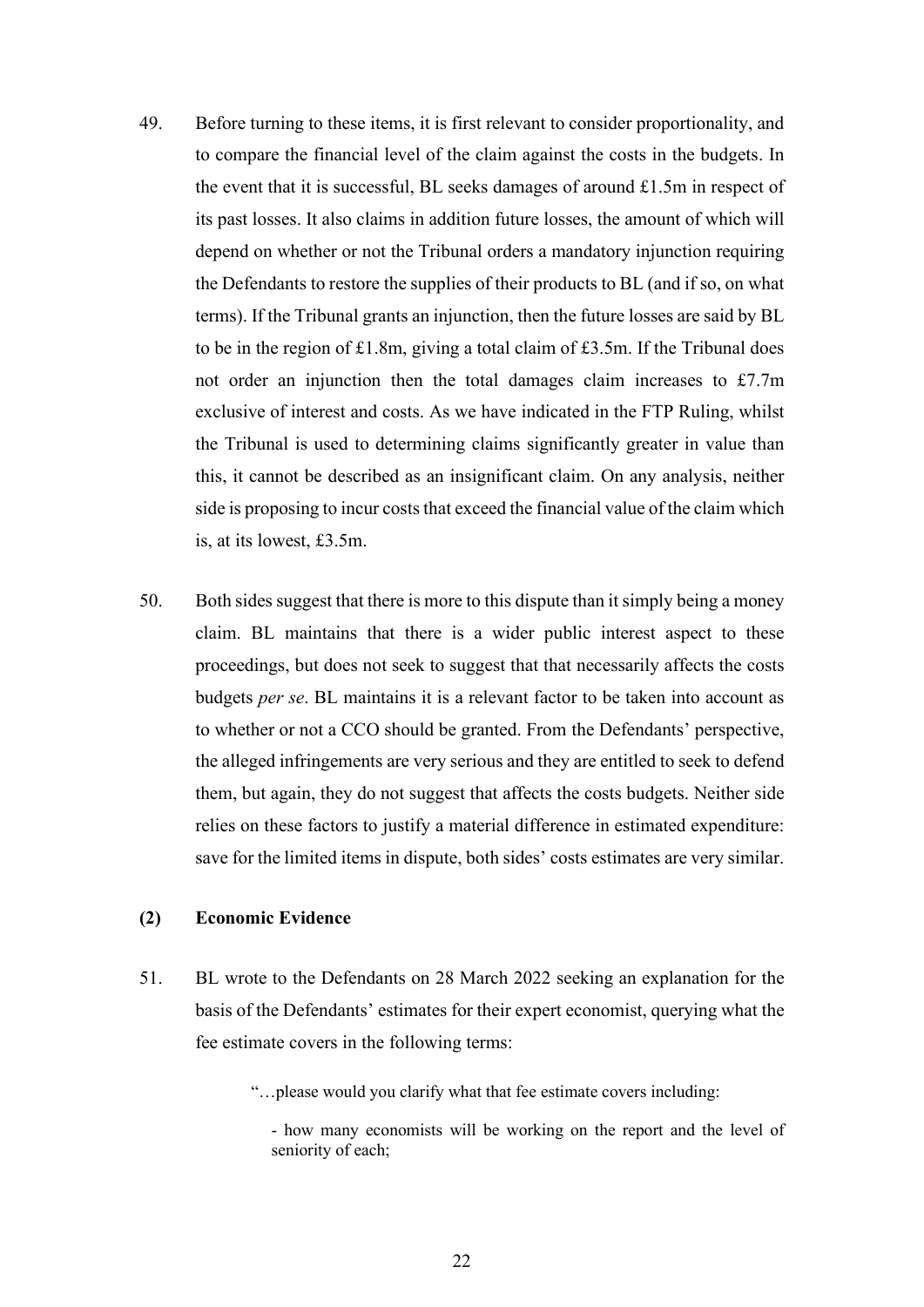- whether they are being granted access to all of the documents and data disclosed in the claim or whether you are identifying the relevant documents for them;

- whether they will have oversight of factual witness evidence;

- whether any part of their fee involves an opinion on whether there has been a breach of competition law (as opposed to the economic effects of the conduct concerned); and

- a breakdown of estimated costs between the initial report, reply, joint meeting and joint statement.

We also note that the estimate for economic experts is £45,000 for attendance at the trial. We cannot understand the basis of this fee for what should be a fairly limited role of experts in this case. We consider that it is unlikely that more than 4 hours of time in total will be dedicated to examination of the evidence of both parties' economic experts (a maximum of 2 hours each). There is no need for the experts to sit in or attend the remainder of the trial. Therefore, we would be grateful if you would provide us with some further information about the basis for the estimated fee of £45,000 for the expert's time at the trial. Please would you explain how long it is proposed that the economic experts attend the trial, how many experts are planning to attend, and the level of seniority of each."

52. The Defendants responded on 29 March 2022:

"The expert's fees are estimated at this stage and the related figures included in our clients' estimated costs budget are those at the top end of the expert's estimate which has been given, at this stage, for each phase of the work which will need to be undertaken. These are (exclusive of VAT):

| Total                   | £220,000.00 |
|-------------------------|-------------|
| Trial                   | £45,000.00  |
| <b>Joint Statements</b> | £30,000.00  |
| Reply Expert Report     | £30,000.00  |
| <b>Expert Report</b>    | £115,000.00 |

We do not at this stage know how many economists will be working on the Expert Report or any Reply Expert Report although our clients' intended expert (who is a partner at a well-known consultancy) will, as is usual in cases of this nature, be assisted by one or more junior colleagues, which will assist in minimising costs.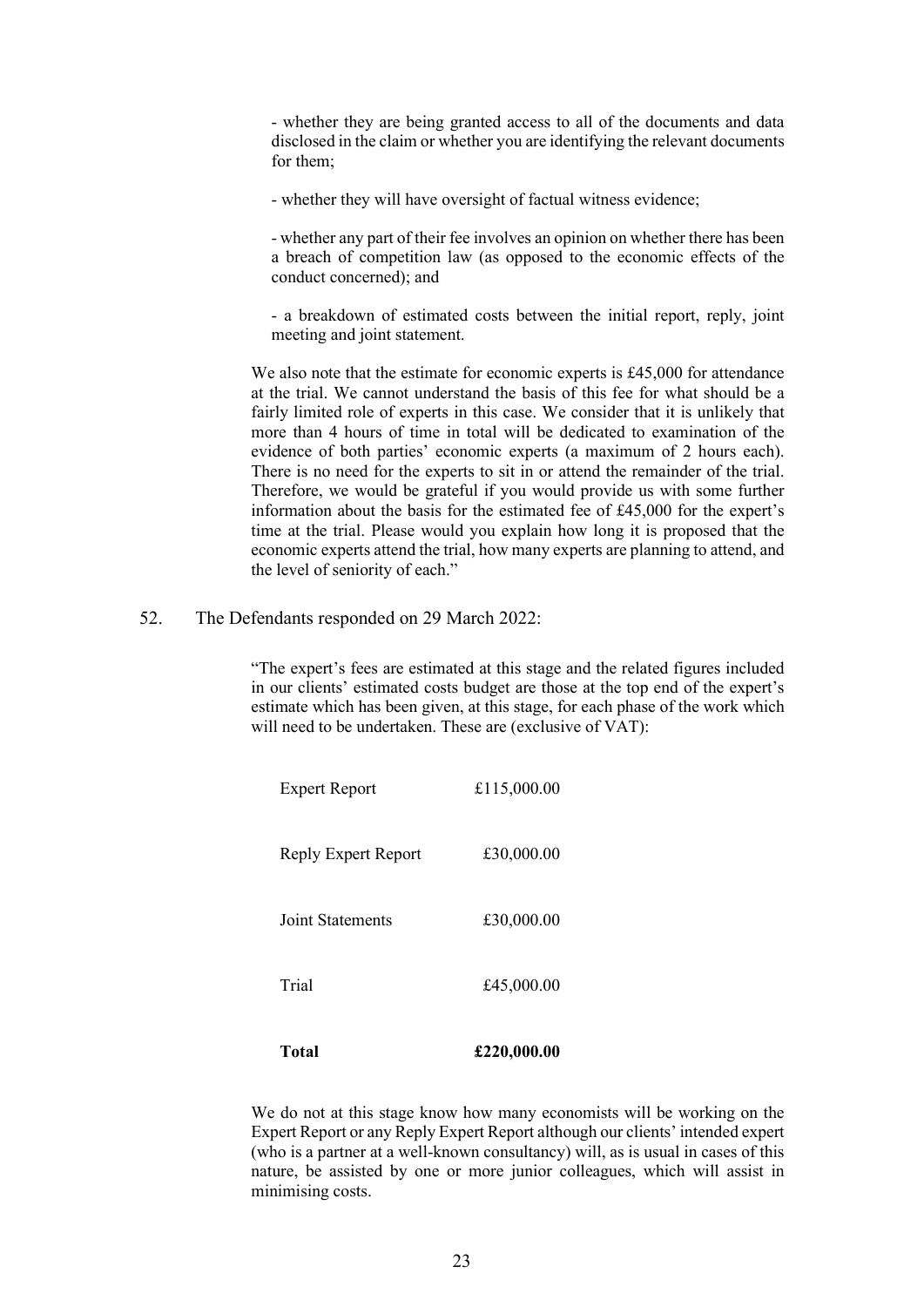The expert will, as is usual, be granted access to documents and data disclosed in the claim including such documents and data which the expert may specifically request sight of. It will be for the expert to determine the use of such documents and data.

The expert will be provided with copies of the written evidence of witnesses of fact following service of the same to the extent that the expert requests sight of such evidence and/or we should deem it appropriate for the expert to consider the same. (Obviously the expert will not be involved in the process of taking such evidence.)

The expert will not be giving an opinion as to whether there has been a breach of competition law (such being a matter for the Tribunal to determine and not one for the expert to opine upon).

Your suggestion, that each economic expert will give evidence for a maximum of two hours and that they will not be required to attend the remainder of the trial, is misconceived. We anticipate that the experts will give evidence for, in total, at least a day, which is likely to be spread over two sitting days, so that – for budgeting purposes – it must be assumed that they will, for the purposes of giving evidence, need to attend for two days of the trial. We anticipate that they will give concurrent evidence and also there will be a need for them to be questioned separately by counsel. Either the expert or a junior colleague also will attend the remainder of the trial, as would be usual in cases of this nature, to assist counsel. The expert will also need to prepare for giving evidence. Our estimate for trial takes account of these matters.

We consider that our estimated costs for the economic expert are realistic and both reasonable and proportionate. Your estimate, by contrast, seems to be unrealistically low."

53. As is immediately apparent, the difference between the Defendants' estimate of £175,000 for preparation of the reports (including the joint statement), and BL's estimate of £27,500 (including costs already incurred) is, to put no finer point on it, enormous. As we have indicated in the FTP Ruling, BL regards this claim as a relatively straightforward case of resale price maintenance ("RPM"), which it maintains is an object infringement, subject to established case law, in relation to which the scope for expert evidence is limited. However, the Defendants maintain that it is not, and that there are a number of points that arise in this case that have yet to be decided. The Defendants say that these are "complex matters that will require extensive evidence from expert economists, although not (other than in relation to market definition and the analysis of any effects on competition as a result of the alleged platform ban) any, or any significant, empirical analysis".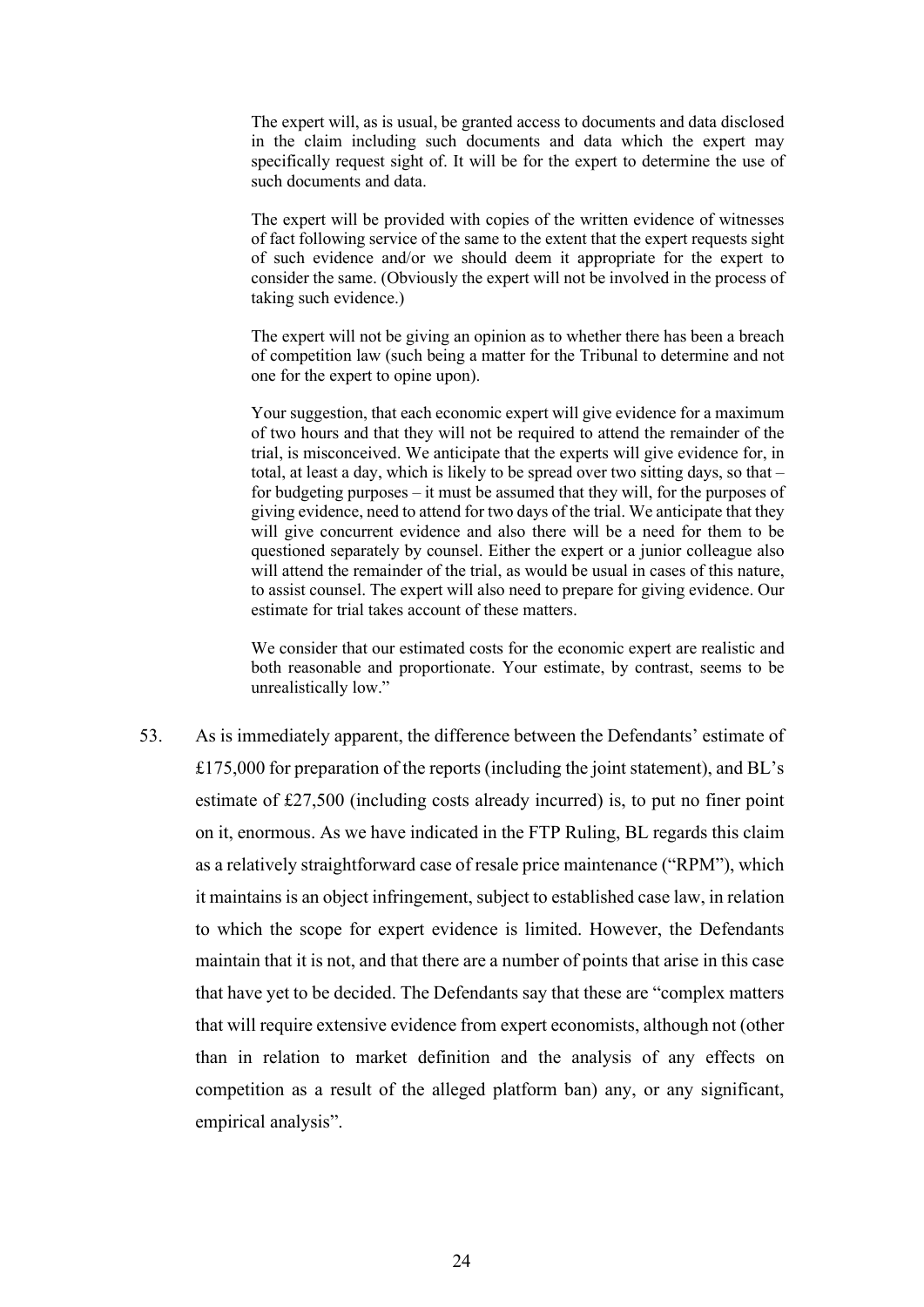- 54. Ms Howard submitted that the Defendants are entitled to their world view of the case, and to bring their complex economic effects arguments and theories, but there is no good reason why BL should have to pay for that if the arguments are not actually necessary, relevant or likely to assist the Tribunal.
- 55. Mr O'Regan, on the other hand, submitted that BL has either underestimated the legal economic issues involved in this case or have simply chosen not to engage with them. He does, however, accept that this case is not about undertaking a detailed review of vast databases to conduct empirical analysis. In the course of his submissions, he informed us that the expert $(s)$  would need to see relatively limited documentation, and that the report will be on market definition and the conceptual analysis of the potential harms that might flow from the complained of behaviours.
- 56. BL proposes that the economic expert costs for the reports be reduced by taking £50,000 off the estimate for preparing the report, and £45,000 off the cost of the reply and joint report. As regards the costs of the expert attending trial, BL proposes that the Defendants' estimate be reduced by £30,000, to £15,000.
- 57. Mr O'Regan in his submissions informed us that there had been a range of estimates provided by the expert they had approached, and the Defendants had put forward the estimate that was at the very top of the range proposed by their intended expert. The lower range was an estimate for £65,000 for the expert report; £25,000 for each of the reply report and joint statement, and £25,000 for trial: a total of £140,000, and reduction of £80,000 against the estimate put forward in the costs budget. Mr O'Regan also submitted that BL's costs were extremely low for an expert, even if the expert only attended for one day of the trial.
- 58. We are concerned that the parties seemingly remain at odds as to what the expert economic evidence should entail. We have given permission for four issues in relation to economic expert evidence: (i) market definition; (ii) the theory of harm in relation to retail price maintenance and horizontal price coordination and hardcore online restrictions on passive sales in respect of sales of the Defendants' products in the UK/EU and EEA; (iii) whether the alleged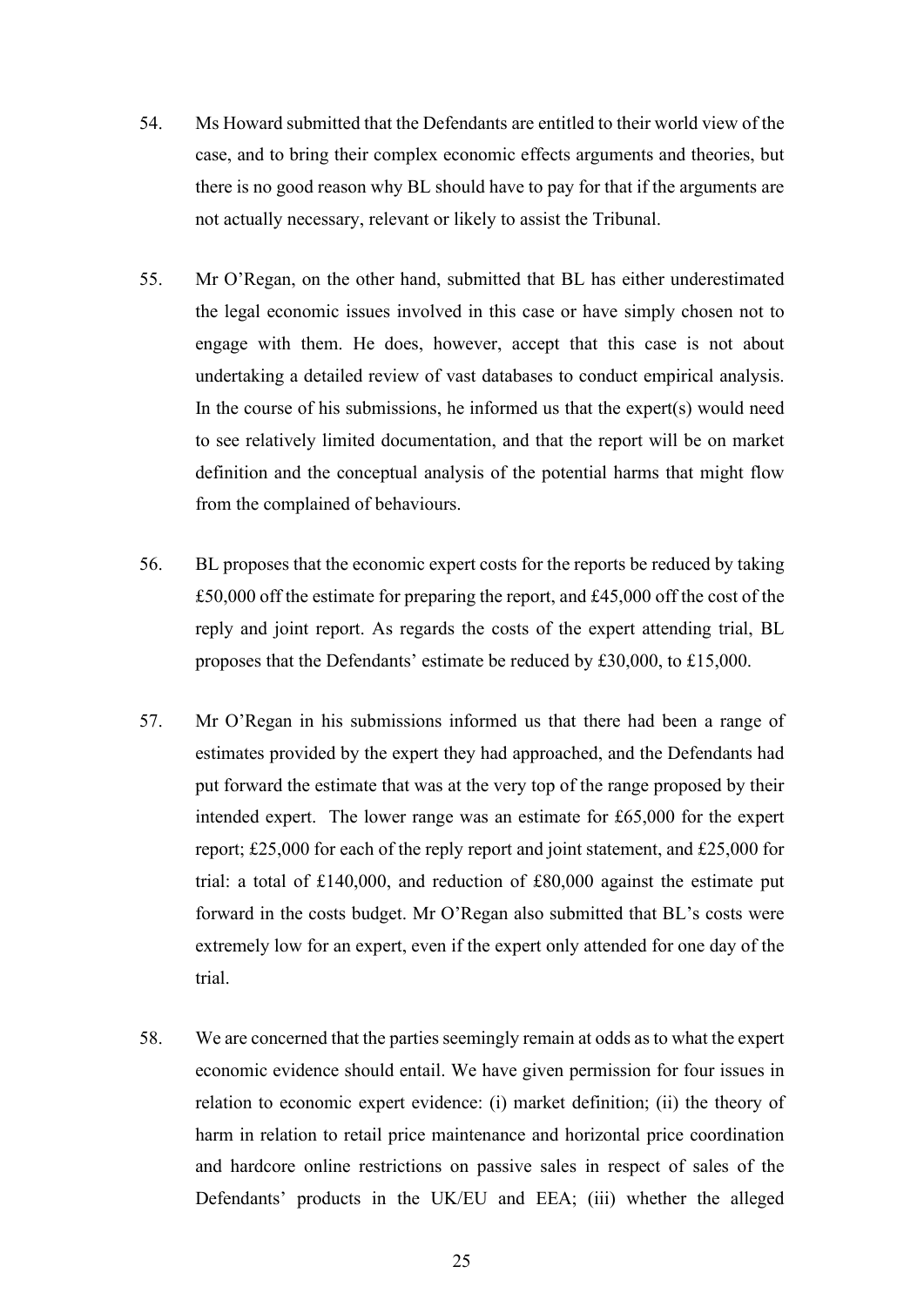imposition of minimum retail prices pertaining to the advertising of the Defendants' products for sale to consumers in the US and Canada was capable of having negative effects on competition in the UK, EU Member States and EEA States, and (iv) alleged anticompetitive effects relating to the alleged imposition of the platform ban and its alleged discriminatory application.

- 59. Notwithstanding these clearly delineated issues, there remains a significant difference of opinion between the parties as to the relevant scope and extent of the economic expert evidence. We are extremely concerned to ensure that this disconnect does not continue. The evidence must be limited to only what is necessary for us to decide the issues in the case, and it is imperative that the experts agree what those issues are, and that their reports address them. We must avoid ships passing in the night.
- 60. In our view, the economic experts should meet on a preliminary basis to consider and seek to agree a list of the relevant issues that their reports need to cover under each of the four areas on which they are permitted to provide expert evidence. We have some sympathy with BL's submission that an agreement at a general level as to the issues in dispute may be insufficient to ensure that the parties and the experts have a mutual understanding of their respective positions on each issue and what is required in order to address them. The experts should therefore also discuss and agree, in so far as they are able to do so, what each of them understands to be the parameters of the economic issues in dispute, highlighting any differences between them as to what it is necessary to cover.
- 61. The parties should then provide the Tribunal with an agreed document setting out the parameters for each of the four issues for which they have permission to adduce expert economic evidence, highlighting the areas of disagreement (if any). If either party considers at that stage that sequential expert reports would assist in narrowing any issues in dispute, they must notify the Tribunal. Once the parties are in agreement, or any areas of disagreement have been resolved by the Tribunal, we propose that the parties provide a revised costs estimate for the economic expert report, joint statement, reply evidence and attendance at trial. Whilst we accept that this extra step may necessitate further expenditure by the parties, we consider that this is preferable to the apparent stalemate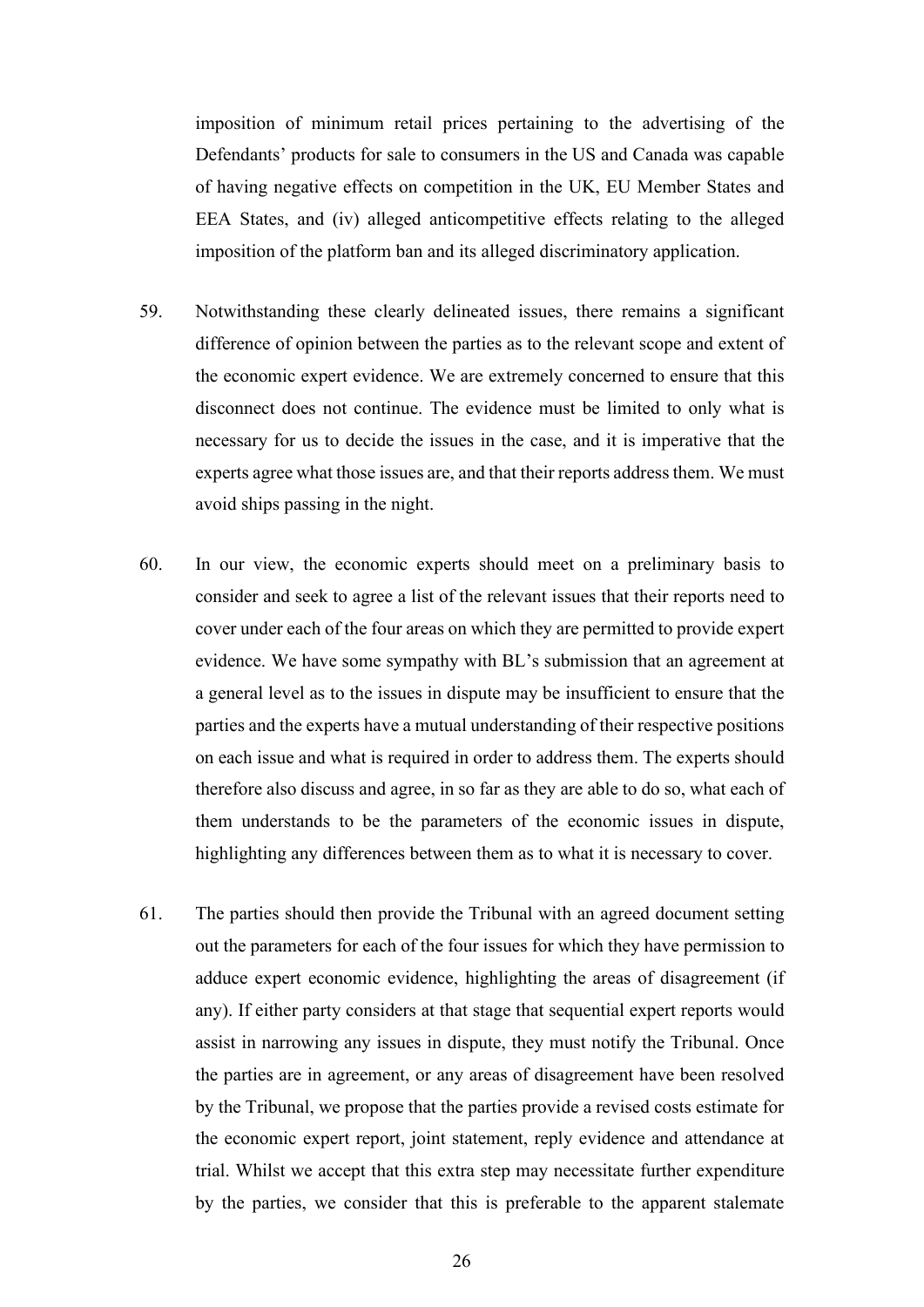between BL and the Defendants continuing. It is likely to allow the case to proceed more efficiently and cost-effectively in future.

- 62. This preliminary meeting between the economic experts has been directed so that the parties' experts can identify and concentrate on the main issues as early as possible. Pursuant to Rule 4(7), we require the parties to co-operate to ensure that there is clarity as to what the expert economic evidence will cover.
- 63. For the purposes of the CCO and this CCMC we have considered, on a preliminary basis and doing the best we can on the limited information available to us, what a reasonable and proportionate estimate for expert evidence should be. Mr O'Regan sought to persuade us that his upper end estimate was "reasonable and proportionate", and that it was appropriate that this be included in the Defendants' costs budget. We do not agree, in particular given that the expert has provided a significantly lower estimate which we can only assume is also put forward to the Defendants as "reasonable and proportionate". However, we do not think that a comparison with BL's own costs should be determinative: we are concerned that BL has underestimated its own expert's costs. We do not, for example, consider the figure of £2,500 for preparation for, and attendance at trial to be realistic.
- 64. In our view, doing the best we can and pending the economic experts' preliminary meeting we have referred to, a fee of £85,000 in total for the Defendants' expert report, reply report and joint statement would, subject to what we say below, be appropriate, and £20,000 for attendance at trial.

#### **(3) The Industry Expert**

65. The Defendants' estimate for the industry expert report is £25,000 as opposed to BL's estimate of £5,000 for its own. The Defendants also say that the industry expert's fee for attending trial is estimated to be £10,000, as opposed to BL's estimate of  $£1,000$ . The basis for the Defendants' estimate of £35,000 in total is that the industry expert will need to devote seven days' work up to and including attendance at trial calculated at £5,000 per day.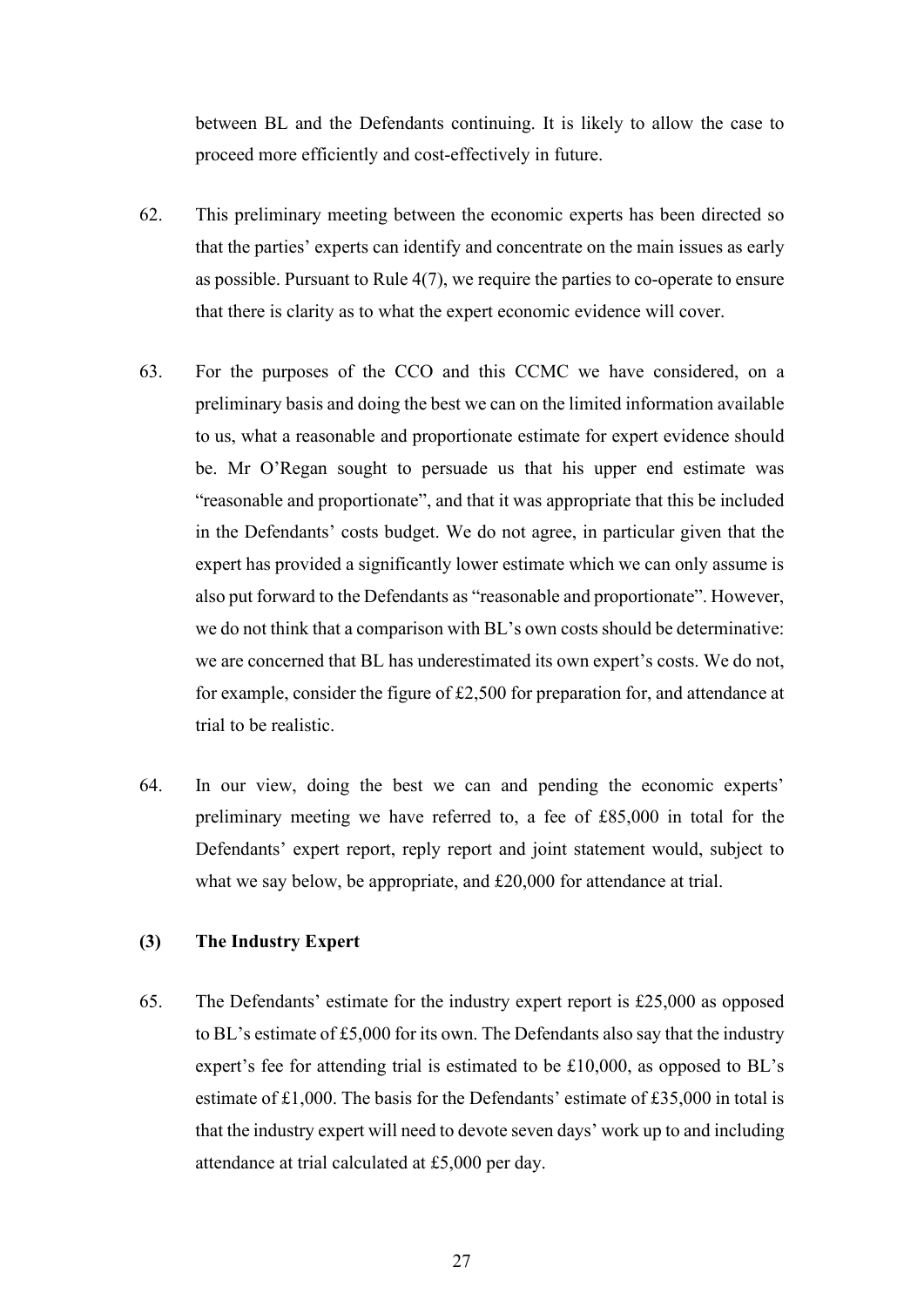- 66. BL, in their letter of 28 March 2022 queried this estimate on the basis that the evidence is aimed at obtaining a factual description about the functional operations of the eBay platform; the report should be relatively short; and the experts may not be required to attend trial, but if they did it would probably only be for cross-examination for two hours (one hour for each industry expert).
- 67. The Defendants' reply of 29 March 2022 made clear that the fees had been estimated by their solicitors because they had yet to obtain an estimate from an industry expert. They consider that the suggestion that the experts will not be required to attend trial is unrealistic: the Defendants consider that the industry experts will be required for one day of the trial, and that one day's preparation will be required.
- 68. BL submitted that the term "expert" was probably a misnomer as the evidence that the industry expert will provide will be factual and relate to eBay functionality and how listings work. In the course of the First CMC, BL had suggested that the evidence may simply consist of a statement from eBay explaining how it works, and that it was possible that no cross-examination would be required.
- 69. In the course of his submissions, Mr O'Regan explained that the Defendants had difficulty identifying an appropriate industry expert, although they accepted that the industry expert would only need to consider the pleadings, witness statements and documents that go to the use of eBay, but nothing further. This is because the evidence will relate to how eBay works, how online retailers adjust settings on eBay to effectively blank out the US and Canada, and, if so, how that can be done and what impact it has upon sales to the rest of the world, including within the UK. This is relatively tightly constrained, and Mr O'Regan suggested that, although the figure put forward in the Defendants' costs budget was the best estimate, he thought that "in reality the number will be significantly lower".
- 70. BL submitted that the total figure for the Defendants' industry expert reports and attendance at trial should be reduced by £20,000 to £15,000: a figure that would still be more than double that which BL has estimated for its own industry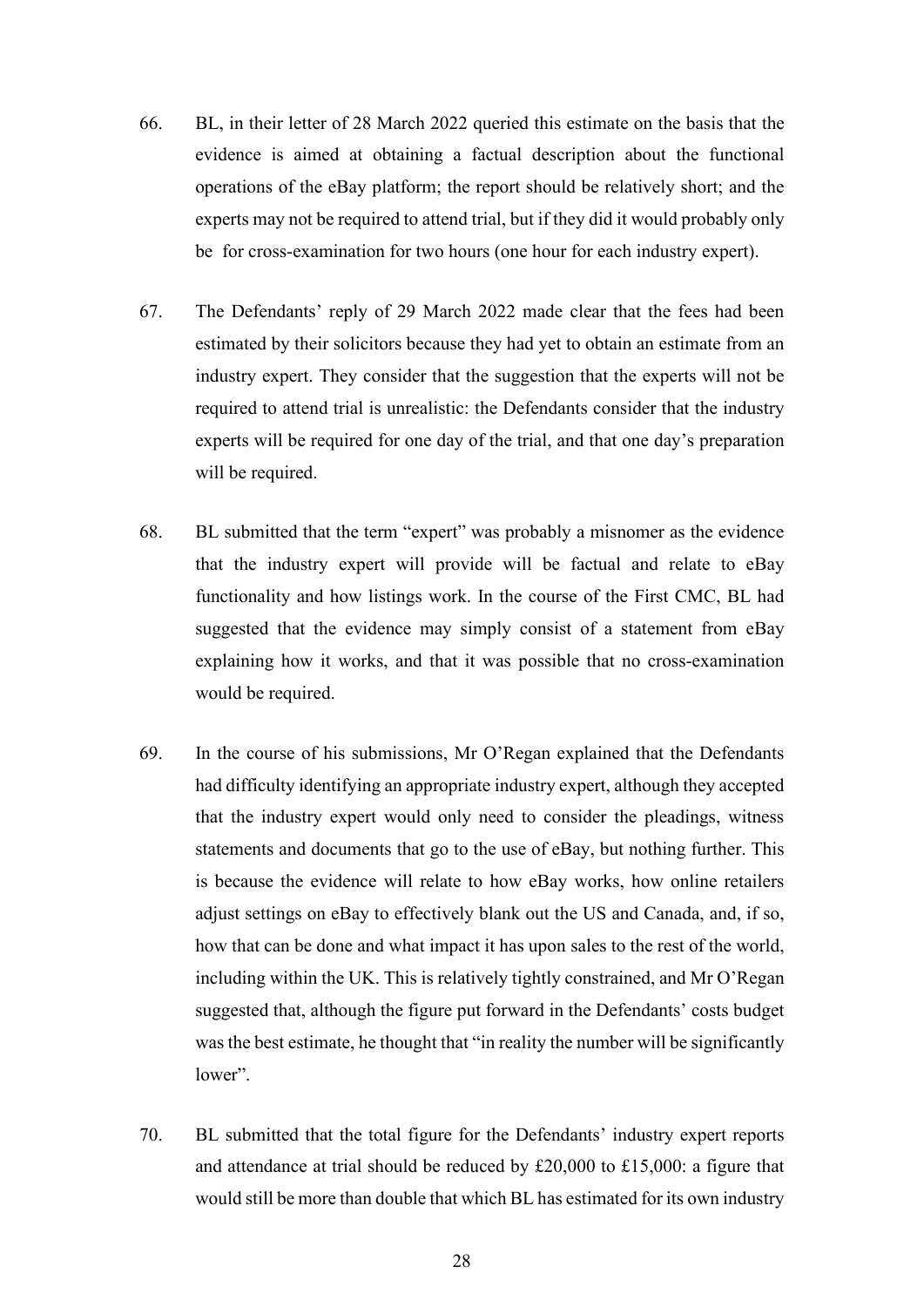expert. Given the acceptance by Mr O'Regan that the fee would be significantly lower than his clients' estimate, and doing the best we can in particular bearing in mind the limited issues in dispute, we consider a fee of £5,000 in total would be appropriate for the industry expert's fees for the reports, and £10,000 for preparation and attendance at trial.

#### **(4) Costs of Attendance at Trial**

- 71. The final main area of dispute is the Defendants' solicitors' costs of attendance at trial. BL complains that the Defendants' costs of solicitors' attendance is £50,000. BL's own estimate is £25,000. The Defendants' estimate equates to £10,000 per day. Ms Howard submitted that (by reference to the hourly rates provided by the Defendants) this is equivalent to the entire team of four lawyers attending every day for 8 to 10 hours a day. She submitted this was not proportionate, that there is no need for the partner and legal director to attend every day, particularly when they can watch it on livestream back in the office. However, that ignores the fact that if the partner and legal director attended via livestream, an hourly charge would still be incurred. In reality, the thrust of Ms Howard's submission is that to have four members of the legal team in attendance, in person or remotely, is unnecessary. BL is only intending to have one solicitor present. That said, her hourly charge out rate at £500 per hour is significantly higher than that charged even by the partner of the Defendants' solicitors. BL's estimate of £25,000 relates entirely to her.
- 72. Mr O'Regan noted that his clients do not have in-house counsel but are instructing solicitors in Manchester, working at considerably lower hourly rates than BL's solicitor who is based in London. We were informed that Mr Lye, the legal director, is an experienced litigator, but not a competition litigator. Another partner in the firm deals with competition issues and will also attend the trial. As the solicitors are not based in London, there are costs such as travel and hotel accommodation and the like that have been factored in.
- 73. We do not think it is appropriate to limit the Defendants to only one member of the legal team in attendance just because that is the model that BL has chosen to adopt. Subject to what we say below, we consider that a figure of £35,000 is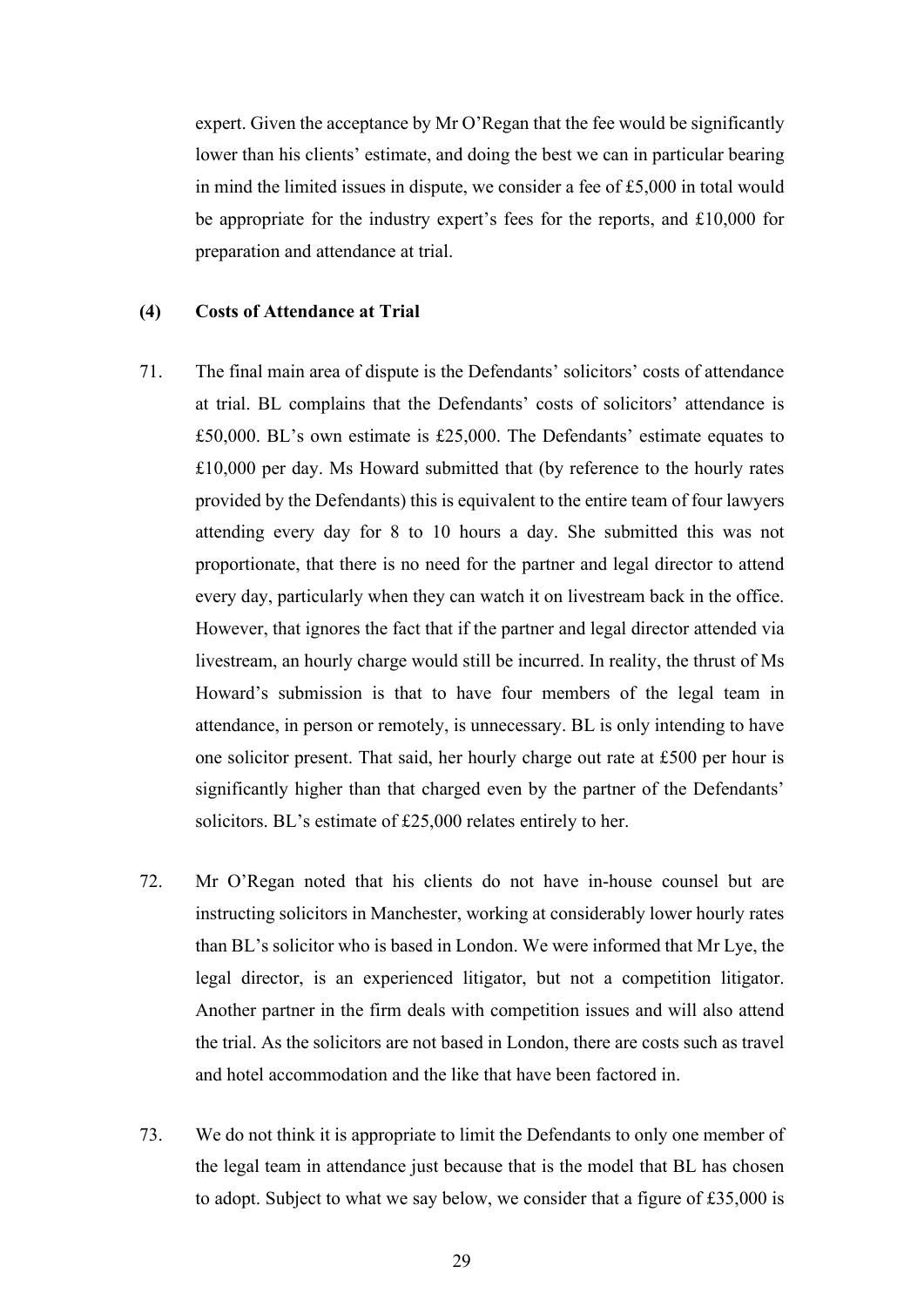appropriate. It equates to  $£7,000$  per day, in particular in circumstances where the combined charge out rate for the partner and legal director is £656 per hour. We will also reduce the disbursements to £2,500.

#### **(5) Incurred Costs**

- 74. The Claimant's incurred costs to date total over £350,000. The Defendants' incurred costs to date are said to be over £210,000. BL submits that the Defendants' figure is "hefty". BL submits that it has had to frontload its work in order to establish its claim, including dealing with pre-action correspondence, organising its disclosure, and engaging its economic expert. Ms Howard says that given that, as became apparent at the First CMC, the Defendants had not properly engaged on the issue of disclosure or responded to any of BL's document requests dating back to 2019, it is difficult to see what the Defendants' incurred costs relate to. She submits that BL's incurred costs could reasonably be expected to be higher than the Defendants'. Once this is taken into account, she says, the Defendants' incurred costs are - relatively speaking - significantly higher than BL's.
- 75. Mr O'Regan submitted that the Defendants had to respond to the Claim Form, and deal with the FTP application, this CCO application, and various disputes as to the confidentiality regime. He informed us that there was not a significant overlap or duplication in the work undertaken by the members of the legal team, and that the case is primarily being run by Mr Lye, who has conduct of the proceedings, with other solicitors having input in issues in which they have relevant experience. Mr O'Regan also submitted that BL's own incurred costs were very high and cited, by way of example, BL's production of a 49-page schedule responding to issues that the Defendants had raised in relation to BL's Reply, and the subject of our Ruling dated [**TBC**] [2022] CAT [•].The clear implication was that the preparation of the schedule was unnecessary, and disproportionate. We disagree. It was an invaluable document that resulted in the Defendants dropping many of their objections and it assisted the Tribunal.
- 76. We bear in mind the observations of Coulson LJ in *PGI* at [38]: the trouble is that the costs have been incurred, and there is nothing we can sensibly do about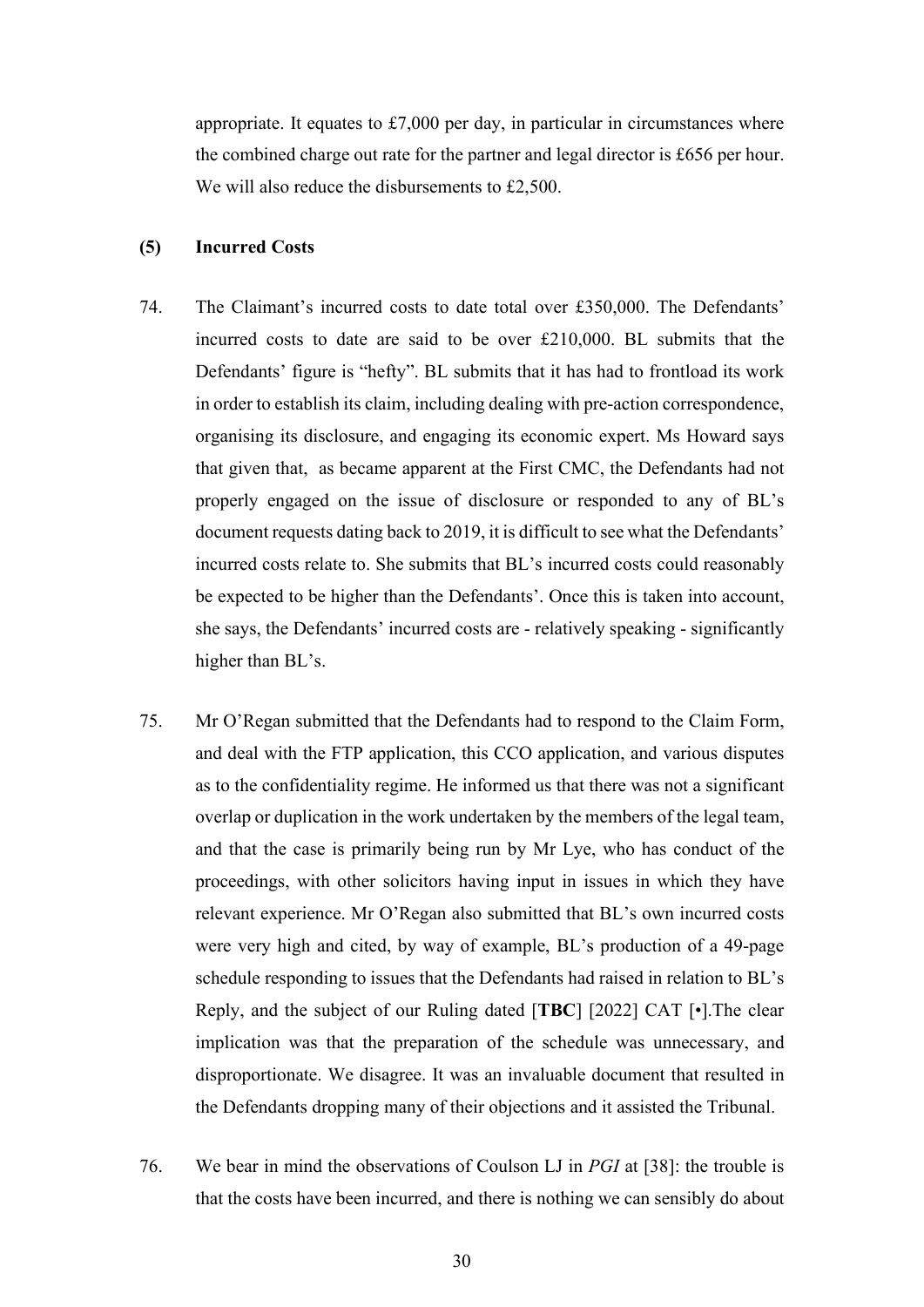them on this application. They will be subject to assessment at the end of the case. We cannot say on the information currently available to us whether, and if so the extent to which such costs may be described as unreasonably or disproportionately incurred. We make two observations: (1) we would expect BL's costs in a case such as this to be higher in the early stages of the proceedings than the Defendants', and (2) there is a sense that the Defendants are, on some procedural issues, perhaps taking every issue that could possibly be taken: their response on the Reply is an example of that, and we anticipate that will be reflected on assessment in due course. Whilst we have had regard to the incurred costs in reaching our decision, this Ruling is only concerned with the parties' respective estimates of future costs.

#### **(6) Conclusion**

- 77. As regards in particular the economic experts' fees, we do not think that it would assist either side to send the case away without providing our views on what the appropriate figure ought to be, based on the limited information we have received. That would simply prolong the uncertainty. Taking all of the above issues into account, for the purposes of the CCO application and this CCMC, we proceed on the basis that the Defendants' figures in their costs budget for future costs ought to be in the region of £395,800. In reaching this figure, we have also taken into account the fact that not all future costs to be incurred by the parties would (if subject to detailed assessment) be recoverable in full. Indeed, BL accepts that in relation to the figures it has put forward it is only likely to receive between 60% and 70%. We consider that the figures put forward by both parties should reflect this and that the appropriate figure to assume would be reasonable and proportionate so as to be recoverable is 65%.
- 78. BL submitted that we ought only to manage the costs of the Defendants, and not its own. That is said to be because BL's legal team are all working on reduced fees, on a deferred and conditional basis, and the Defendants have never taken issue with BL's costs. Whilst it has always been clear that BL sought an asymmetric cost capping order, it does not follow that asymmetric cost management is also appropriate. We have ordered that these proceedings will be subject to cost management, and we will manage the costs of both sides. We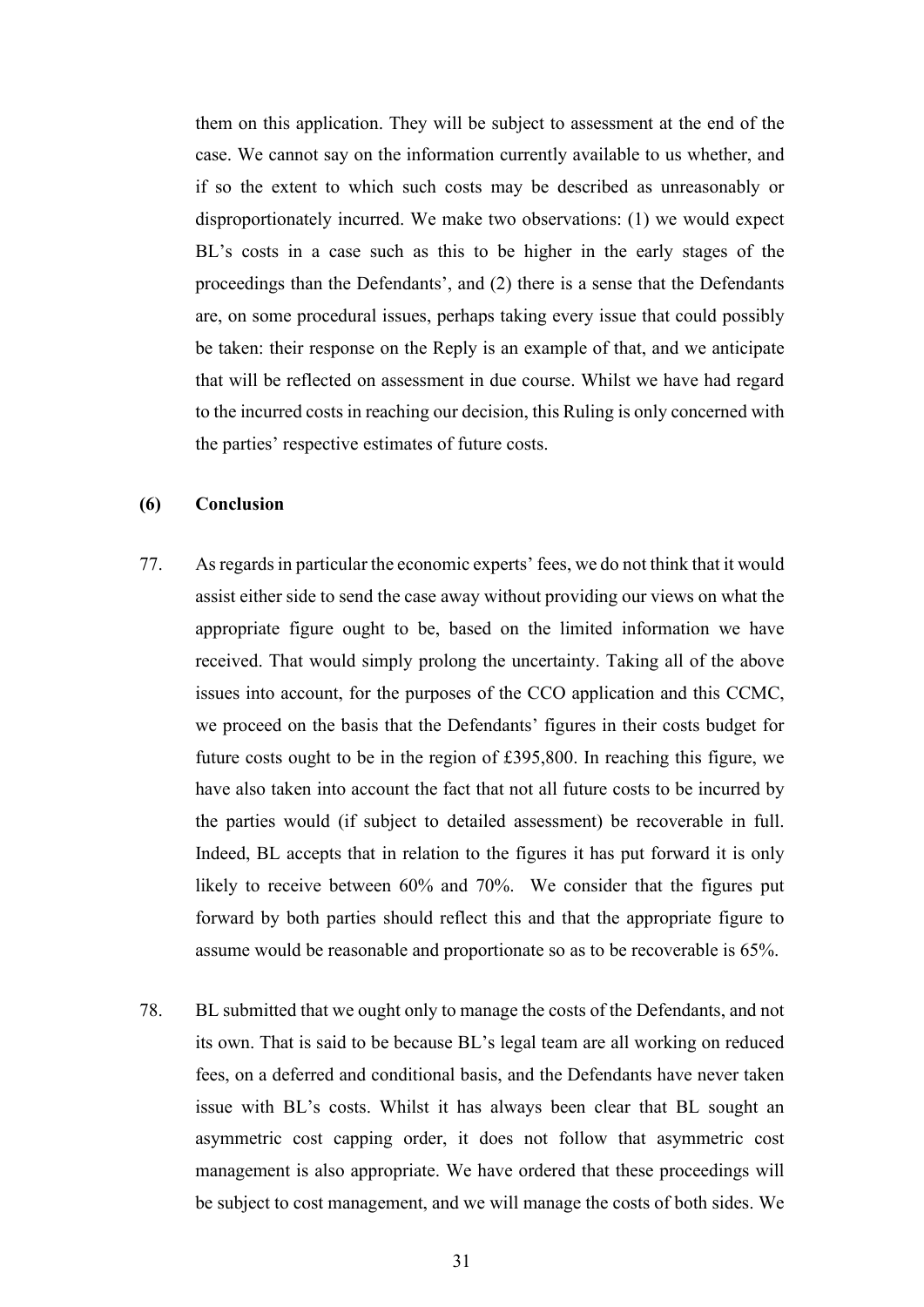can see no justification in imposing costs management (whether or not we make a CCO) only on the Defendants. That said, no objection is taken by the Defendants to BL's estimated future costs. Their complaint relates to the costs already incurred by BL (which the Defendants allege are excessive) and, as we have said, they will be subject to assessment in due course.

- 79. Subject to the CCO application, we would approve the Defendants' and BL's costs budgets with the amendments we have mentioned, and reflecting a PTR as the only contingency, in the form attached to this Ruling as Annex 1. These figures represent a reduction of around 35% of the sums estimated to be incurred by the parties in the future, save in respect of BL's costs of its economic expert's report. As we have indicated, we are concerned that BL has underestimated its costs in relation to this item and we have therefore not applied a discount but have included them in full. This also affects BL's estimated costs of the trial, which in our view are similarly underestimated as regards the economic expert, and we have therefore also included these without applying a discount. If and in the event that any further application other than the PTR is required the parties could either seek summary assessment of costs, or a variation to the costs budget in the usual way. We will also order that both parties have permission to apply to vary their respective costs budget and/or make submissions in relation to the costs budget of the other party in relation to the following matters:
	- (1) economic experts' fees once the preliminary meeting has taken place, and the scope of economic evidence on the list of issues has been resolved;
	- (2) industry expert reports; and
	- (3) any consequential variation to the costs estimate for trial.

## **E. THE APPLICATION FOR A COSTS CAPPING ORDER: DISCUSSION**

80. We turn to consider BL's application for a CCO. BL's position at the CCMC is that even taking into account any reductions to the Defendants' costs budget that we may be prepared to make, a cost cap of £450,000 should apply to the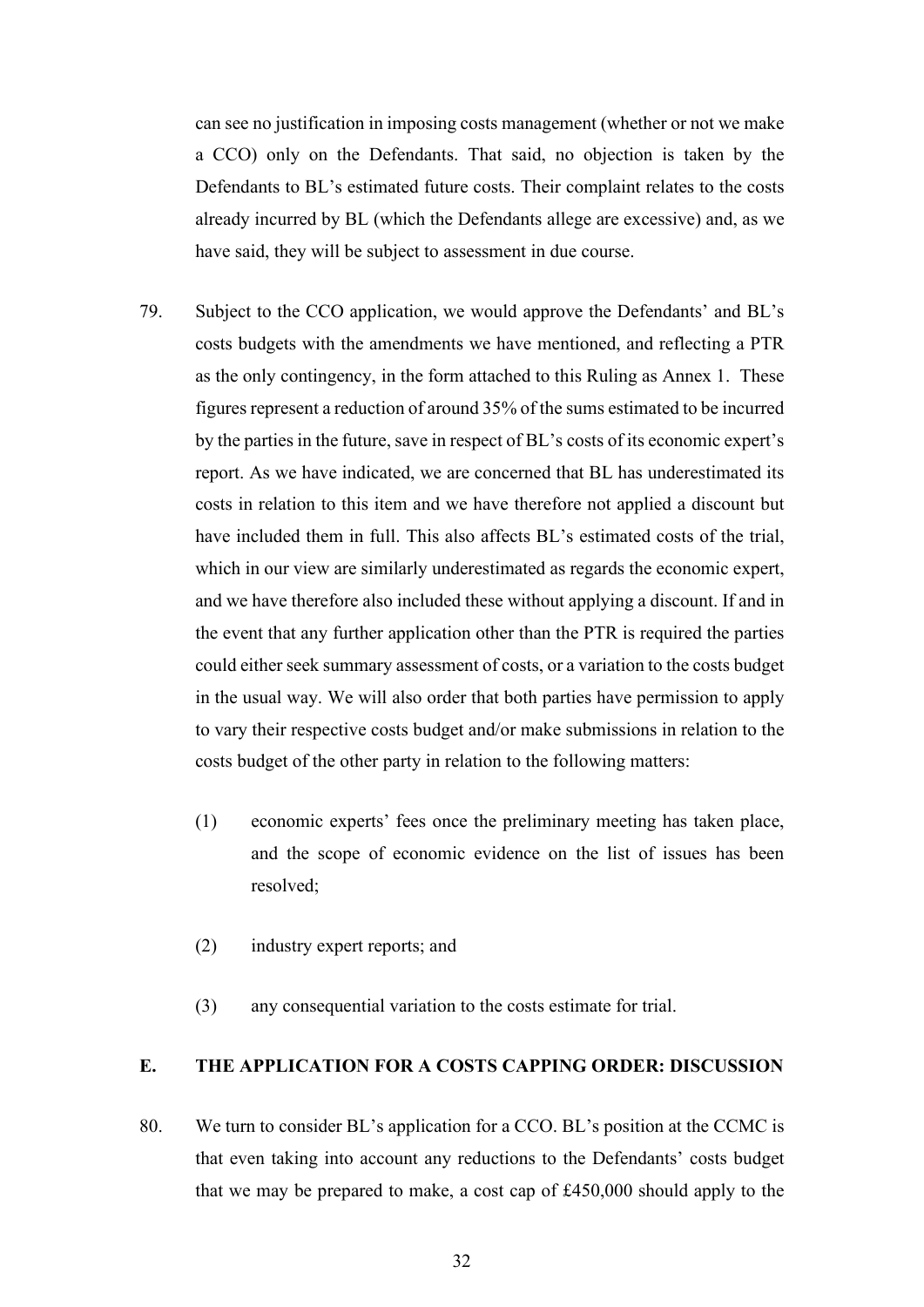Defendants' costs (including its incurred costs). According to Sheppard 2 at paragraph 13, this cap is sought to be imposed for both Phases 1 and 2. However, neither side has submitted a budget for Phase 2, and we cannot say at this stage of the proceedings what either side's costs might be. In these circumstances, any consideration of a cost cap for Phase 2 is in our view premature.

- 81. As we have said at [26], we consider that CPR r. 3.19 reflects the factors that the Tribunal should have regard to when considering whether or not to make a CCO. Under CPR r. 3.19(5), we are only able to make a CCO if three conditions are satisfied: (a) it is in the interests of justice to do so; (b) there is a substantial risk that without such an order costs will be disproportionately incurred; and (c) we are not satisfied that that risk can be adequately controlled by (i) case management directions; and (ii) detailed assessment of costs. Only then does the Tribunal have the power to exercise its discretion. If the threshold conditions are satisfied, we may in the exercise of our discretion, make a CCO. When deciding whether or not to exercise our discretion we are required to have regard to the factors set out in CPR r. 3.19(6).
- 82. Given that we have made a costs management order, and considered the costs budgets of both sides, we first consider the requirements of CPR r. 3.19(5)(b) and  $(c)$ .
- 83. As regards whether the Defendants' costs can be described as disproportionate, we note that, save in the respects we have identified, they are broadly consistent with BL's. We are mindful of the fact that BL seeks between £3.5m and £7.7m in damages, and seeks a permanent injunction to compel the Defendants to resume supplies. Given what is potentially at stake, we do not consider the costs of either side (subject to the adjustments that we have identified) to be obviously disproportionate to the issues in the case.
- 84. BL submits that there is nevertheless a substantial risk that without such an order, costs will be disproportionately incurred. BL claims that there is a risk of oppressive behaviour on the part of the Defendants in this litigation that makes BL's position more vulnerable. Ms Howard submitted that it is a consistent theme in this litigation that BL has had to do "all of the running". She referred,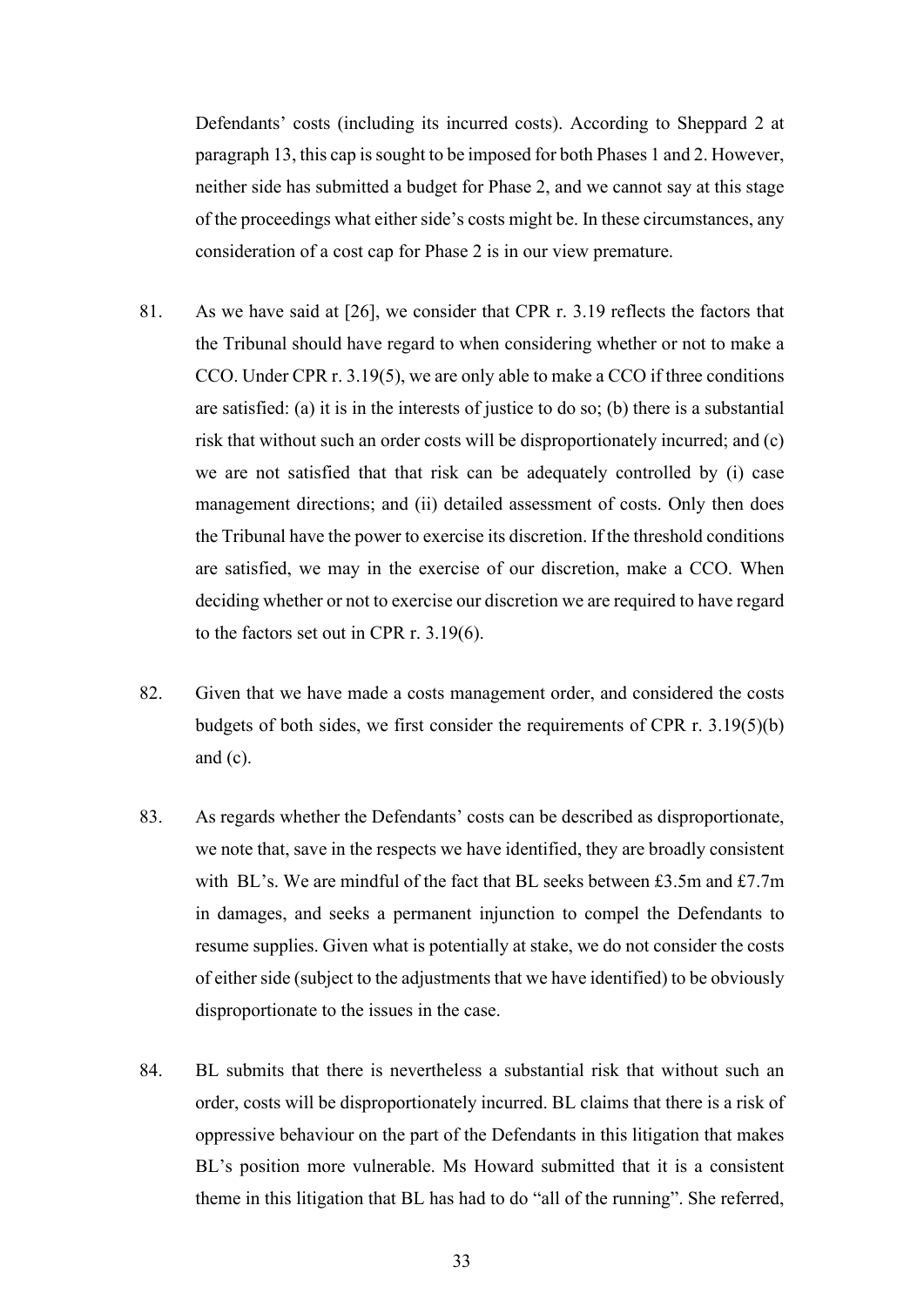by way of example, to BL's 44-page letter before action which elicited two very short letters in response, and to what she described as the Defendants' failure to engage on the timetable. We have already referred to the Defendants' objections to BL's Reply, many of which were not pursued.

- 85. BL is right to observe that these skirmishes add, bit by bit, to the costs incurred not only by BL, but also by the Defendants (for whose costs BL may, if the proceedings do not go BL's way, ultimately be liable). BL also submits that the figures put forward by the Defendants in their costs budget show that they are taking a taking a 'gold-plated', Rolls-Royce approach to this litigation. Whilst that is something the Defendants are entitled to do, the costs risk of the Defendants taking that approach should not be visited on BL.
- 86. We also bear in mind that as matters stand there is a serious disagreement between the parties as to whether, as BL maintains, this is a straightforward case which the Defendants are over-engineering in terms of law and complexity, or whether, as the Defendants maintain BL has underestimated what is involved. That feeds into the dispute as to the scope and extent of the economic expert evidence required, which we have considered above. If BL is ultimately right, then the approach of the Defendants may be said to have been "disproportionate". However, unless and until that point is reached, we cannot say that it is.
- 87. Mr O'Regan submitted that the Defendants are not running a Rolls-Royce, goldplated defence, with the intention of running up wholly unnecessary costs purely for the purpose of intimidating BL. He relied on Birss J's decision in *Red and White Services*, which stressed the seriousness of competition law allegations.
- 88. We move on, then, to consider whether any risk of disproportionate costs being incurred can be adequately controlled by both case management directions (including cost budgeting) and detailed assessment of costs. The Tribunal has a wide discretion under Rule  $53(2)(m)$  to give directions for the costs management of proceedings, and in addition, under Rule 53(1), to make any direction it thinks fit to secure that the proceedings are dealt with justly and at proportionate cost. Subject to the application for a CCO, we have already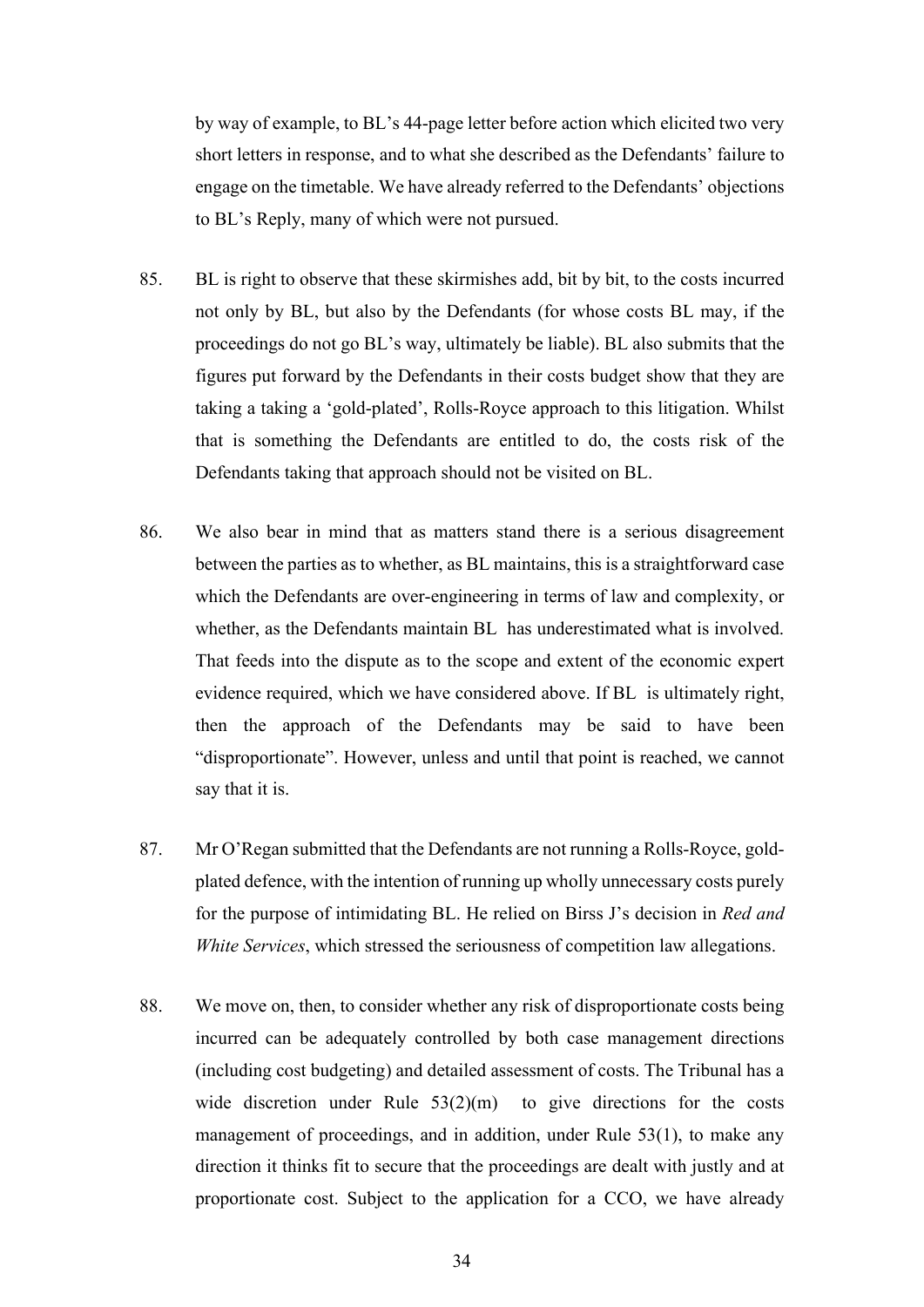indicated the directions we would intend to make as regards costs management, and in relation to expert evidence, in order to ensure that the case may be dealt with justly and at proportionate cost.

- 89. BL submits that there nevertheless remains a substantial risk that disproportionate costs will be incurred. Ms Howard submits that costs management will not be sufficient to provide certainty and protection to BL because the Defendants can apply to vary and therefore increase the budget in response, for example, to applications that they might make. CPR r. 3.15A provides that a party must revise its budgeted costs upwards or downwards if significant developments in the litigation warrant such revisions, and the court may approve, vary or disallow the proposed variations. Whilst CPR r. 3.15A does not directly apply in the Tribunal, it would be open to a party in proceedings before it to seek to revise its budgeted costs upwards (or downwards). However, there is a level of protection in that it would ultimately be a matter for the Tribunal to decide whether or not to approve the revision, taking into account all of the circumstances: it is not obliged to do so.
- 90. As regards detailed assessment, Rule 104 provides that the Tribunal may at any stage of the proceedings make any order it thinks fit in relation to the payment of costs, in respect of the whole or part of the proceedings (Rule  $104(2)$ ). So far as is relevant for present purposes, Rule 104(4) provides that in making such an order and determining the amount of costs:
	- "(4) …the Tribunal may take account of—

…

- (a) the conduct of all parties in relation to the proceedings;
- (b) any schedule of incurred or estimated costs filed by the parties;
- (c) whether a party has succeeded on part of its case, even if that party has not been wholly successful;
- (e) whether costs were proportionately and reasonably incurred; and
- (f) whether costs are proportionate and reasonable in amount."
- 91. Further, the Tribunal itself may assess the sum to be paid in respect of costs (and we note BL has already suggested that it will seek immediate summary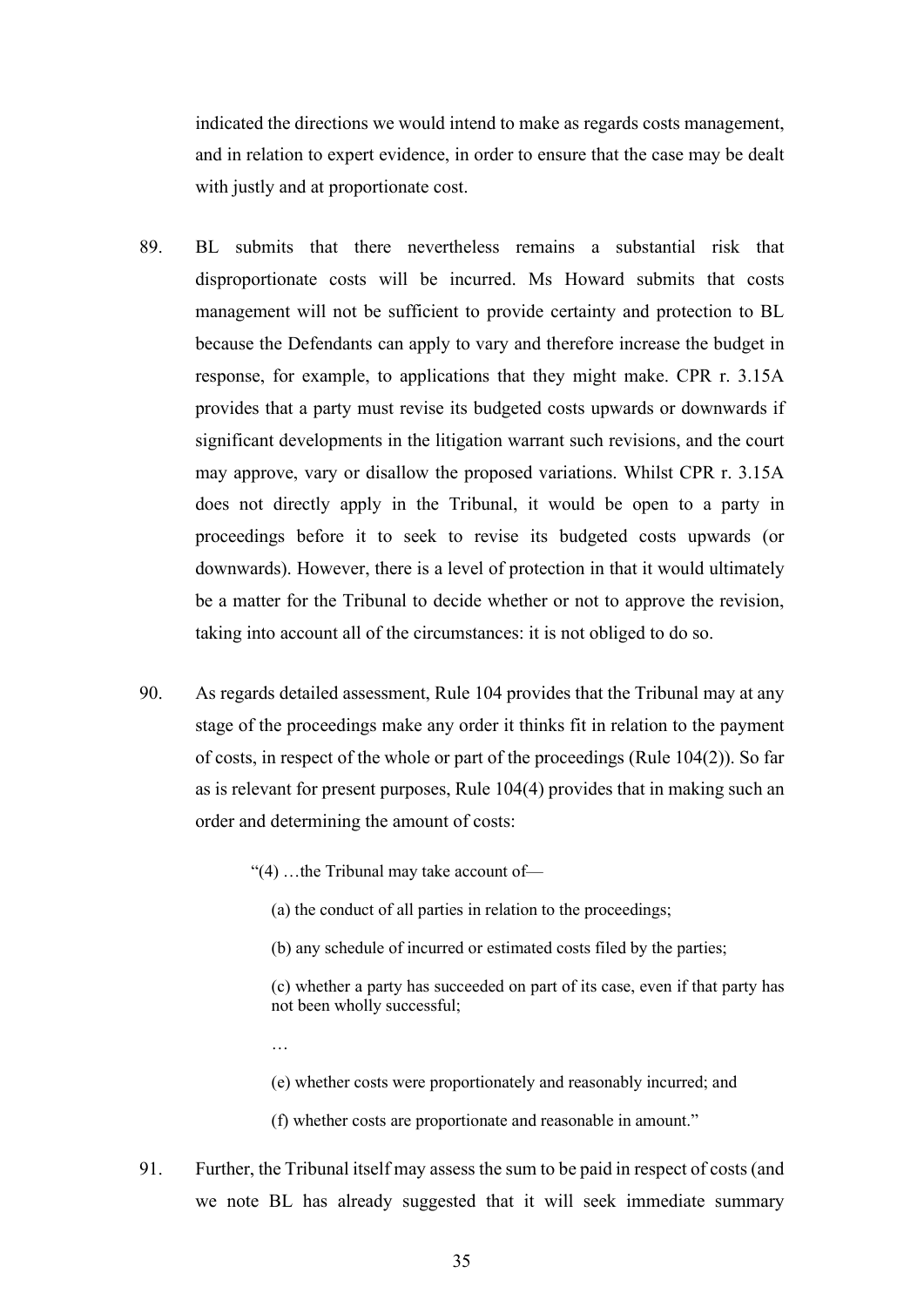assessment of the costs if it succeeds in Phase 1) or may direct that the costs be assessed either by the President, a chairman or the Registrar, or by detailed assessment of a costs officer of the Senior Courts of England (Rule 104(5)).

- 92. The Tribunal therefore has a number of means available to it to ensure that the risk of disproportionate costs being incurred is adequately controlled both *ex ante*, and *a posteriori* (per Arden LJ in *Tidal Energy*). As regards the latter, its powers in the assessment of costs are not limited to detailed assessment by a costs officer. That is a relevant further factor the Tribunal should take into account when considering whether or not the requirements reflected in CPR r. 3.19(5) are met. We are satisfied (1) that the risk of disproportionate costs being incurred is not substantial, and (2) that in any event, any risk can be adequately controlled by case management directions and by the exercise of our powers under Rule 104.
- 93. Miss Howard submitted that if the only considerations are whether or not costs can adequately be managed by *ex ante* cost budgeting, and by *ex post* detailed assessment after the conclusion of the trial, then CCOs have no function at all in the Tribunal, even where unlimited costs risks would otherwise stifle claims brought in the public interest. We do not think that that is right. As Coulson LJ made clear in *PGI* at [6], CCOs are very rare and only made in exceptional circumstances: "[t]he costs budgeting regime … is widely regarded as a more scientific way of achieving the same goal". It would be an unusual case where the future costs were capped at far less than the reasonable minimum amount necessary to pursue or defend a claim. There may be cases where the reasonable and necessary costs required to fight or defend a claim are disproportionate to the issues in the case (see *PGI* at [27] to [28]). But as we have indicated, this is not such a case.
- 94. As regards whether or not it is in the interests of justice to make a CCO, BL's submissions fall broadly in to two categories: first, that if a CCO is not made it will stifle the Claim; and second, that the Claim is not simply a private claim, but a claim brought in the broader public interest.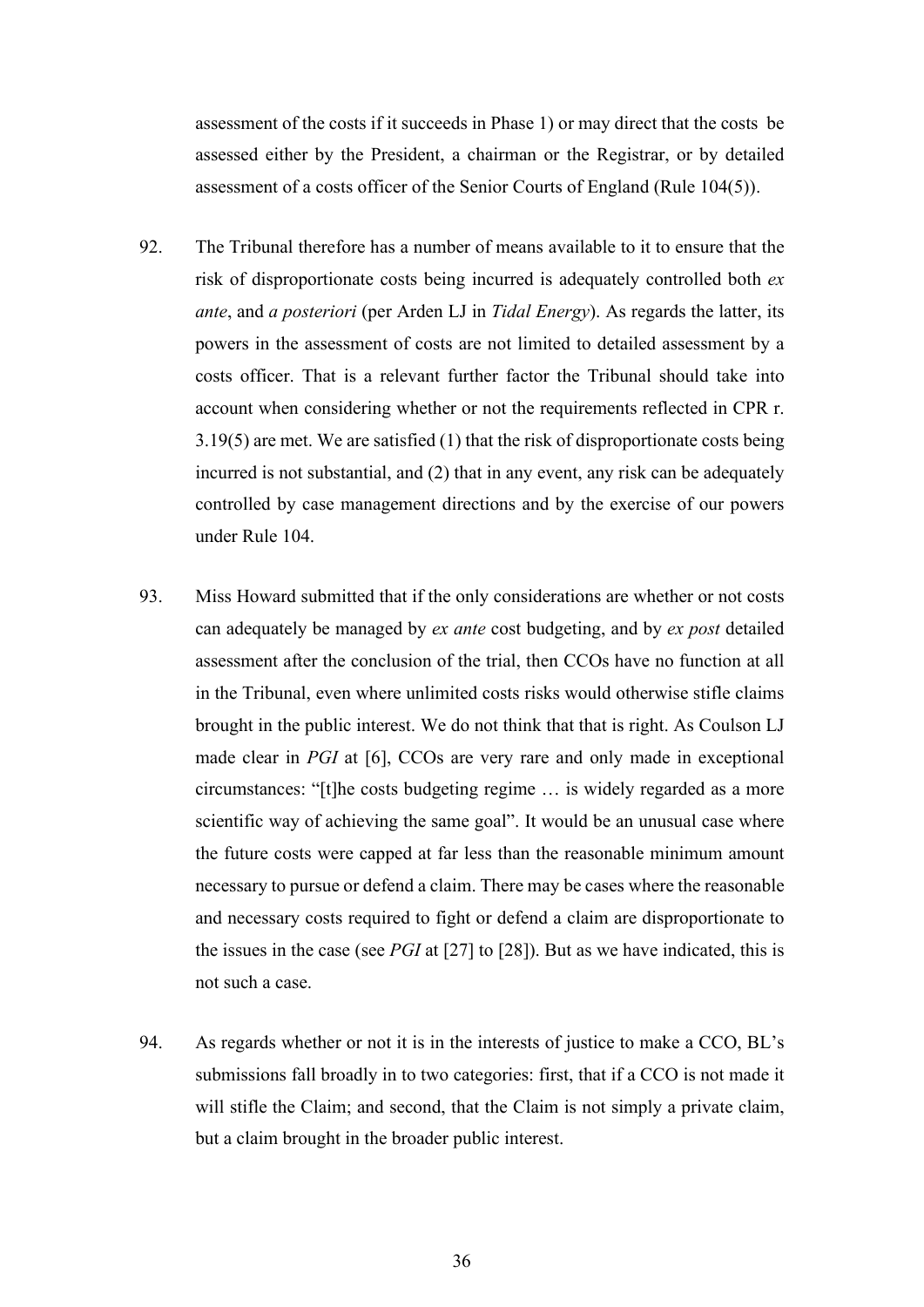- 95. BL submitted that it would be unfair to expose it to disproportionate costs risk in light of the disparity between the parties in terms of size and resources: BL is a small enterprise within the meaning of Commission Recommendation No. 361 (EC) of 2003, and at all material times had less than 30 employees. According to the CCO application, BL's annual turnover in the financial year to 2020 was £3,284,222. On the other hand, the First Defendant is a subsidiary of the Second Defendant which is the UK subsidiary of a large global corporation, Wacoal Holdings Corp., incorporated and headquartered in Japan. The CCO application states that the Wacoal Group global turnover for the financial year 2020 amounted to approximately £1.2bn. We are told that the First Defendant's turnover in the year to March 2020 was £59.4m, and that whilst the Second Defendant's turnover in the same period was only £600,000, it had net profits after dividends of over £4m and net assets of over £22.6m. BL submitted that without a costs cap in place, it would be deterred from pursuing its claim since it cannot risk being exposed to costs above the level of its ATE insurance and is struggling to recover from the financial impact of the Defendants' allegedly unlawful acts. BL argues that although the Defendants might realistically expect only to recover 65% of their costs on the standard basis of assessment, in the absence of a costs cap the uncertainty associated with litigation risk would act as a "considerable disincentive for would-be claimants and would most likely stifle the Claim." BL maintains that the combined legal costs are likely to represent a substantial amount not far short of the Claim itself, and that if it is forced to seek increased ATE insurance, then the amount of damages available to BL, should it succeed, diminish further. Ms Howard also submitted that in the absence of the CCO, there is a risk that BL will be unfairly exposed to the risk of insolvency.
- 96. The fact that, absent a CCO, a case may founder is a relevant factor when considering the interests of justice. But, as Christopher Clarke LJ put it in *Black*  at [11], the function of a CCO is not to remedy the problems of access to finance for litigation. If, as in this case, the Defendants' costs are (subject to the points we have made) to be regarded as proportionate (and not that dissimilar to BL's ), it is not possible to make a CCO simply because without it the case is not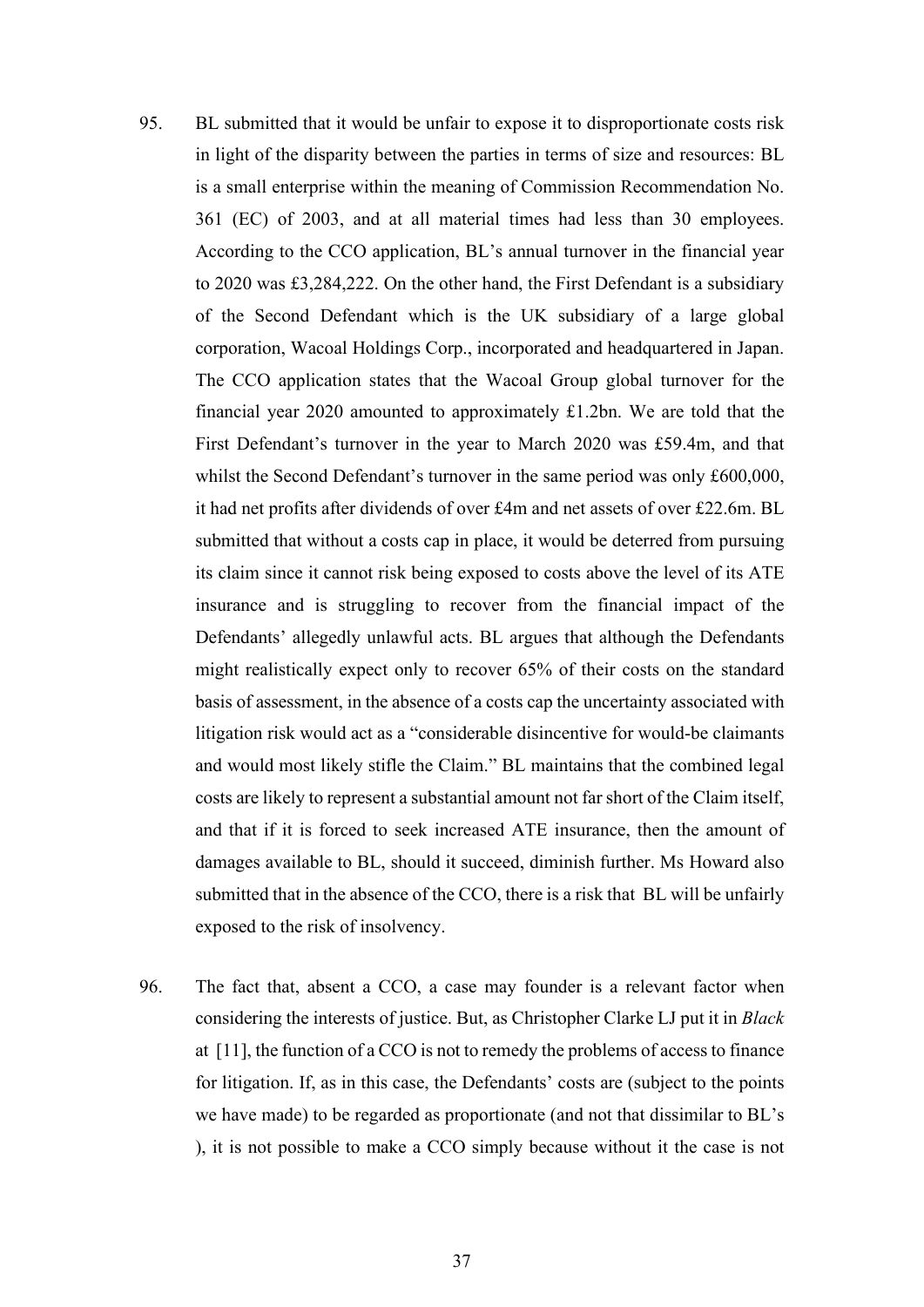financially viable. The "interests of justice" means more than just BL's interest in obtaining justice (see also *Black* at [21]).

- 97. Ms Howard seeks to distinguish *Black* on the basis that it was a discrimination claim for damages brought under the Equality Act 2010, whereas the present claim is brought under an entirely different legislative scheme which was established not simply to protect the rights of individuals, but to protect consumers from anti-competitive practices. Ms Howard submitted that this case is not being brought solely in BL's private commercial interests; it has a wider important public interest, not just for BL and other resellers in the market but for the process of competition in these markets (and, most importantly, for consumers who are entitled to have the benefits of choice and lower prices). If BL succeeds, it will serve the wider consumer interest by ending RPM practices in the industry. In support of her argument as to the general public interest, Ms Howard relied upon three warning letters from the Competition and Markets Authority ("CMA") regarding RPM. The first, dated 20 June 2017, was a general industry-wide warning letter sent by the CMA to suppliers and resellers regarding RPM, which was followed up in 2018 with a specific warning letter to the lingerie sector, and a further warning letter in the same sector sent in 2021.
- 98. Ms Howard sought to rely upon the Court of Appeal decision in *R (Corner House Research) v Secretary of State for Trade and Industry* [2005] EWCA Civ 192, [2005] 1 WLR 2600 ("*Corner House*"), a judicial review case in which the court set out the principles governing (1) the making of Protective Costs Orders ("PCO") in public law cases raising issues of general public importance to allow claimants of limited means access to the court without the fear of substantial orders for costs being made against them; and (2) the making of reciprocal CCOs by which the liability of the defendant for the applicant's costs are also restricted to a reasonably modest amount.
- 99. Ms Howard also referred us to *R (Plantagenet Alliance Limited) v Secretary of State for Justice* [2013] EWHC 3164 (Admin), which again relates to judicial review proceedings. Haddon-Cave J (as he then was) had granted a PCO, applying the "Corner House" principles. At [7] he stated: "PCOs are about ensuring access to justice. They are granted in respect of judicial review claims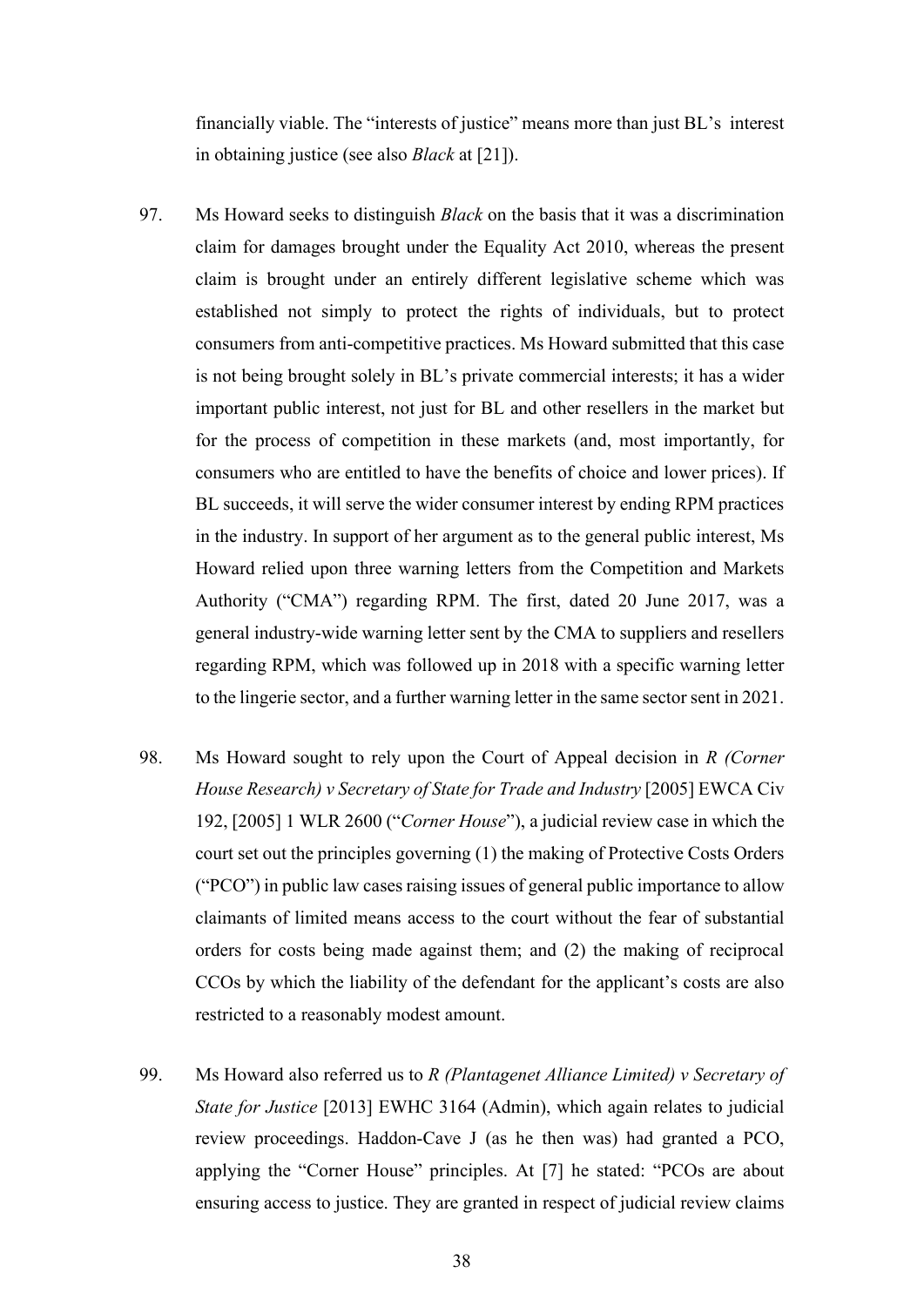which raise issues of "*general public importance*" which it is in the "*public interest*" should be determined, but would otherwise be stifled by lack of financial means." Having granted a full PCO in favour of the claimant which provided full protection against the defendants' costs, he directed that there should be a further hearing to set an appropriate 'cap' on the claimant's own recoverable costs. The Secretary of State sought permission to challenge the granting of the PCO, and whilst he decided that there were no compelling reasons to set aside the grant of the PCO, the Judge went on to reconsider the grant of the PCO afresh. Having done so, he decided at [55] that it was appropriate to grant a full PCO in favour of the claimant, protecting it in terms of its liability to meet the defendants' costs, and dismissed the applications to discharge, vary or set aside the PCO. He then went on at [58] to [62] to consider the quantum of the costs cap which should apply in the other direction. That is to say, the costs that ought to be recoverable from the defendants in the event that the claimant succeeded - something he described as being the *quid pro quo* for granting a full or partial PCO.

- 100. These decisions do not assist us. The CPR costs capping regime under CPR r. 3.19 expressly does not apply to such claims (CPR r. 3.19(2)). The costs capping regime in judicial review proceedings is subject to its own statutory regime and requirements as set out in the CJCA which applies only where the proceedings are public interest proceedings (although the scope for PCOs in certain other public law cases remains). In those proceedings, the matters to which the court is required to have regard when considering whether to make a CCO are set out in s. 89 CJCA and include factors such as whether or not the applicant for the order is likely to benefit if relief is granted, whether the legal representatives are acting free of charge, and whether the applicant is an appropriate person to represent the interests of other persons or the public interest generally. Consideration must also be given to what the respondent is entitled to by way of costs protection as a *quid pro quo*: something that we note BL does not propose should apply in this case.
- 101. In our view, the distinction that Ms Howard sought to draw between the present case and *Black* is also not valid. We accept that a decision in this case may well have wider effects and may benefit the public at large, but that may be said of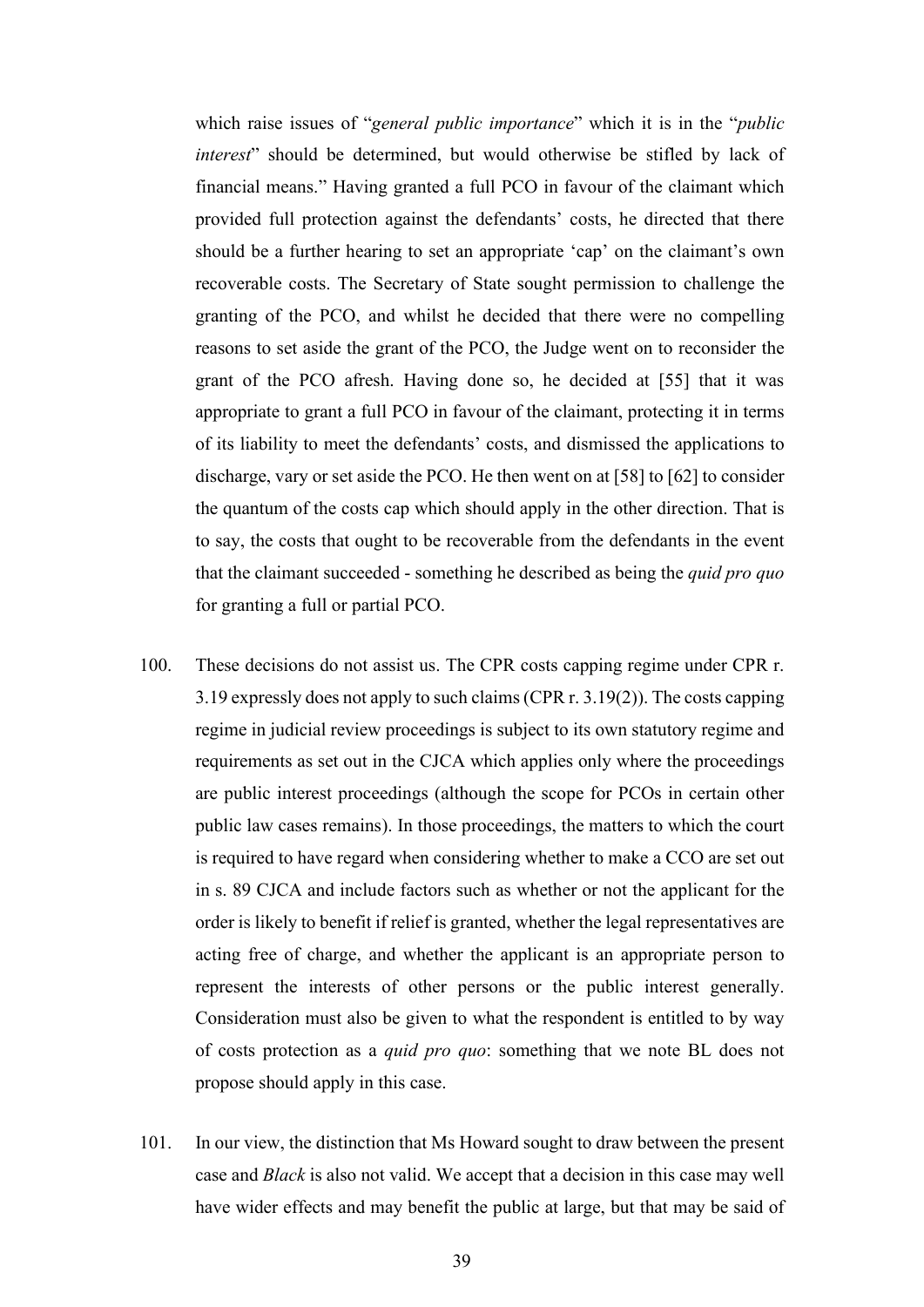many other cases - in particular where questions of law fall to be decided - and is only one factor. It does not mean that the case has been brought in the interests of the public generally, or in the interests of consumers. This Claim has a significant personal element: it is brought by BL for around £3.5m in damages at a minimum, together with an injunction ensuring BL's future supplies, or alternatively for damages of up to £7.7m. This is not akin to the claims brought in the public interest by way of judicial review.

102. Given that all of the requirements of CPR r. 3.19(5) must be satisfied, our conclusion in relation to the factors set out in CPR r.  $3.19(5)(b)$  and (c) means that the CCO application must fail. However, for the reasons we have explained, we also do not consider that CPR r. 3.19(5)(a) is satisfied. Even if the interests of justice were to be regarded as a form of "trump card", the issue is whether or not it is in the interests of justice for the case to be heard on terms that the Defendants can recover no more than £450,000 of their costs if successful: even though such costs may have been reasonably incurred and are proportionate to the litigation. We are not satisfied that it is, in particular in circumstances where, save for the costs of the expert evidence, the amounts claimed or which we are minded to approve are not dramatically different to those claimed by BL, and in some instances, less.

## **F. CONCLUSION**

- 103. We unanimously dismiss BL's application for a CCO and approve the costs budgets in the form scheduled to this Ruling. Both parties have permission to apply to vary their respective costs budgets and/or make submissions in relation to the costs budget of the other party in relation to the following matters:
	- (1) economic experts' fees once the preliminary meeting has taken place, and the scope of economic evidence on the list of issues has been resolved;
	- (2) industry expert reports; and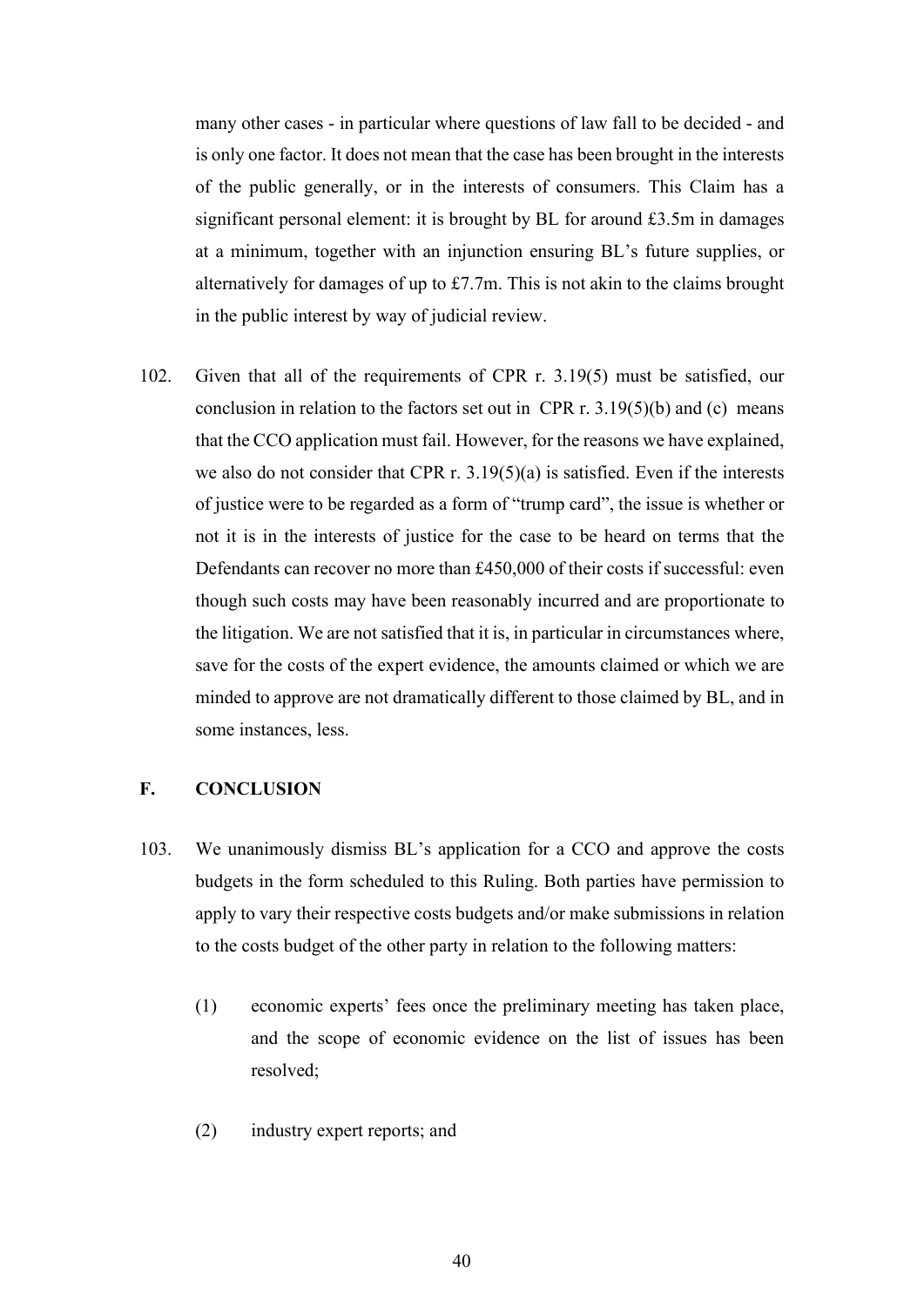- (3) any variation relating to the estimate of costs for the trial consequential on (1) and (2).
- 104. Both parties are entitled to apply to vary their costs budgets in the event of a significant development in the litigation.

Bridget Lucas QC Chairwoman

Professor John Cubbin Anna Walker CB

Charles Dhanowa O.B.E., Q.C. (*Hon*) Registrar

Date: 24 May 2022